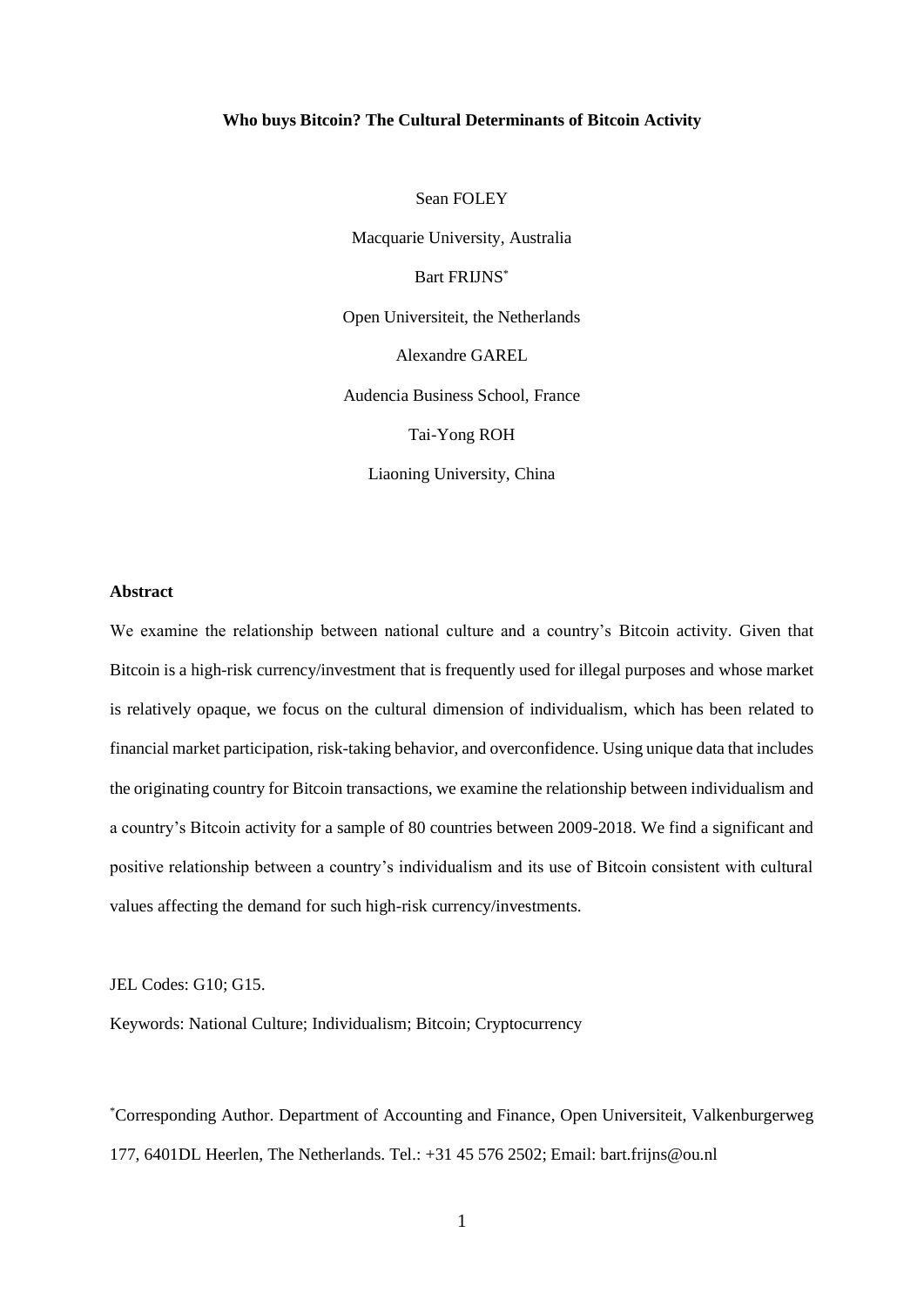# **Who buys Bitcoin? The Cultural Determinants of Bitcoin Activity**

# **Abstract**

We examine the relationship between national culture and a country's Bitcoin activity. Given that Bitcoin is a high-risk currency/investment that is frequently used for illegal purposes and whose market is relatively opaque, we focus on the cultural dimension of individualism, which has been related to financial market participation, risk-taking behavior, and overconfidence. Using unique data that includes the originating country for Bitcoin transactions, we examine the relationship between individualism and a country's Bitcoin activity for a sample of 80 countries between 2009-2018. We find a significant and positive relationship between a country's individualism and its use of Bitcoin consistent with cultural values affecting the demand for such high-risk currency/investments.

JEL Codes: G10; G15.

Keywords: National Culture; Individualism; Bitcoin; Cryptocurrency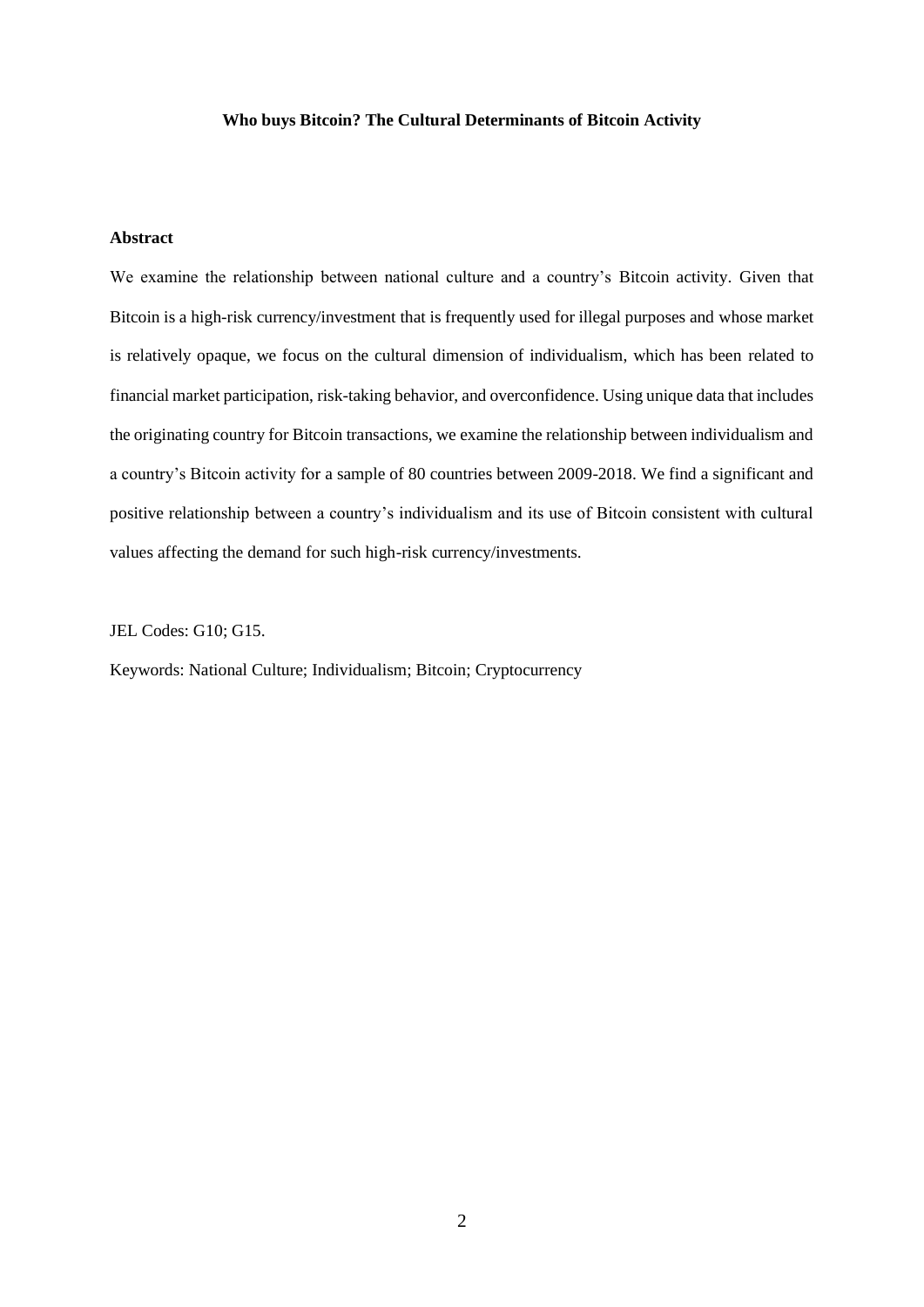#### **1. Introduction**

1

Bitcoin is a decentralized digital cryptocurrency whose transactions are based on a peer-to-peer network without the need for third-party intermediaries. Using blockchain technology, the publicly distributed ledger makes all transactions visible. What started as an experiment in 2009 has spawned an entire ecosystem of competing cryptocurrencies, capital raisings through initial coin offerings, and even decentralized financial infrastructures that allow cryptocurrency borrowing and lending. The usage of Bitcoin has increased considerably in the last decade, as reflected by Bitcoin's market value, reaching a peak market capitalization of over \$320 billion at the end of 2017, amidst an entire cryptocurrency ecosystem worth over \$390 billion in 2020.

Bitcoin's role as a currency has been challenged frequently (see Yermack, 2015, among others), where a currency is typically defined as having three functions. It functions as a medium of exchange, a unit of account, and a store of value. While Bitcoin is increasingly accepted as a form of payment, Bitcoin's worldwide commercial use remains minuscule. Moreover, with a maximum throughput of about seven transactions per second, many argue that Bitcoin is a poor medium of exchange. <sup>1</sup> Bitcoin performs poorly as a unit of account and is prone to bubbles (Enoksen et al., 2020), and trades for different prices on different exchanges with limited possibility for arbitrage. Furthermore, its use has largely been driven by those buying illicit goods or avoiding national capital controls (Foley, Karlsen, & Putniņš, 2019; Makarov & Schoar, 2020). Bitcoin also performs poorly as a store of value because of rampant hacking attacks, thefts, and other security-related issues (Sokolov, 2020). Numerous studies further highlight Bitcoin's speculative nature, suggesting that it has a fundamental value of zero.<sup>2</sup> These attributes make Bitcoin a risky currency/investment object.

<sup>1</sup>For instance, Easley, O'Hara, and Basu (2019) highlight increasing fees required to confirm transactions, while Foley et al. (2020) show that increased congestion in the Bitcoin network results in large transactions crowding out smaller ones.

<sup>&</sup>lt;sup>2</sup>Yermack (2015) argues that Bitcoin resembles a speculative investment similar to the Internet stocks of the late 1990s. Cheah and Fry (2015) find that Bitcoin prices contain a considerable speculative component and that its fundamental price is zero. Baek and Elbeck (2015) report that Bitcoin returns are internally driven by buyers and sellers and are not influenced by fundamental economic factors. Baur, Hong, and Lee (2018) show that Bitcoin is mainly used as a speculative asset rather than an alternative currency or medium of exchange.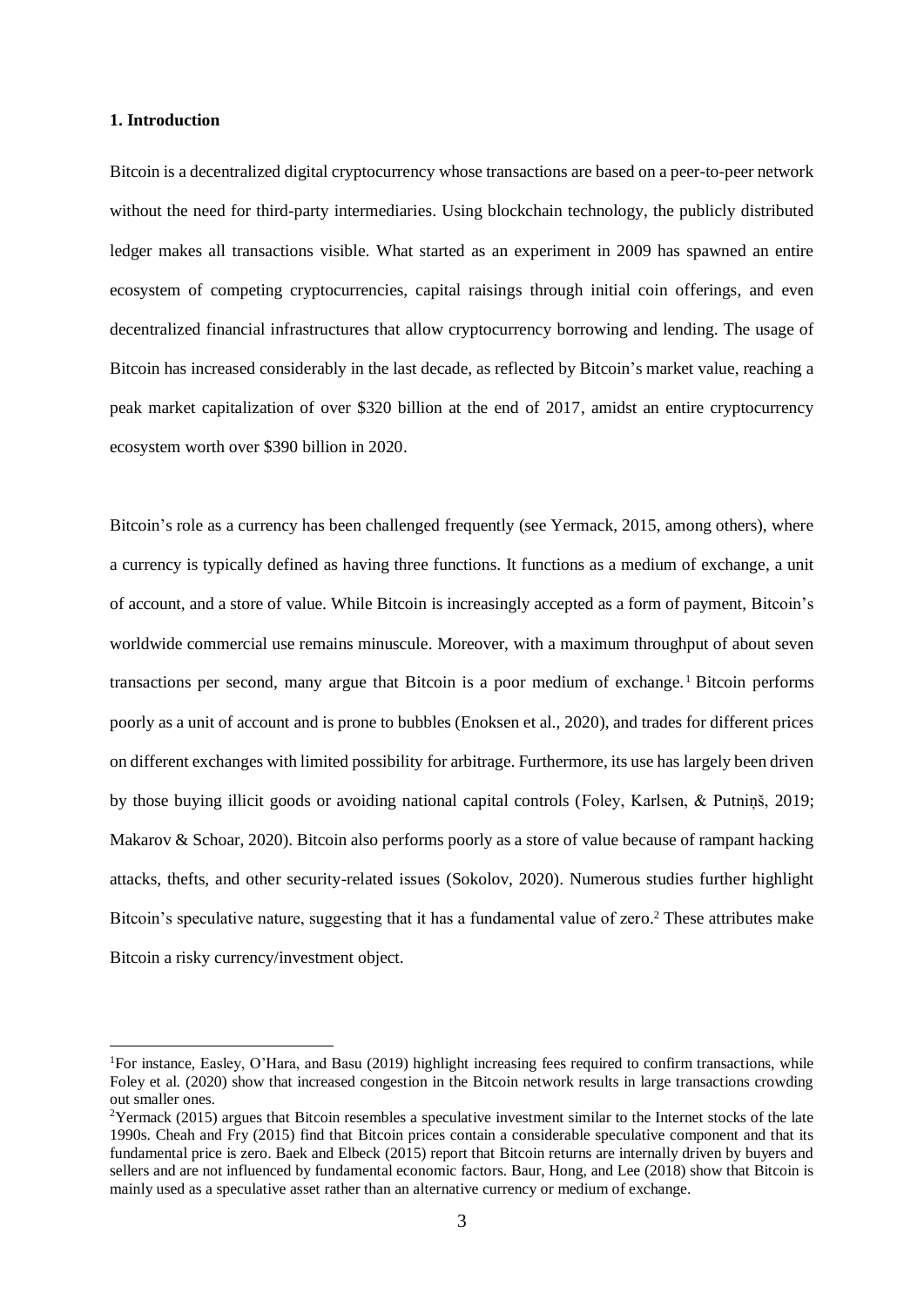Given the risky and obscure nature of Bitcoin, this paper seeks to understand whether national culture, and specifically whether a culturally-induced appetite for risk-taking and overconfidence, affects the usage of Bitcoin within a country. Since risk attitudes (Autio, Pathak, & Wennberg, 2013; Hofstede, 2001; Kwok & Tadesse, 2006; Lim, Leung, Sia, & Lee, 2004; Rieger, Wang, & Hens, 2015, among others), as well as the predisposition to overconfidence (An, Chen, Li, & Xing, 2018; Camerer & Lovallo, 1999; Daniel, Hirshleifer, & Subrahmanyam, 1998; Van den Steen, 2004) are to some extent influenced by culture, this paper examines the relationship between Bitcoin activity and national culture. We specifically focus on the culture dimension of *individualism*. Individualism has been related to financial inclusion, having a positive relationship with household usage of both off- and online financial services (Lu, Niu, & Zhou, 2021), and to financial decision making in general (Boubakri, Guedhami, Kwok, & Saffar, 2016; Griffin, Guedhami, Kwok, Li, & Shao, 2017; Li, Griffin, Yue, & Zhao, 2013; Shao, Kwok, & Zhang, 2013). Individualism has further been shown to result in a predisposition to overconfidence and a proclivity for investment in high-risk assets (Cheon & Lee, 2018; Chui, Titman, & Wei, 2010). Given the risky and obscure nature of Bitcoin, we expect the trading activity of Bitcoin, ceteris paribus, to be higher in countries with high individualism scores.

The link between individualism and Bitcoin activity is motivated by two broad arguments. First, since individual achievement is rewarded more in individualistic cultures, individualism can lead to more risktaking behavior than in collectivistic cultures. This has been widely demonstrated (Boubakri, Mirzaei, & Samet, 2017; Kreisner, Marino, Dickson, & Weaver, 2010; Li, Griffin, Yue, & Zhao, 2013; Mihet, 2013, among others). Second, literature shows that individualism relates to overconfidence (An et al., 2018; Cheon & Lee, 2018; Chui et al., 2010; Dou, Truong, & Veeraraghavan, 2016). This overconfidence can lead to self-enhancing beliefs where individuals think themselves to be better skilled, which could result in an underassessment of the risk involved in Bitcoin.

To investigate the relationship between Bitcoin activity and individualism empirically, we obtain a novel measure of a country's Bitcoin activity based on actual Bitcoin transactions. Since Bitcoin transactions are publicly reported to a decentralized ledger, it is possible to 'listen' to incoming transactions and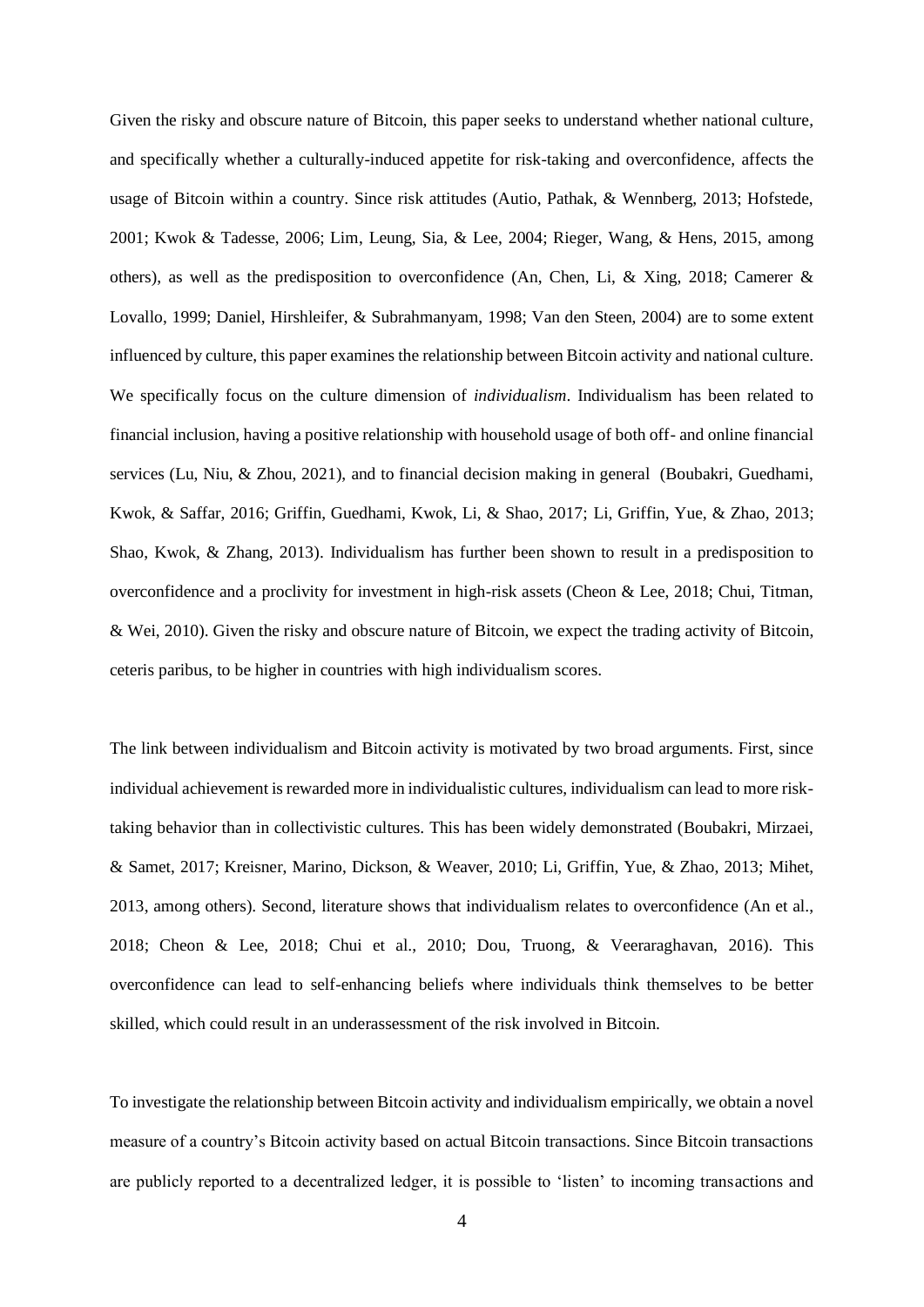record the IP address (and so location) of a transaction's sender. We do this by sourcing data from blockchain.info, which contains every Bitcoin transaction as well as IP addresses, including the most likely relaying IP address (similar data were used by Parino, Beiró, and Gauvin (2018)). Following the user identification methods of Foley et al. (2019), we identify the location of and activity behind each transaction. We annualize these Bitcoin data (number of trades and volume) into measures of Bitcoin trades and volume per capita. We compute these measures annually for 80 countries over the period 2009-2018.

To examine the relationship between individualism and Bitcoin activity, we conduct a multivariate regression analysis controlling for other potential determinants of a country's Bitcoin activity. These include economic development, the origin of the legal system, differences in access to the technology needed to trade Bitcoin, Bitcoin's legal status, and the extent to which a country prevents moneylaundering and restricts capital flows. Our results indicate that there is a significant and positive relationship between individualism and Bitcoin activity.

We conduct several tests to ensure that our results are robust. First, we employ alternative model specifications, such as regressions where we exclude observations with zero Bitcoin activity, and Tobit specifications, where observations with zero Bitcoin activity are left-censored. We do this to ensure that our results are not driven by limited Bitcoin activity in some country-years in our sample. Second, we consider alternative individualism scores based on GLOBE (House, Hanges, Javidan, Dorfman, & Gupta, 2004), Schwartz (1994), and the World Value Survey. Third, given that our summary statistics and global exchange volumes show that Bitcoin activity is exceptionally high in a few countries,<sup>3</sup> we rerun our analyses excluding them. The removal of these countries has no impact on the positive relationship between Bitcoin activity and individualism. Fourth, we employ instrumental variables regressions to alleviate potential endogeneity concerns regarding the effect of culture on Bitcoin activity. As in An et al. (2018), we use both language and genetic distance relative to the U.S. as our instruments

1

<sup>&</sup>lt;sup>3</sup>Dhyrberg, Foley, and Svec (2018) show a periodicity in Bitcoin transactions consistent with trading being concentrated in U.S. and U.K. time zones.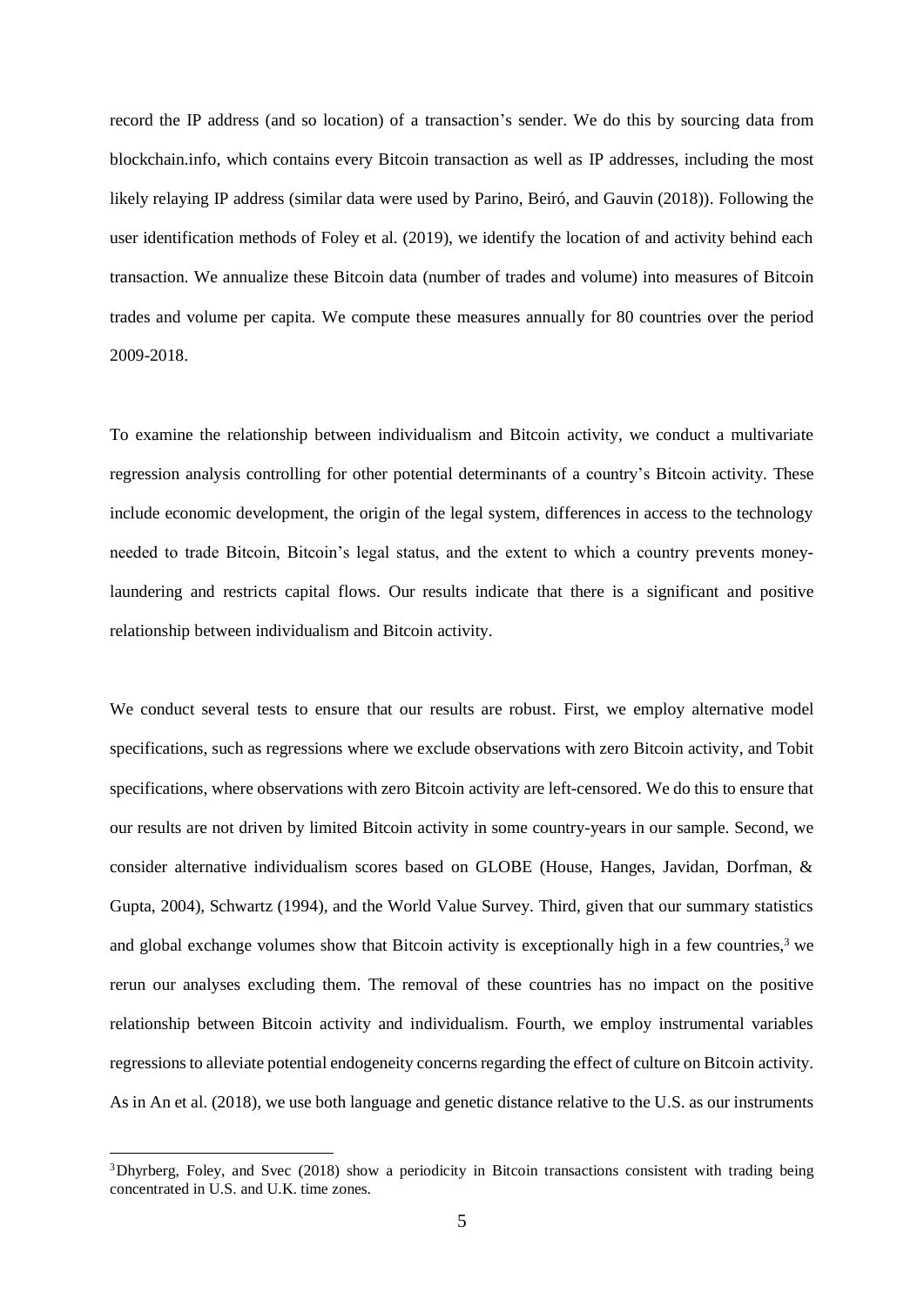for individualism. Our finding of a positive relationship between Bitcoin activity and individualism is evident across all these robustness tests.

Our paper contributes to the literature in several ways. First, it adds to the literature on the influence of cultural values on financial product use and decision making. A range of studies show that culture affects investment decisions, stock market participation, and international diversification (e.g., Cheon & Lee, 2018; Chui et al., 2010; Grinblatt & Keloharju, 2001; Guiso, Sapienza, & Zingales, 2008; Karolyi, 2016; Lu, Niu, & Zhou, 2021; Shao et al., 2013). However, studies on the impact of culture on cryptocurrency usage are, to the best of our knowledge, non-existent. Our paper aims to fill this gap by showing a positive relationship between Bitcoin activity and individualism. Second, our paper contributes to an emerging literature on the pricing of cryptocurrencies and related predictive models (e.g., Balcilar, Bouri, Gupta, & Roubad, 2017; Cheah & Fry, 2015; Cheung, Roca, & Su, 2015; Ciaian, Rajcaniova, & Kancs, 2016). In line with the novelty, riskiness, and opaque fundamental value of Bitcoin, we show that the usage of Bitcoin varies across countries depending on the cultural disposition of individuals towards both risk and overconfidence.

The remainder of this article is structured as follows. In Section 2, we discuss some of Bitcoin's properties and the Bitcoin market. We also provide our arguments for the positive relationship between Bitcoin activity and individualism. In Section 3, we present our data and their properties, discuss our control variables, and describe the estimation approach. Section 4 presents our main results as well as our robustness tests. Finally, Section 5 provides the conclusions of our study.

#### **2. Background and Motivation**

#### *2.1. Bitcoin*

Bitcoin, as a cryptocurrency, started its life in early 2009. Since its inception, numerous studies have questioned Bitcoin's role as a currency, highlighting that Bitcoin is a speculative investment vehicle with a non-existent fundamental value. As an example of the speculative nature of Bitcoin, numerous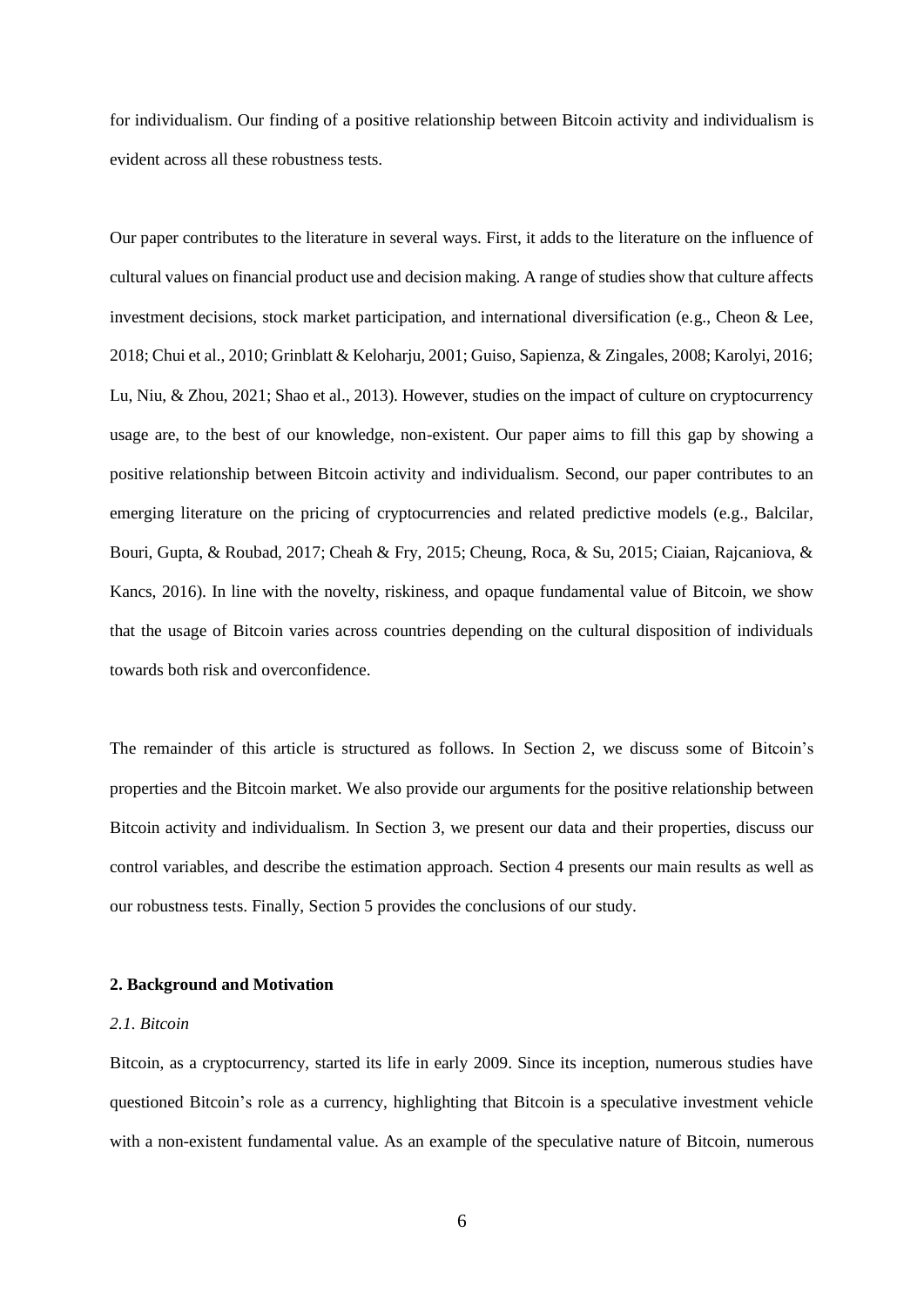crashes have occurred. For instance, in the first three weeks of September 2017, Bitcoin's dollar value dropped by over 27%.

On top of the high volatility that Bitcoin is prone to, there are other risks associated with owning Bitcoin. Bitcoin transactions are verified on a hyper-secure, public ledger known as the blockchain. One key safety feature of the blockchain is that transactions cannot be reversed. While this guarantees the integrity of the transaction, it also exposes Bitcoin owners to a considerable risk. Each Bitcoin account holder has a private key, which authorizes her to transfer Bitcoin to other accounts. Having access to this private key provides full control of the Bitcoin account. If someone manages to steal a private key, he can irreversibly transfer Bitcoins to other accounts. Hacking attacks on major Bitcoin mining and trading platforms, such as Mt. Gox (\$473 million stolen), Coincheck (\$533 million stolen), or NiceHash (\$77 million stolen), have consistently taken place since Bitcoin's creation.

In addition to this safety risk, there is also latency risk. A Bitcoin transaction needs to be approved by the network before it can be completed. That is, Bitcoin miners must solve complex computational puzzles that update the full set of Bitcoin transaction history. The Bitcoin community has set a standard of six confirmations from miners for a transfer to be irrevocably complete, to make it immune to socalled 'double spend' attacks. The average time it takes to mine a block (one confirmation) is ten minutes, so that a transaction takes about an hour to be validated. However, Bitcoin's recent popularity has caused congestion on the network, and the average time for one confirmation has skyrocketed to more than 16 hours in extreme cases.<sup>4</sup> This latency increases the risk of being trapped in a downward market movement, and exiting the market in a timely fashion. On top of this, while individuals have been lured to the Bitcoin market by impressive historical returns, the consensus emerging from the Bitcoin literature is that its fundamental value is close to zero (e.g., Biais, Bisiere, Bouvard, Casamatta, & Menkveld, 2020; Cheah & Fry, 2015; Cheung et al., 2015; Ciaian et al., 2016).

 $\overline{a}$ 

<sup>4</sup>Source:<https://coincentral.com/how-long-do-bitcoin-transfers-take>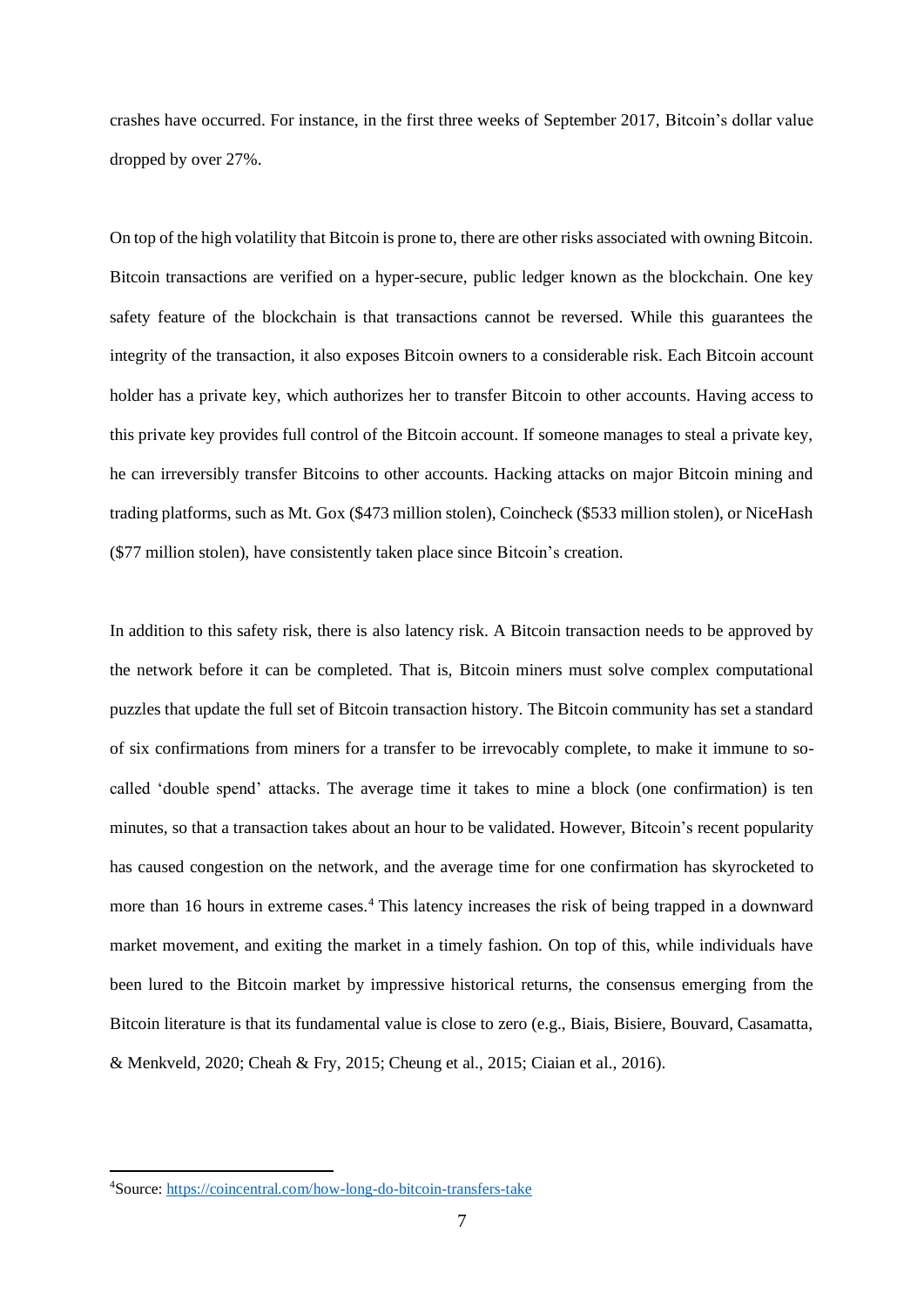Finally, the Bitcoin market has been subject to price manipulation. For instance, Gandal, Hamrick, Moore, and Oberman (2018) argue that suspicious trading activity on the Mt. Gox Bitcoin exchange likely caused the unprecedented spike in the USD-BTC exchange rate in late 2013, when the price jumped from around \$150 to more than \$1,000 in two months. Further, Griffin and Shams (2020) show that the fraudulent creation of USD Tether (a cryptographically secured stablecoin pegged to the USD) was used by the Bitfinex exchange to 'pump' Bitcoin prices to sustain momentum-driven rallies.

The features of Bitcoin listed above show that Bitcoin as a currency/asset carries many risks. The complexity and opacity of Bitcoin, along with its high-risk nature, would make it a risky investment to many investors.

### *2.2. Individualism and Bitcoin Activity*

Hofstede (2001: 9) defines culture as "the collective programming of the mind that distinguishes the members of one group or category of people from another." Culture is reflected in the values and beliefs that people within a particular society hold about how things are or should be done. As such, culture shapes and influences both societal structures and behaviors. In addition, cultures change slowly (Guiso, Sapienza, & Zingales, 2015), making its impact persistent and pervasive. Culture has been shown to affect economic outcomes, such as national savings or fiscal redistribution (Guiso, Sapienza, & Zingales, 2006). Cultural biases affect economic exchange. Guiso, Sapienza, and Zingales (2009), for instance, show that cultural biases result in lower bilateral trust which in turn results in less bilateral trade, portfolio investment and direct investment. Culture also affects financial outcomes and financial decision-making, as evidenced by the growing literature documenting culture's financial consequences (see Karolyi (2016) for an overview).

An important culture dimension of Hofstede's (1980, 2001) framework that has been related to economic activity and financial decision-making is *individualism*. This dimension describes an individual's position within the collective – whether the individual is an integral part of the collective or whether the individual is an independent self within the collective. Individualistic societies focus on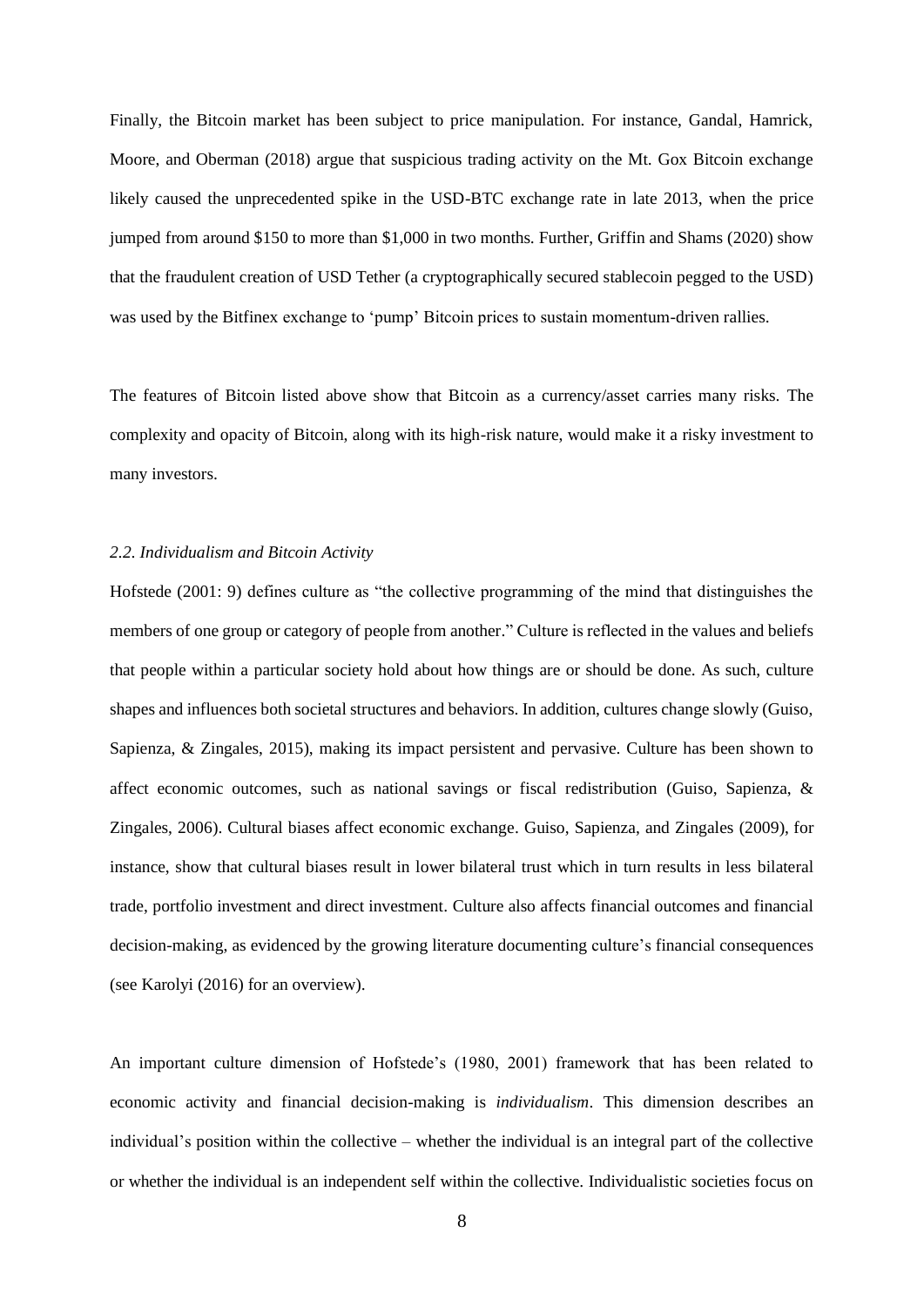individual achievement and self-attribution in decision making and attribute and reward success to the individual rather than to the collective. In individualistic countries, members value themselves as independent entities separate from the group they belong to. As Lu, Niu, & Zhou (2021) argue, this encourages intergroup interaction, leading to greater trust, which leads to a greater willingness to participate in financial markets. In addition, in individualistic cultures, members see it as their responsibility to look after themselves and their close family, relying less on society. This aspect of individualism is, for instance, highlighted by Chui and Kwok (2008), who link individualism to life insurance consumption.

Several studies have linked individualism to risk-taking. At a managerial level, Kreisner, Marino, Dickson, and Weaver (2010) argue that individualistic managers place a higher value on individual accomplishments and consequently engage in more risk-taking in the hopes of larger payoffs. In the context of corporate risk-taking, Li, Griffin, Yue, and Zhao (2013) argue that individualistic managers are motivated to stand out, leading to decision rules that overweigh risky payoffs. In addition, they argue that individualistic managers believe that they are more skilled and have a higher level of outcome control than other managers, and, as such, underestimate the level of uncertainty in risky decisions. Li et al. (2013) confirm that individualism is positively related to firm-level risk-taking for a U.S. sample, while Mihet (2013) confirms this in an international context. Kanagaretnam, Lim, and Lobo (2014), Ashraf, Zheng, and Arshad (2016), Boubakri, Mirzaei, and Samet (2017), and Mourouzidou-Damtsa, Milidonis, and Stathopoulos (2019) use similar arguments to motivate a positive relation between individualism and bank risk-taking. From an investment perspective, Beckmann, Menkhoff, and Suto (2008) document that asset managers from individualistic cultures display less herding behavior.

Another aspect of individualism is that it is related to a self-attribution bias, making individuals overconfident about their abilities, resulting in higher risk-taking. Markus and Kitayama (1991) argue that people in individualistic cultures think positively about themselves and focus on their internal attributes, such as their abilities. Heine, Lehman, Markus, and Kitayama (1999) argue that children in individualistic cultures "are encouraged to think about themselves positively as stars, as winners, as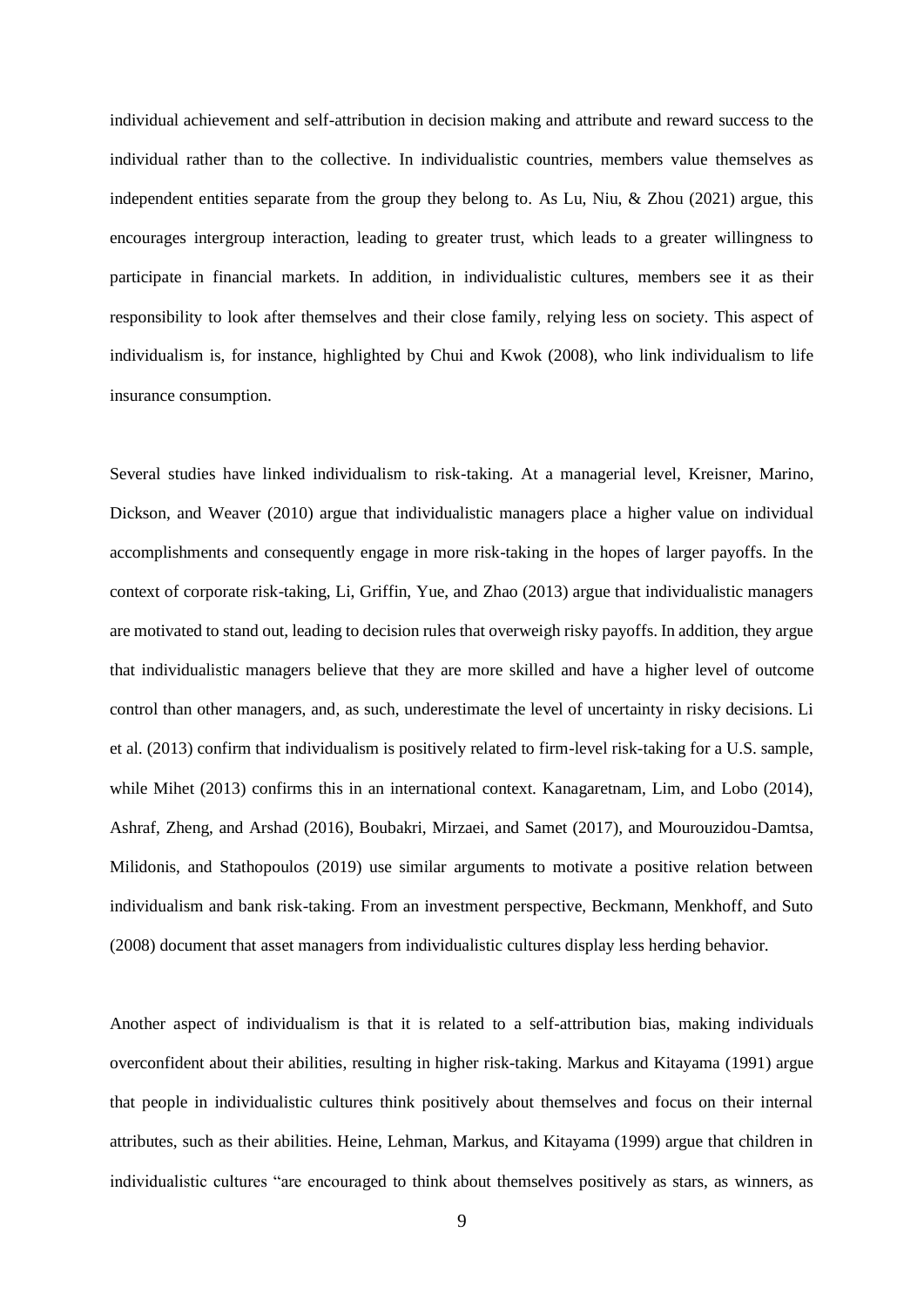above average and as the repositories of special qualities." These aspects of individualism can result in a self-attribution bias, which can encourage people from these cultures to overestimate their abilities, which, according to Odean (1998), is a manifestation of overconfidence.

Based on the nexus between individualism and overconfidence, several studies document an impact of individualism on financial decision making and outcomes. Chui et al. (2010) use individualism to explain cross-country differences in price momentum. They argue that in individualistic societies, people rely more on their private information and less on public information when determining a company's value. Thus, when public information about a stock is released, investors in individualistic societies rely less on this news and give more weight to their private beliefs about the company's value. This overweighting of private information leads to a gradual incorporation of public information into prices, causing price momentum in more individualistic countries. Chui et al. (2010) indeed document stronger price momentum in more individualistic countries, while Dou, Truong, and Veeraraghavan (2016) document higher post-earnings announcement drifts (also known as earnings momentum) in more individualistic countries. Breuer, Riesener, and Salzmann (2014) connect individualism to risktaking behavior in financial markets in the form of stock market participation. Based on the argument that individualism leads to overconfidence and overoptimism, which can result in a greater risk tolerance (see Pan & Statman, 2009), they find that there is more financial risk-taking (in the form of more individual stock investments) in countries that score high on individualism. Cheon and Lee (2018) use individualism as a proxy for overconfidence when assessing the pricing of lottery-like stocks. They find that individualistic countries observe higher prices for lottery-like stocks. This, they argue, is evidence that overconfidence leads to overpayment for lottery stocks, as individualistic investors overestimate the probability of extreme (positive) payoffs. Consistent with the self-attribution/overconfidence channel, Dang, Faff, Luong, and Nguyen (2018) and An et al. (2018) link individualism to stock price crash risk. One of their arguments is that managers in individualistic societies are more overconfident and underestimate the possibility of adverse outcomes (crashes). This overconfidence can lead to an overassessment of the value of the firm and an underassessment of the potential crash risk of the firm, increasing the likelihood of actual crashes, which they document empirically.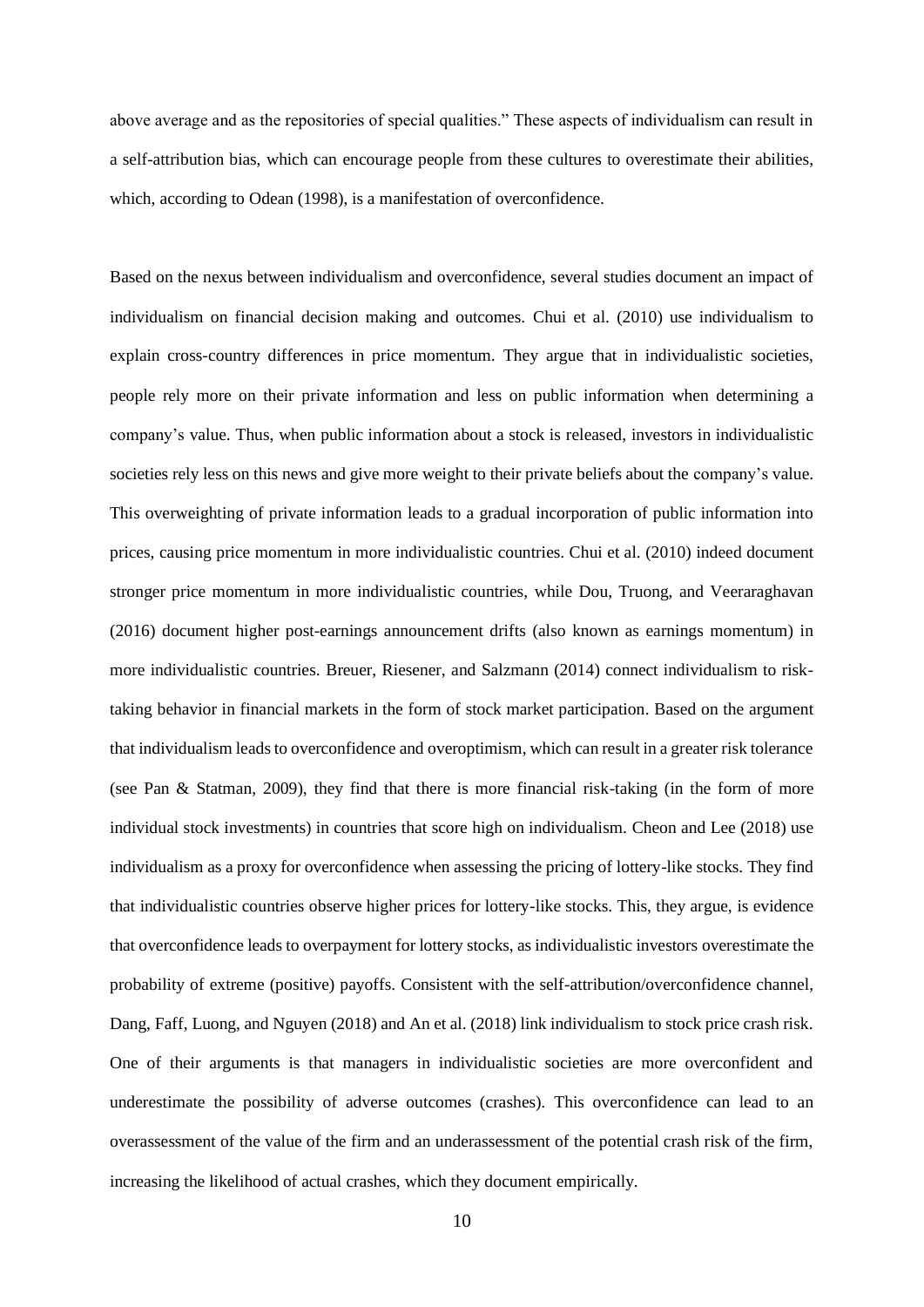Based on the arguments presented above, which show that individualism has been connected with risktaking and overconfidence, we expect a positive relationship between individualism and the adoption of Bitcoin within a specific country.

#### **3. Data and Empirical Model**

#### *3.1. Bitcoin Properties*

To investigate the relationship between cultural values and the demand for cryptocurrencies, we focus on Bitcoin, being the first and most dominant of the many cryptocurrencies. Over the period 2009-2018, this cryptocurrency dominated all others in terms of value. As shown in Figure 1, the USD price of Bitcoin has fluctuated considerably over time, reaching a high of nearly \$20,000 towards the end of 2017, closing at a value of \$10,000 towards the end of our sample.

### [Insert Figures 1 and 2 here]

Figure 2 shows the monthly average volume of Bitcoin transactions during the sample period. We observe that Bitcoin traded volume also increased substantially over time. Not surprisingly, trading activity peaked at the time when the price of Bitcoin peaked as well.

#### *3.2. Sample*

Our starting point is the data available to construct our measure of national Bitcoin activity, which covers the period January 2009 to April 2018. As a public technology, all Bitcoin transactions are available for any user to access. This is the 'distributed' component of the distributed ledger. Much like a Visa transaction, users of the Bitcoin network submit a new transaction to the network for confirmation. Unlike Visa, which acts as a central clearing authority, each transaction is sent around the world to all users via a *gossip protocol*, including the miners who eventually confirm the transaction. As shown by Koshy, Koshy, and McDaniel (2014), a flaw in the Bitcoin protocol allowed any motivated user to create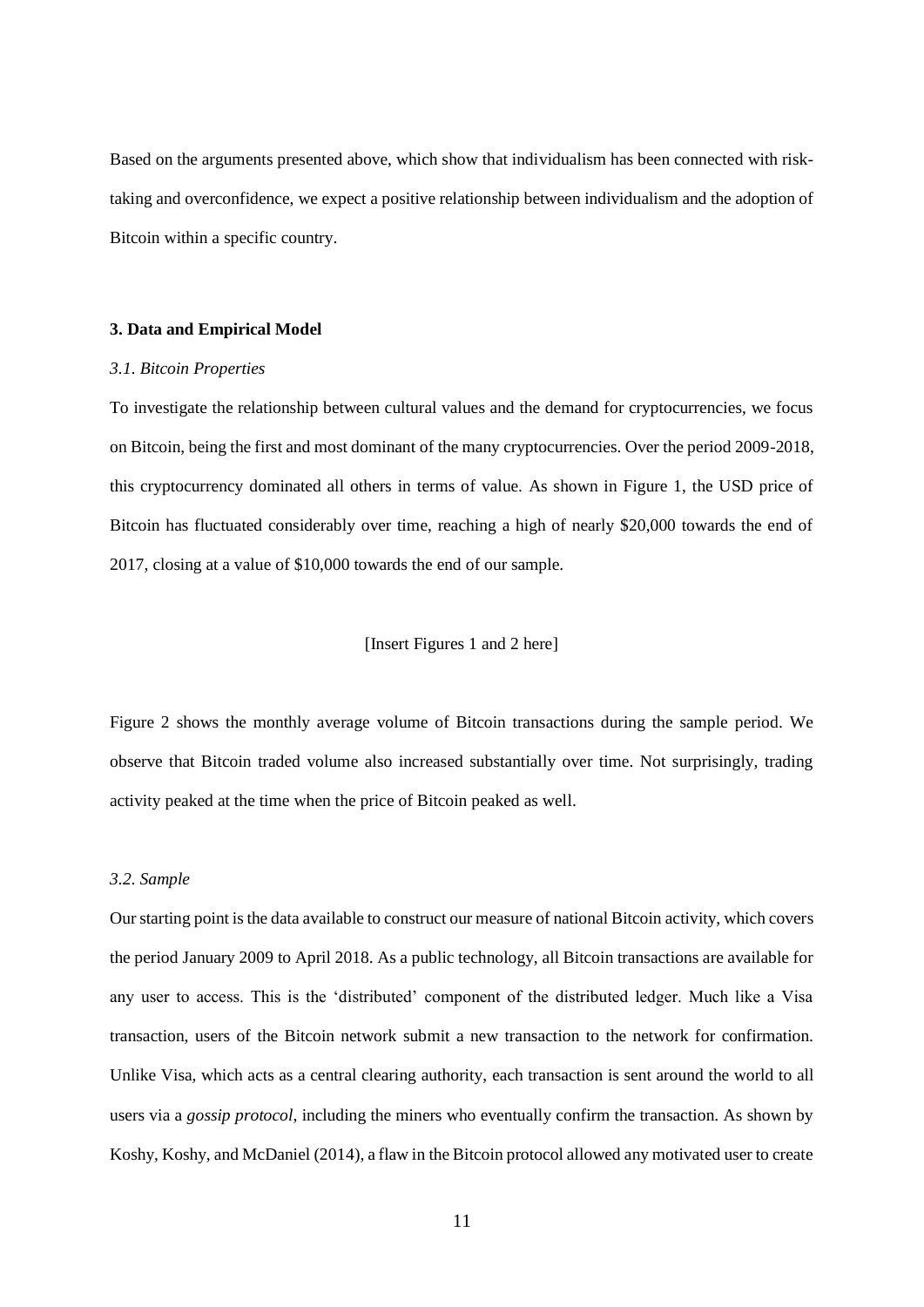connections to all other network users, both miners and otherwise. Unlike Visa, a proposed transaction from a user is sent to that user's connections (typically 8-15 other users) and is then propagated out to the entire network. Forcing a connection with every other user allowed this 'motivated' participant to listen to all transactions and, critically, to observe the IP address from which a message is sent. When connected to all (or most) users, the first participant from which a given transaction is received is recorded as the 'likely origin' of the transaction.<sup>5</sup> Similar to Parino et al. (2018), our Bitcoin data is obtained from blockchain.info, one of the oldest blockchain explorers, who operated such a node between 6 January 2012 and 4 August 2017. Blockchain.info stores a dynamically updated record of every transaction on the blockchain and made IP addresses during this time available to us. We link IP addresses to geographical location (city, state, and country) using ip2location.com. We then combine the geo-location of the most likely relaying IP address with the clustering method employed in Foley et al. (2019) to define the full set of IP addresses observed for any particular user (across any number of unique bitcoin wallet addresses). We then (conservatively) assign each user to a country if (and only if) that user sends more than 50% of their transactions from that country.<sup>6</sup>

Having determined the location of Bitcoin users, we construct our country-level measure of Bitcoin activity by aggregating Bitcoin transactions (the number of transactions sent and received as well as the volume sent and received per country). We obtain data on both the number and volume of trades per day and aggregate these data to an annual frequency. Overall, this yields a sample of 770 observations (80 countries over the period January 2009-April 2018).<sup>7</sup> To assess the impact of culture on Bitcoin activity, we scale our Bitcoin metric on a per capita basis and use logarithms of this metric as our dependent variable.<sup>8</sup>

1

<sup>&</sup>lt;sup>5</sup>It is the 'likely origin' as it is possible for Bitcoin users to obfuscate their IP addresses by using virtual private networks or The Onion Router (TOR). Our analysis is not able to avoid such errors, but it is unlikely that many users employ such techniques. Indeed, Parino et al. (2018) show that less than 0.001% of all transactions were relayed by known TOR exit nodes. For further discussion, see Meiklejohn et al. (2013).

<sup>&</sup>lt;sup>6</sup>Some users remain unassigned, for example those using TOR exit nodes. Given users' identities are revealed via the blockchain and geography is attributed to users, it is possible to ascribe transactions to users who have been geographically located - even outside of the time period for which we observe IP addresses.

 $\frac{7}{5}$  Since we control for year fixed effects, we include the part year of 2018 in our sample, where we scale the 2018 aggregate to reflect a full year. Our results are robust to the exclusion of 2018.

<sup>&</sup>lt;sup>8</sup>Specifically, we use the transformation  $log(Bitcoin)$  per capita  $+ 0.0001$ ) to avoid creating missing values when Bitcoin activity for a particular country-year is zero.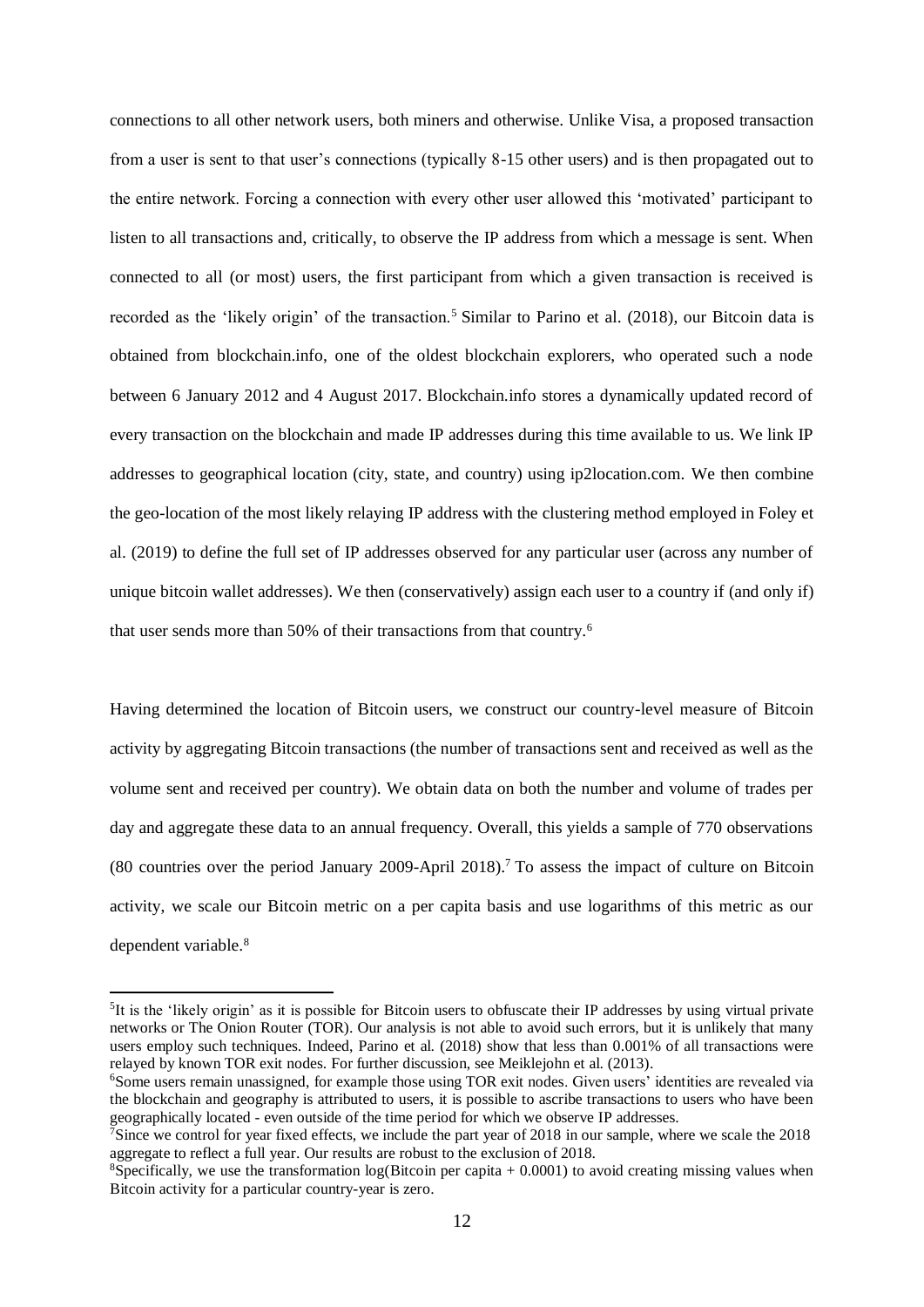Our main variable of interest is Hofstede's (1980, 2001) *individualism* score. Hofstede constructed various culture dimensions on which 50 countries were scored based on surveys conducted among IBM employees during the period 1967 to 1973 and later extended these by including data on other countries. While these scores are arguably dated, culture is shown to be persistent over time (e.g., Beugelsdijk, Maseland, and Van Hoorn (2015) document that the relative ranking of countries on Hofstede's cultural dimensions remained stable over the last thirty years). In addition, we test the robustness of our results with respect to alternative culture frameworks that provide more recent indicators of individualism.

In our empirical analysis, we control for the influence of other factors on a country's Bitcoin activity. First, we control for a country's development by including *GDP Growth* in our regressions, using annual GDP growth data from the International Monetary Fund (IMF). We also include a dummy variable, *Emerging Market*, to identify emerging markets as classified by the IMF.

We further control for cross-country differences in technology access needed to trade Bitcoin. We expect individuals in countries with a lower percentage of people connected to the internet to make less use of Bitcoin. Specifically, we control for *Internet Coverage*, defined as the percentage of people in a country using the internet. These data are available annually and are obtained from the United Nations' International Telecommunications Union.

We next control for the legality of Bitcoin use in a country. We obtain this information from *coin.dance.com*, which lists countries in which Bitcoin-related activities are illegal. Anti- or pro-Bitcoin regulations have natural repercussions on national Bitcoin activity (for instance, Bitcoin prices plummeted when South Korea's government announced it was preparing a bill to ban trading of the virtual currency on domestic exchanges).<sup>9</sup> We create a dummy variable, *Legality Dummy*, that takes the value of one if Bitcoin-related activities are legal and 0 otherwise.

 $\overline{a}$ 

<sup>9</sup>[www.telegraph.co.uk/technology/2018/01/11/bitcoin-price-plummets-south-koreas-plan-ban-cryptocurrency/](http://www.telegraph.co.uk/technology/2018/01/11/bitcoin-price-plummets-south-koreas-plan-ban-cryptocurrency/)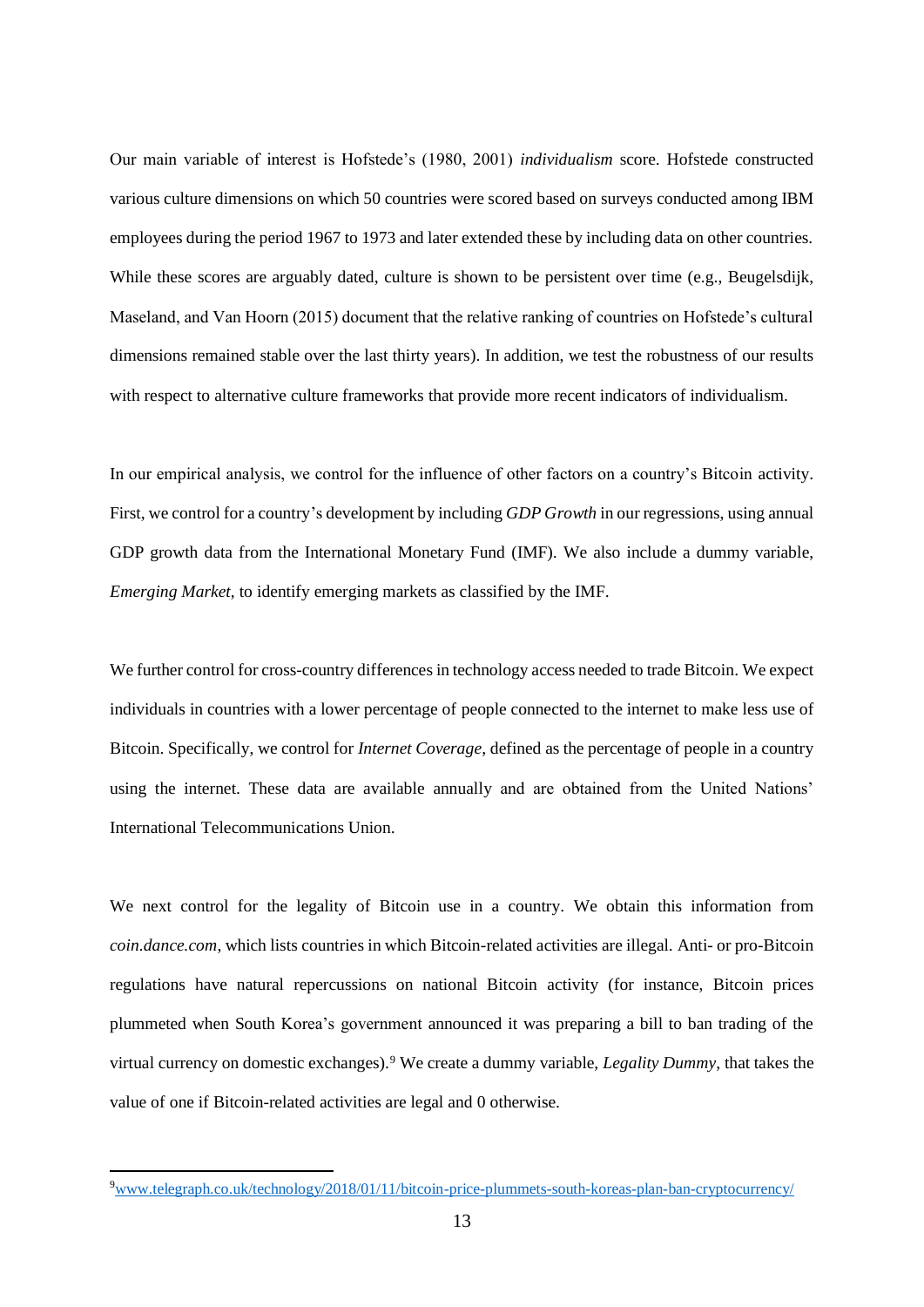Beyond the mere legality of Bitcoin, we also control for the institutional framework by considering creditor rights. A range of studies shows that creditor rights shape differences in risk-attitudes across countries (e.g., Acharya, Amihud, & Litov, 2011; Djankov, McLiesh, & Shleifer, 2007; Houston, Lin, Lin, & Ma, 2010; Mihet, 2013). We use Djankov et al.'s (2007) creditor rights index.

To capture other institutional determinants of Bitcoin activity, we control for the legal origin of a country. La Porta et al. (1998) find that legal origins influence the development of modern legal systems. We control for a country's legal origin by including dummy variables for whether the country derives its legal origin from English common law (*English*), French civil law (*French*), or German civil law (*German*).<sup>10</sup>

We additionally control for the existence of capital controls, as these reduce the ability of citizens to access Bitcoin markets because they limit the flow of currency trades in and out of a country (Makarov and Schoar, 2020). At the same time, capital controls may create a greater need for alternative ways to convert local currency into foreign currencies, possibly through Bitcoin transactions. <sup>11</sup> We capture capital flow restrictions using the overall capital flow restriction index developed by Fernandez, Klein, Rebucci, Schindler, and Uribe (2016) (*Capital Flow Restrictions*).

Finally, we control for the extent to which a country prevents money laundering. Foley et al. (2019) find that approximately one-quarter of Bitcoin users are involved in illegal activity (\$76 billion, 46% of Bitcoin transactions). Cryptocurrency research group CipherTrace analyzed 45 million transactions from the top 20 cryptocurrency exchanges globally and found a prevalence of Bitcoin use for criminal

1

<sup>&</sup>lt;sup>10</sup>Individualism scores are known to be high for Anglo-Saxon countries, and thus it is important to control for this to make sure that we are not just capturing an Anglo-Saxon effect, but rather the cultural trait of individualism. <sup>11</sup>For example, it is very difficult to get RMB out of China, but easy to use RMB to purchase Bitcoins that can be moved out and exchanged for dollars. Argentina and Venezuela are also hampered by capital movement controls and restrictions, and Bitcoins can offer a vehicle to access foreign currencies.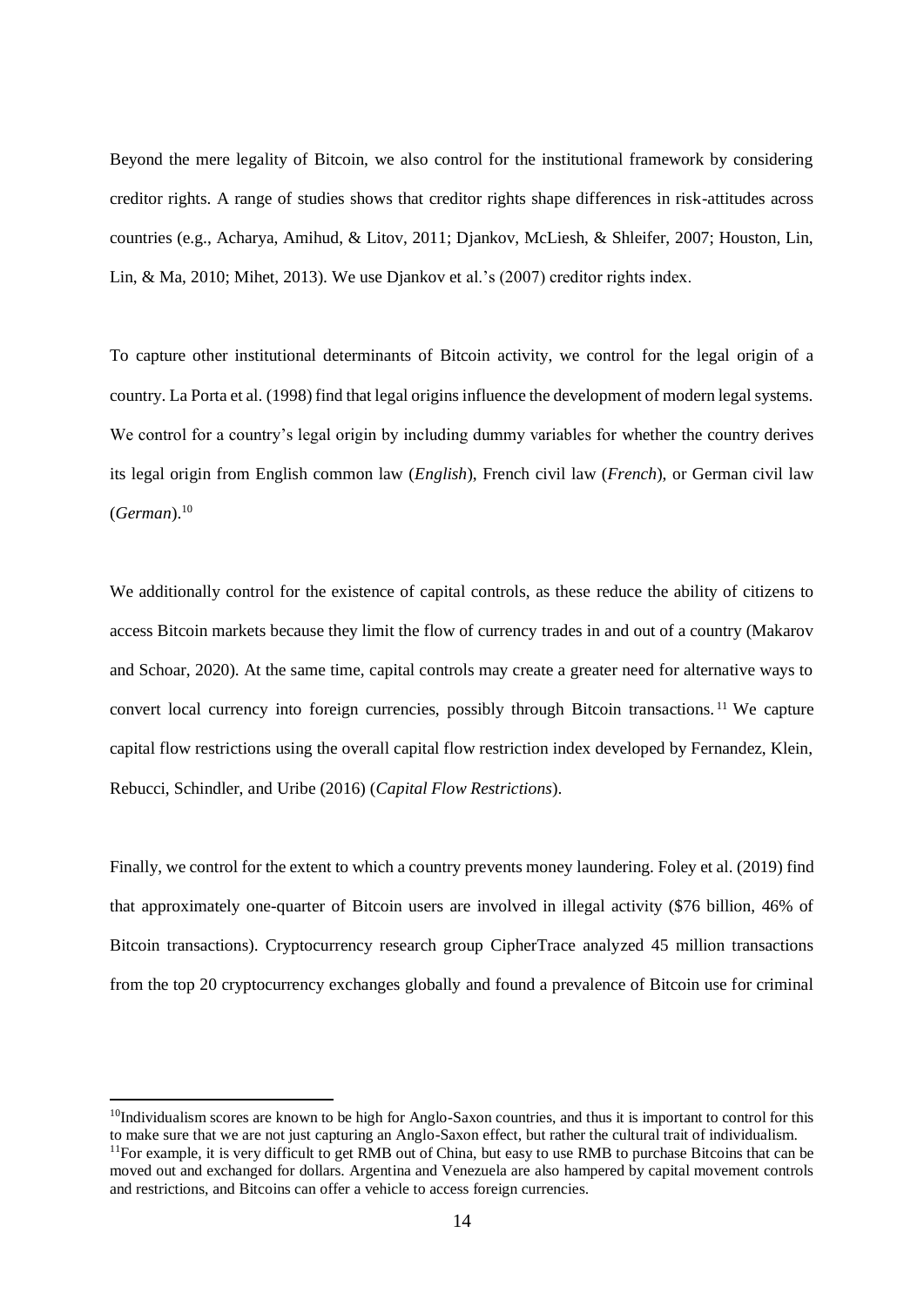purposes. <sup>12</sup> They show that \$2.5 billion of Bitcoin had been laundered through cryptocurrency exchanges, almost all of it ending up in countries with lax Anti-Money-Laundering (AML) regulations. To control for the extent a country prevents money laundering, we use the Basel AML Index (*Anti-Money Laundering Index*). We only use the *Capital Flow Restrictions* and *AML Indexes* in subsequent tests as they are not available for the whole sample period, where the *Capital Flow Restrictions* index is only available for the early part of the sample (2009-2013), and the *AML Index* is only available for the second part of the sample (2012-2018).

#### *3.3. Empirical Model*

1

To assess the relationship between a country's Bitcoin activity and the national cultural trait of individualism, we estimate the following panel regression:

$$
BIT_{it} = Individualism_i + X_{it} + Year\ FE + \epsilon_{it}
$$
 (1)

where  $BIT_{it}$  is Bitcoin activity, based on the log transformation of either trades or volume in a country on a per capita basis ( $BIT_{it} = log(Bitcoin Activity per Capita + 0.0001)$ ), where *Bitcoin Activity per Capita* is either the average annualized Bitcoin trades or volume to and from a specific country, for country *i* in year *t* on a per capita basis. *Individualism<sup>i</sup>* is Hofstede's (1980, 2001) individualism score for country *i*. Equation (1) includes the set of control variables, *Xit*, described in the previous subsection: *GDP Growth, Emerging Market, Internet Coverage, Legality Dummy, Creditor Rights Index, Capital Flow Restrictions, Anti-Money Laundering Index,* and legal origin dummies. We include year fixed effects to ensure that our results are not driven by time variation in the usage of Bitcoin and compute *t*statistics based on country-clustered standard errors.

<sup>12</sup> The CipherTrace 2018 Q3 Cryptocurrency Anti-Money Laundering Report (Source: [https://ciphertrace.com/crypto-aml-report-2018q3\)](https://ciphertrace.com/crypto-aml-report-2018q3)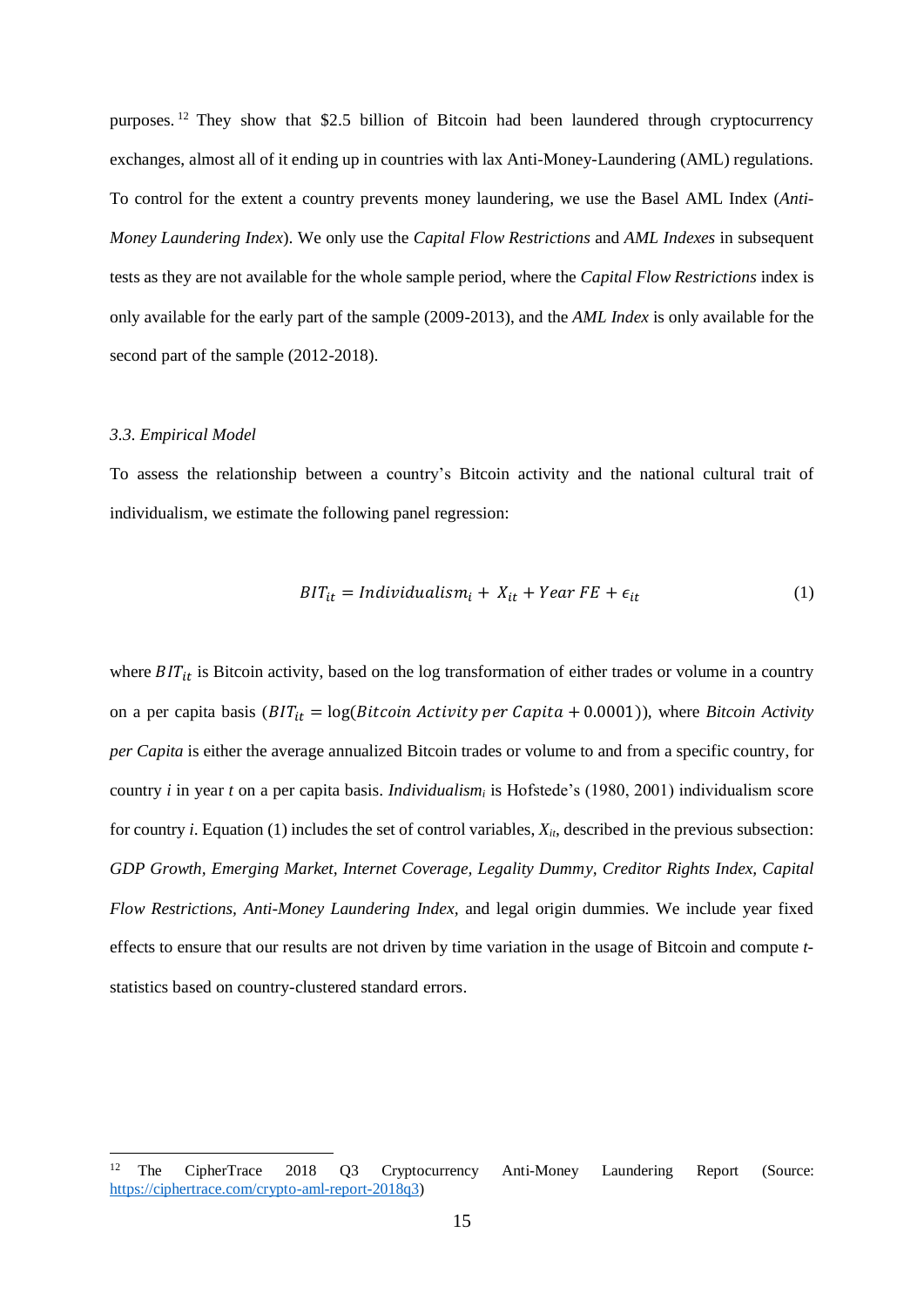# **4. Results**

#### *4.1. Descriptive Statistics*

Table 1 provides summary statistics for our national Bitcoin activity data, as well as Hofstede's individualism score per country. We report the average of annual Bitcoin transactions and volume "From" and "To" a country, as well as the average of the two. We also report the average annual transactions and volume per capita. As shown in Table 1, larger economies make more use of Bitcoin. The highest average number of Bitcoin transactions is for the U.S., where we observe an average annual number of transactions exceeding 17.5 million transactions per year. This is followed by Germany, which shows approximately 17 million transactions and the Netherlands having around 21 million transactions a year. The largest volume is also observed for the US, with an average annual volume of approximately 650 million. This is followed by Germany and then the Netherlands. The summary statistics show that about 85% (based on trades) to 90% (based on volume) of Bitcoin activity is concentrated in these three countries. When we look at per-capita activity, the picture changes slightly. Per capita, the highest Bitcoin activity is observed for Germany (both in terms of trades and volume), followed by the Netherlands and then the US. Since we examine the impact of cultural traits on Bitcoin activity, we use per capita activity in our regressions.

Table 1 also provides Hofstede individualism scores for the countries in our sample. Individualism is highest for the US (91), followed by Australia (90) and the UK (89). On the low end of the individualism scale, we find several Latin American countries; Guatemala (6), Ecuador (8), and Panama (11).

## [Insert Table 1 here]

Table 2 reports the correlation coefficients for the different Bitcoin activity measures, as well as for Hofstede's individualism score. We observe that all Bitcoin activity metrics are highly correlated. For absolute transaction and volume measures, correlations are all well above 0.85, suggesting that these metrics capture similar activity. Correlations between absolute and per capita metrics are a bit lower but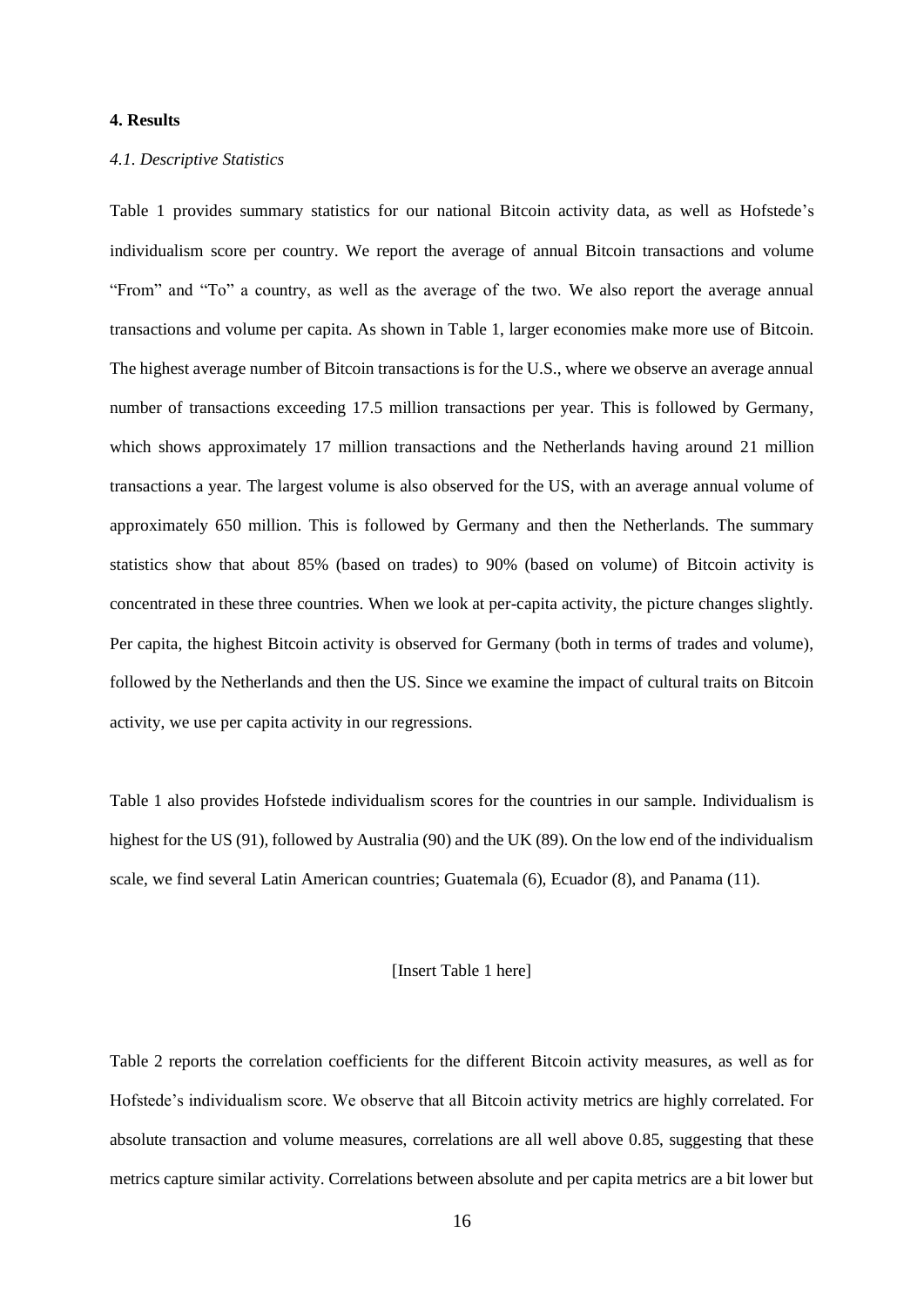generally above 0.5, with transactions per capita correlating almost perfectly with volume per capita (0.897). When we consider the correlations between Bitcoin activity and Hofstede's individualism scores, we observe positive correlations of around 0.2, suggesting that countries with more individualistic cultures make more use of Bitcoin as a transaction medium.

[Insert Table 2 here]

#### *4.2. Main Regression Results*

Table 3 presents the estimation results for Equation (1). We report results for both Bitcoin transactions as well as volume per capita. All regressions include year fixed effects and *t*-statistics are based on country-clustered standard errors. The first two columns show the results for the main specification. For both Bitcoin activity metrics, we observe a positive and significant relationship with *Individualism*. This suggests that there is more Bitcoin activity in more individualistic cultures, which is consistent with our main hypothesis that individualism-induced risk-taking and overconfidence lead to greater usage of this risky financial product. This result is obtained after controlling for various other variables that are expected to correlate with Bitcoin activity.

For the control variables, we find that *GDP Growth* is positively and significantly related to Bitcoin activity. This is also confirmed by our control for whether a country is an *Emerging Market*. This emerging market dummy yields a negative and significant coefficient in both specifications (trades and volume), suggesting that there is less Bitcoin activity in emerging markets. We also find that *Internet Coverage* is positively related to Bitcoin activity, significantly so for the volume measure and just outside the 10% level for the transaction measure. This suggests that internet access indeed promotes cryptocurrency usage. We also find a positive relationship between *Legality Dummy* and Bitcoin activity. For the *Creditor Rights Index*, we find no significant relationship with Bitcoin activity. Finally, we include legal origin dummies, controlling for *English*, *French*, and *German*. We find a positive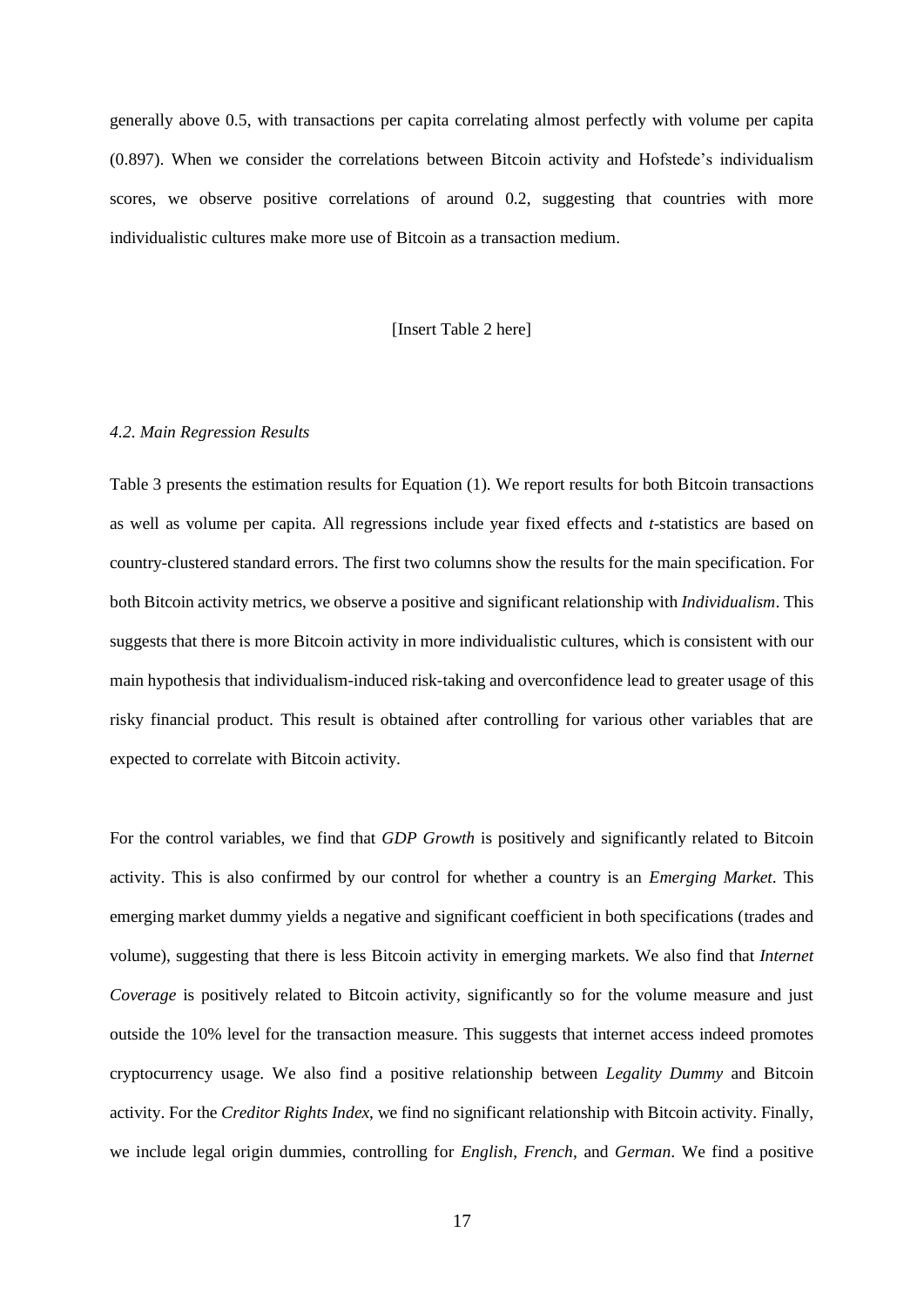coefficient on the German civil law dummy, significant for the volume-based metric and negative for English and French legal origin.

Columns 2 and 5 of Table 3 report the results for the regressions where we include the *Capital Flows Restrictions Index*. Data on this index are only available for the first part of the sample, up to and including 2013. Hence, this regression also serves as a subsample test focusing on the early years of Bitcoin's existence. While the coefficients on individualism reduce slightly in these regressions, they remain positive and significant for both the trade and volume specifications, and so our results are robust to the inclusion of the *Capital Flows Restrictions Index*, as well as over the first part of the sample. The *Capital Flows Restrictions Index* itself is negative and significant in both specifications suggesting that tighter capital flow restrictions reduce Bitcoin activity.

Columns 3 and 6 of Table 3 report the results, including the *Anti-Money Laundering Index*. Data on this index are only available from 2012 onwards. Hence, this regression also serves as a subsample test for the second sub-period of our sample. We find that the inclusion of the *Anti-Money Laundering Index* and the focus on the second half of the sample does not alter our main findings with respect to the relationship between Bitcoin activity and individualism. The coefficient on *Individualism* remains almost unchanged and highly significant. The *Anti-Money Laundering Index* has the expected negative coefficient and is highly significant for both volume and trade metrics. Hence, tighter controls on money laundering result in less Bitcoin activity. This finding is supportive of Foley et al.'s (2019) findings, which show that approximately one-quarter of Bitcoin users are involved in illegal activity (\$76 billion or 46% of Bitcoin transactions).

[Insert Table 3 here]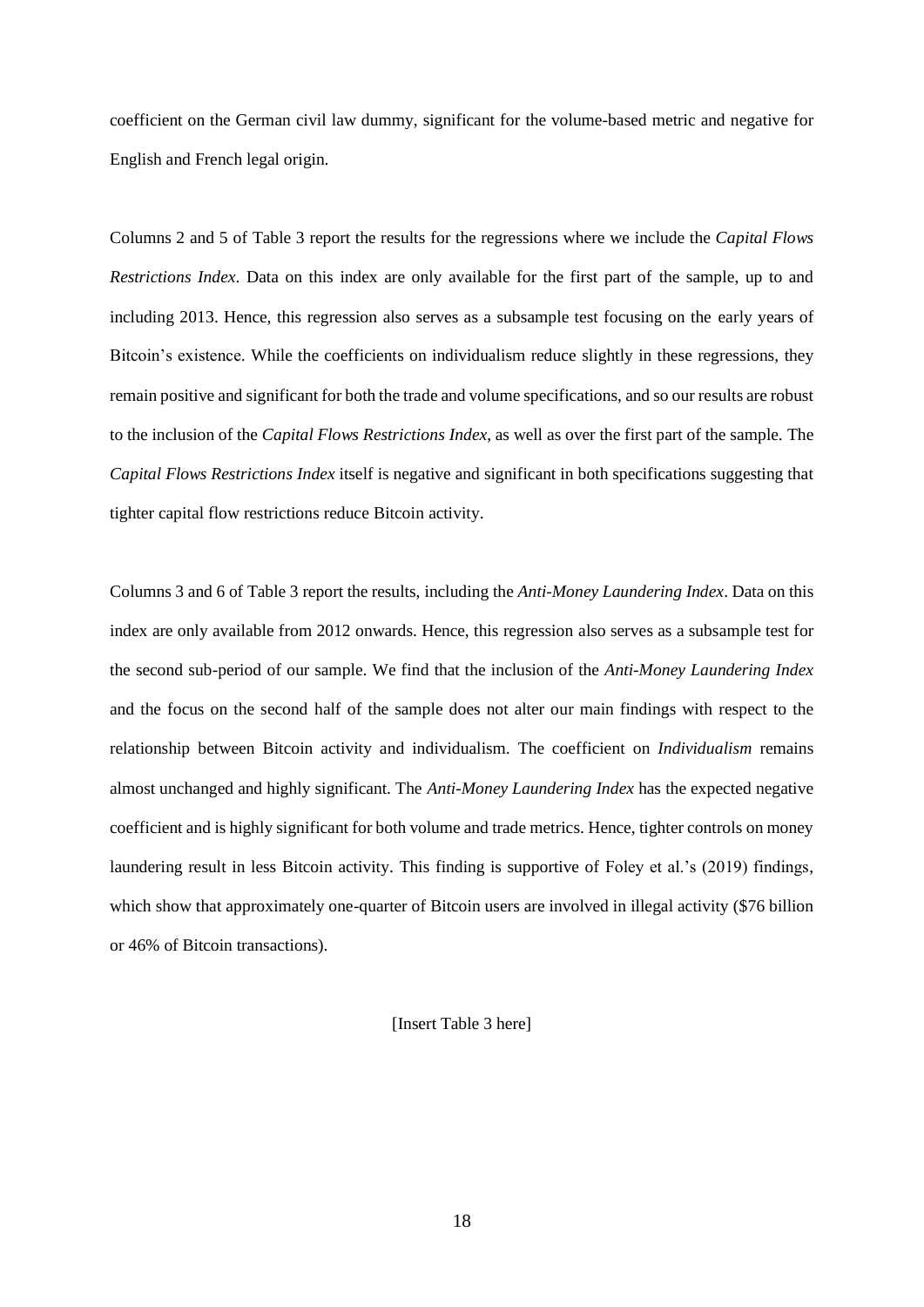#### *4.3. Robustness Tests*

#### *4.3.1. Alternative model specifications*

Our main results are based on the full sample (2009-2018) for which we have Bitcoin and culture data. However, Bitcoin activity can be quite low for some country-years in our sample, particularly in the early period when Bitcoin was still relatively new. Although we have already demonstrated the robustness of our results across different sub-periods, we have not explicitly controlled for situations where there is no Bitcoin activity for a particular country-year. In this subsection, we address this issue by 1. re-estimating the OLS regressions in Equation (1) where we exclude observations with zero Bitcoin activity for a particular country-year; and 2. by estimating a Tobit regression where we left-censor observations with zero Bitcoin activity.

#### [Insert Table 4 here]

Table 4 reports the results for the regression specifications where we exclude zero observations as well as where we estimate a Tobit model. As can be seen from Table 4, our results are not affected by the zero observations in the sample or when we left-censor the data. The relationship between individualism and Bitcoin activity remains positive and significant in all estimated specifications.

#### *4.3.2. Alternative measures for individualism*

The results reported in the main specification are based on Hofstede's individualism score. To assess the robustness of our results with regard to the choice of culture framework, we collect individualism scores from alternative sources. Specifically, we obtain data from the GLOBE project (House et al., 2004), where we use both their *In-Group Collectivism*, as well as their *Institutional Collectivism* scores, noting that the collectivism scale is the reverse of the individualism scale (i.e., a high score on collectivism equates to a low score on individualism). *In-Group Collectivism* captures the degree to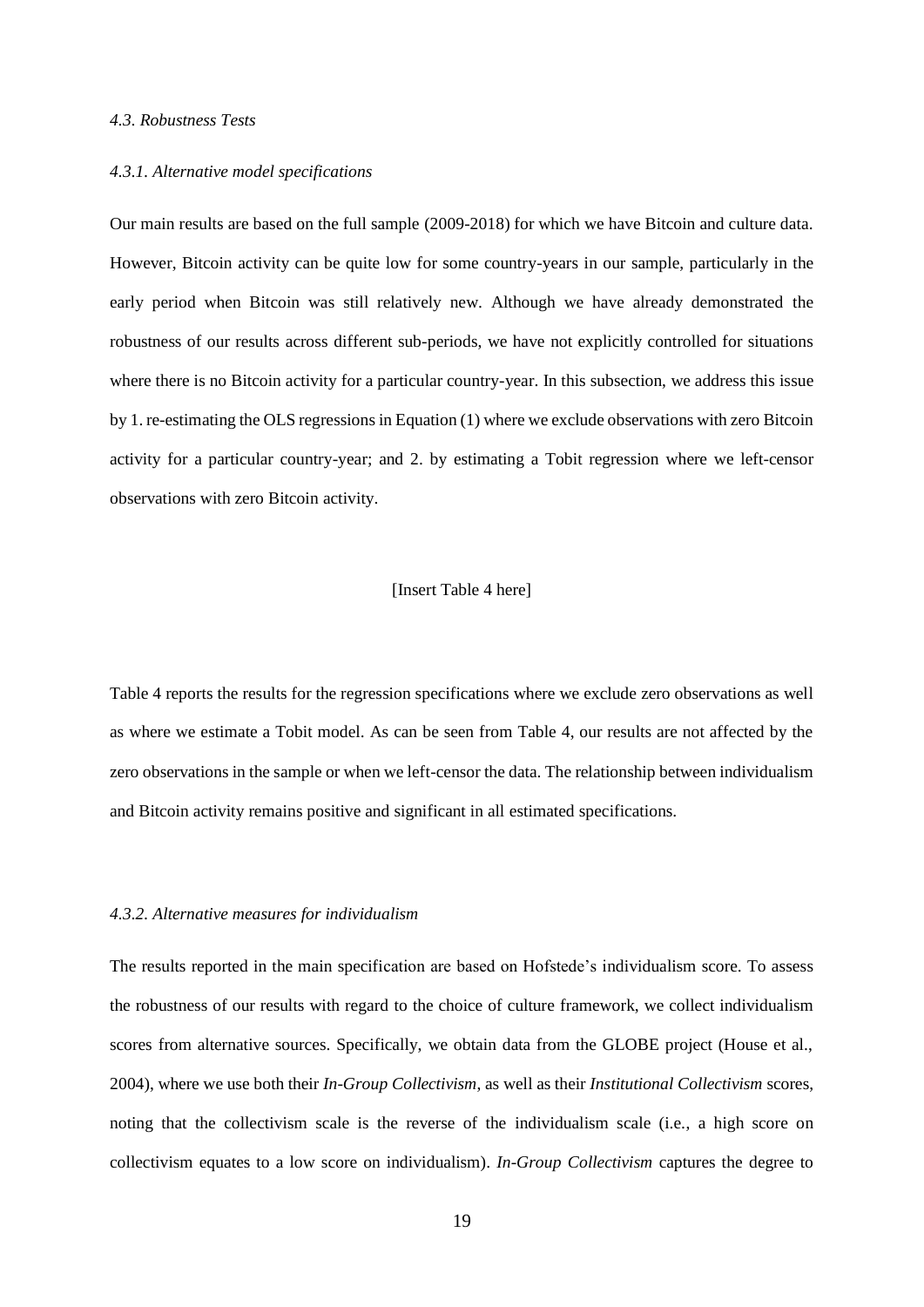which people express pride, loyalty, and cohesiveness in their organizations or families, while *Institutional Collectivism* captures the degree to which organizational and societal institutional practices encourage and reward collective distribution of resources and collective action. Although we expect a stronger connection between *Institutional Collectivism* and Bitcoin activity, we include both metrics as a robustness test. We also employ the "as-is" scores based on practices within a country, as practices will be most-related to the actions of people.

In addition to the GLOBE scores, we obtain data from Schwartz (1994). Schwartz (1994) constructs various bi-polar culture dimensions. We focus on the dimensions that most resemble individualism/collectivism. We obtain the *Embeddedness* score, which relates to collectivism, as well as the opposite end of the spectrum: *Affective* and *Intellectual Autonomy*, which both relate to individualism. *Embeddedness* captures the degree to which people view themselves as entities embedded in the collective, their commitment to the status quo, and their restraining of actions that may disrupt in-group solidarity or the traditional order. *Affective Autonomy* captures the degree to which people are free to pursue their affective desires, while *Intellectual Autonomy* captures the degree to which people pursue their own ideas and intellectual directions independently. We expect *Intellectual Autonomy* to be most closely related to Bitcoin activity.

Finally, we collect data from the World Value Survey (WVS) on individualism. Specifically, we follow Ahern et al. (2015) and focus on the "Income Inequality" question: "How would you place your views on this scale? 1 means you agree completely with the statement that incomes should be made more equal; 10 means you agree completely with the statement that we need larger income differences as incentives for individual efforts; if your views fall somewhere in between, you can choose any number in between (2 to 9)". Countries that place more emphasis on encouraging individual effort tend to be more individualistic. In line with Ahern et al. (2015), we rescale the scores to fall between zero and one, and compute country averages based on the individual answer in the WVS. We construct an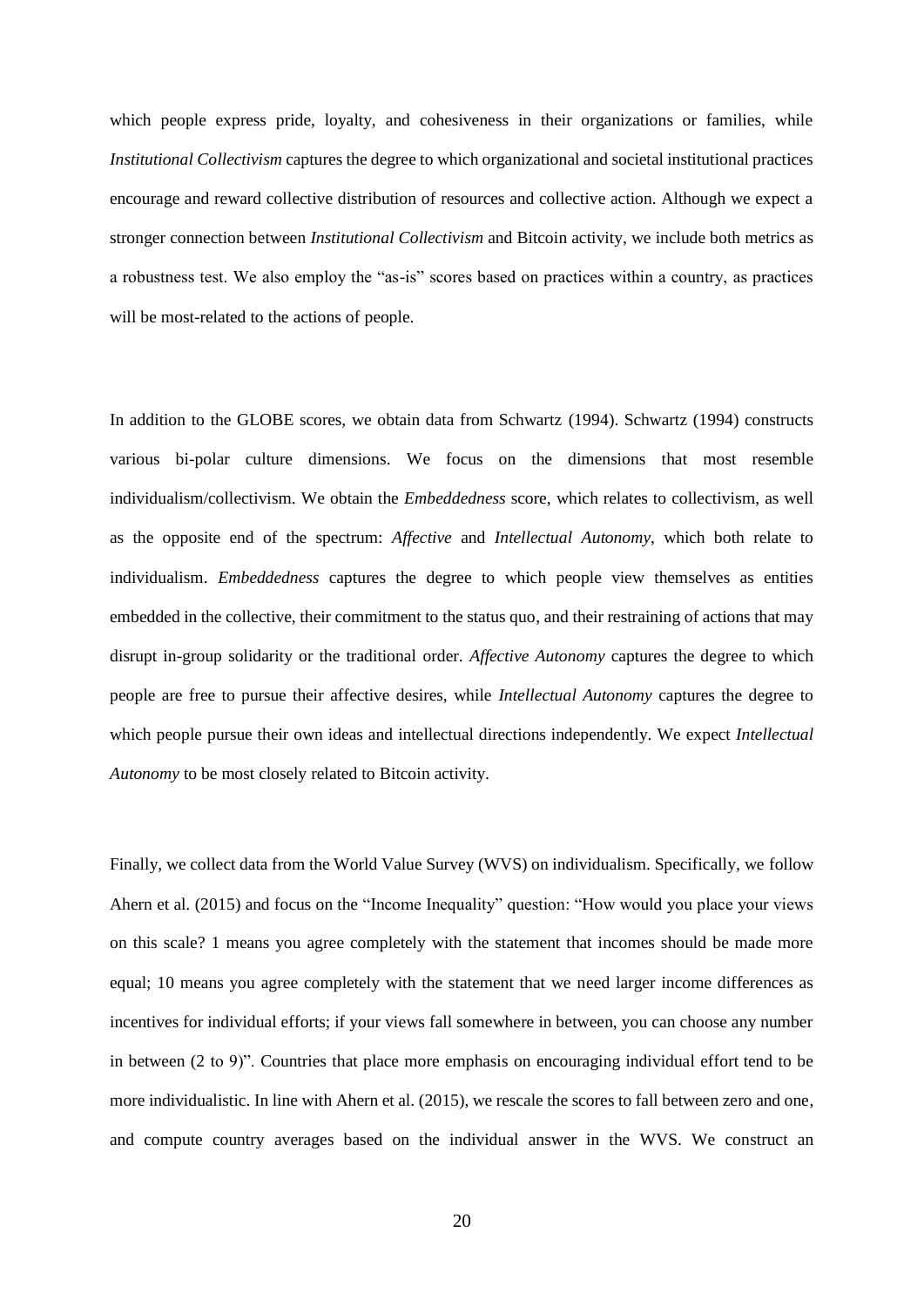individualism score both for the  $5<sup>th</sup>$  (to 2009) and  $6<sup>th</sup>$  (to 2014) wave of the WVS, using both independently in our regressions.

We report separate regressions for each alternative individualism/collectivism measure in Table 5. We note that for each specification, the number of observations is less than for the specification using Hofstede's individualism score, as culture scores from these alternative sources are not available for all countries in our sample. Focusing on the first two columns of Table 5, where we use the GLOBE *Ingroup* and *Institutional Collectivism* scores, we observe a negative and highly significant relationship with Bitcoin activity. This is expected as collectivism is the opposite of individualism. This result holds after controlling for the other determinants of Bitcoin activity included in our main regression. Hence, our results are robust to using GLOBE data.

The next three columns report the results for the alternative culture scores of Schwartz (1994). We use embeddedness, which resembles collectivism, and affective and intellectual autonomy, which resemble individualism. We observe that all three metrics yield significant results. For embeddedness, we find a significant and negative coefficient, i.e., in more collectivistic societies, Bitcoin activity is lower than in more individualistic societies. For both autonomy metrics, we find positive relationships, in line with more individualistic societies engaging in more Bitcoin transactions. Again, these results hold while controlling for other determinants of Bitcoin activity and demonstrate that our main results are robust to utilizing Schwartz's alternative measures.

The last two columns show the results for the individualism score computed using WVS wave 5 and 6 data. We find significant negative relationships for both individualism scores (noting that the scales are reversed, i.e., a low score indicates an individualistic society) after controlling for other determinants of Bitcoin activity. These results show that our main findings are robust to the use of WVS data.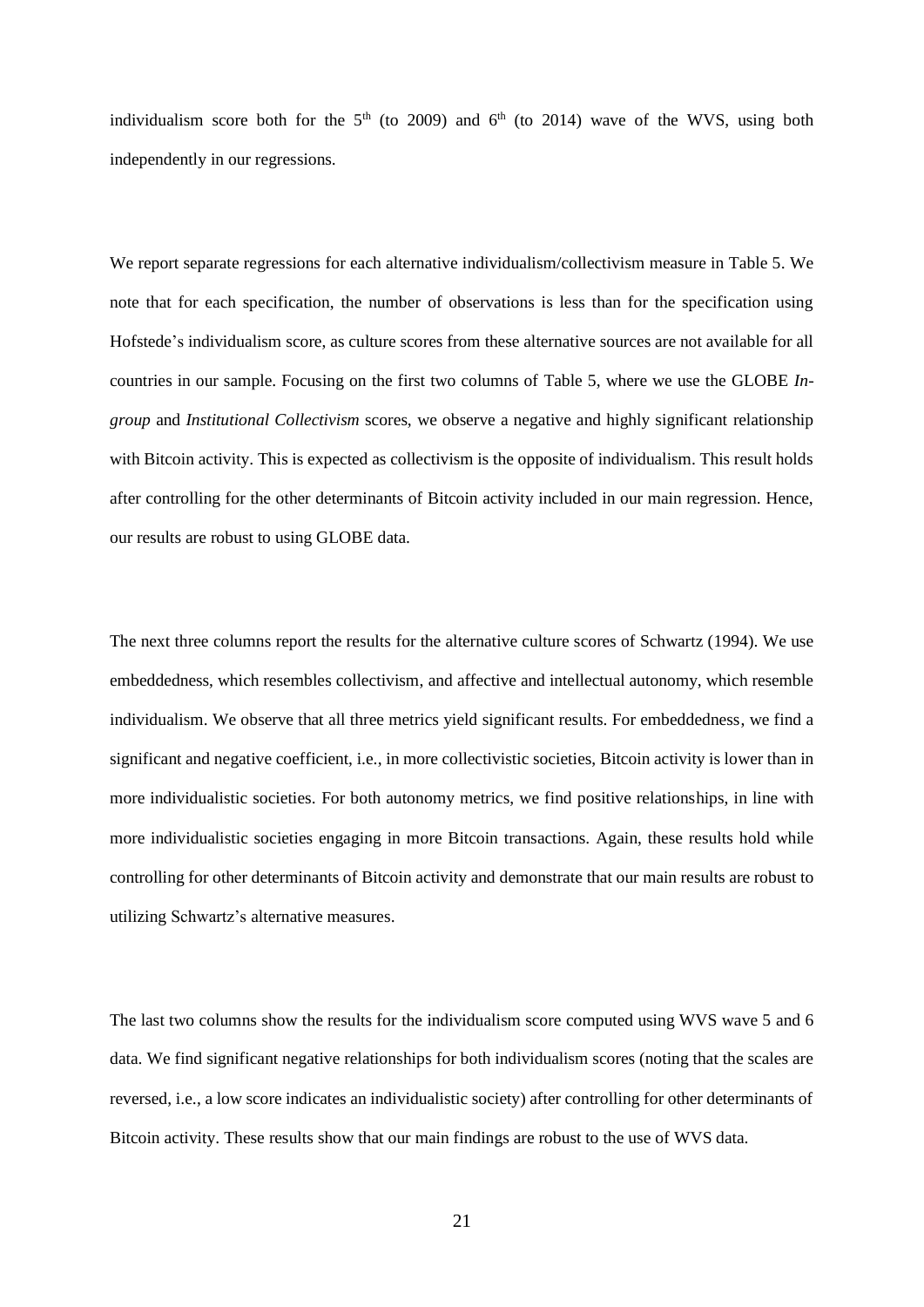#### [Insert Table 5 here]

# *4.3.3. Excluding Major Players*

Our summary statistics reveal that Bitcoin activity is concentrated in a few countries. To assess whether these countries drive our results, we conduct a robustness test by excluding these countries from the regressions. Specifically, we identify the top five countries by transactions (U.S., Germany, the Netherlands, France, and the U.K.) as well as the five most active countries per capita (Germany, the Netherlands, U.S., Switzerland, and Lithuania) and exclude each of these countries individually to see if our results are a consequence of one of these large players.

Table 6 reports the results for the regressions, where we exclude each country individually. The exclusion of these countries does not alter the main findings on the role of individualism. Individualism remains positive and highly significant in each regression specification, suggesting that our results are driven by the broader cross-section of country-level individualism.

### [Insert Table 6 here]

#### *4.3.4. Endogeneity*

The associations we document are arguably causal because the cultural traits of individuals cannot be influenced by recent Bitcoin activity. Nevertheless, our results could still suffer from an omitted variable bias. To mitigate potential endogeneity concerns, we employ an instrumental variables (IV) approach.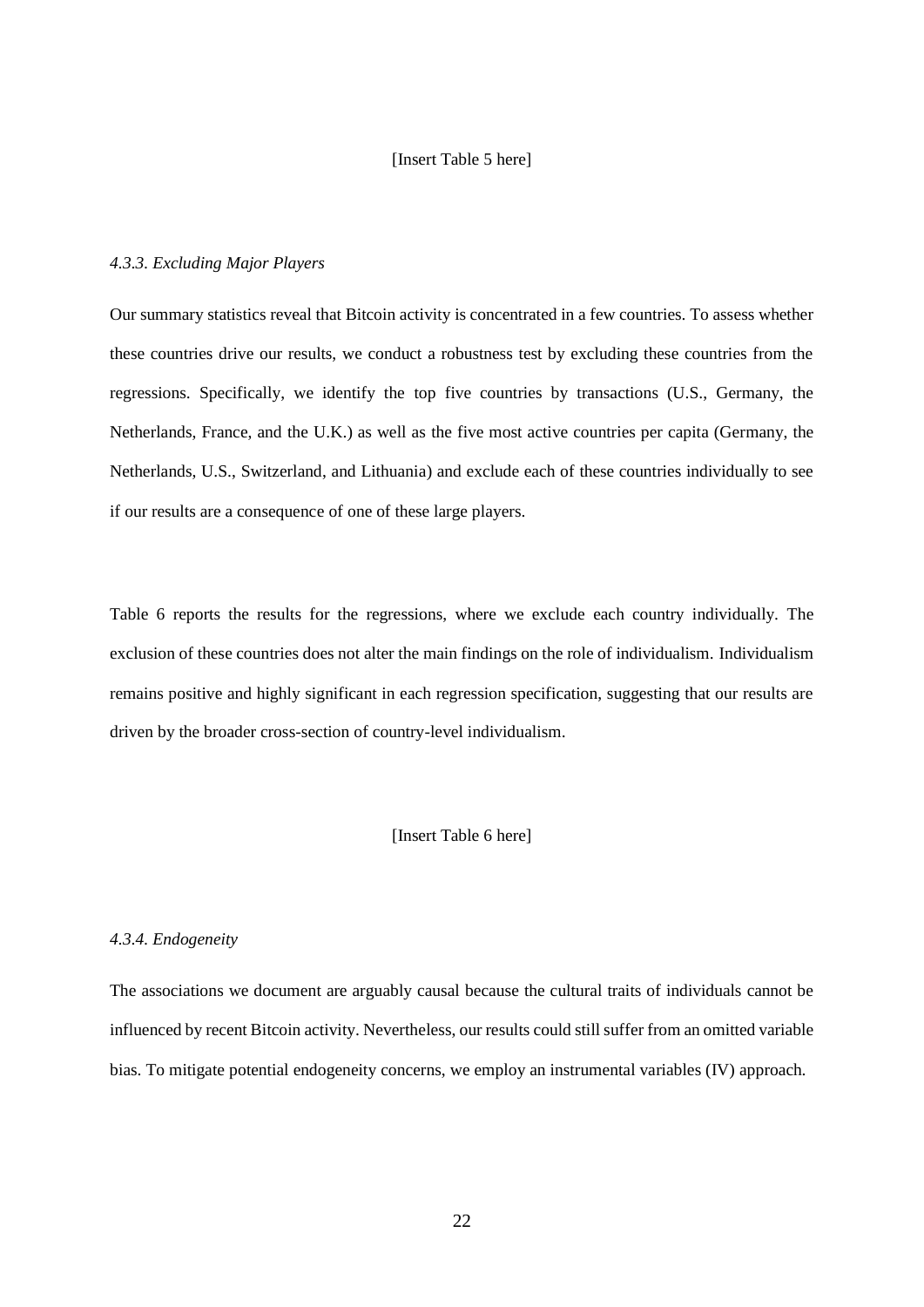Our choice of relevant instruments for individualism is guided by prior literature. We follow An et al. (2018) and use a country's grammatical rules on pronoun drops. Language evolves slowly over time and is closely related to culture but not directly related to economic variables (Licht, Goldschmidt, & Schwartz, 2007). Kashima and Kashima (1998) show that there is an association between the use of first- and second-person singular pronouns and individualism. Davis and Abdurazokzoda (2016) extend the work of Kashima and Kashima (1988) and construct six pronoun-drop categories, which capture different aspects of pronoun drop within a specific country. They show that it strongly correlates with Hofstede's individualism score and, as such, can serve as a valid instrument for individualism. We label this metric *PD* and use it as one of our instruments.

In addition to pronoun drop, we employ a second instrument based on genetic distance (see Spolaore and Wacziarg, 2018). Given that genes, like culture, are passed from generation to generation, there is a strong correlation between genetic markers and culture. In line with Davis and Abdurazokzoda (2016), we use genetic distance (the difference in genetic markers between two countries), relative to the country with the highest individualism score (the U.S.) as an instrument for individualism. We label this metric *GD.*

## [Insert Table 7 here]

Table 7 reports the IV regression results. Panel A reports the results using *PD* as our instrument. The first-stage regression results show that *PD* is negatively and significantly related to *Individualism*. The country-clustered *F*-statistic for the test of weak instruments of 17.01 is above the Stock and Yogo (2002) threshold of 10. In the second-stage regression, instrumented individualism is significantly and positively related to Bitcoin activity. In Panel B, we perform a similar analysis with *GD* as our instrument. Again, the first-stage regression reveals a significant negative relationship between GD and *Individualism*, with an *F*-statistic (test for weak instruments) of 34.83. In the second-stage regression, instrumented individualism is significantly and positively related to Bitcoin activity. Both instrumental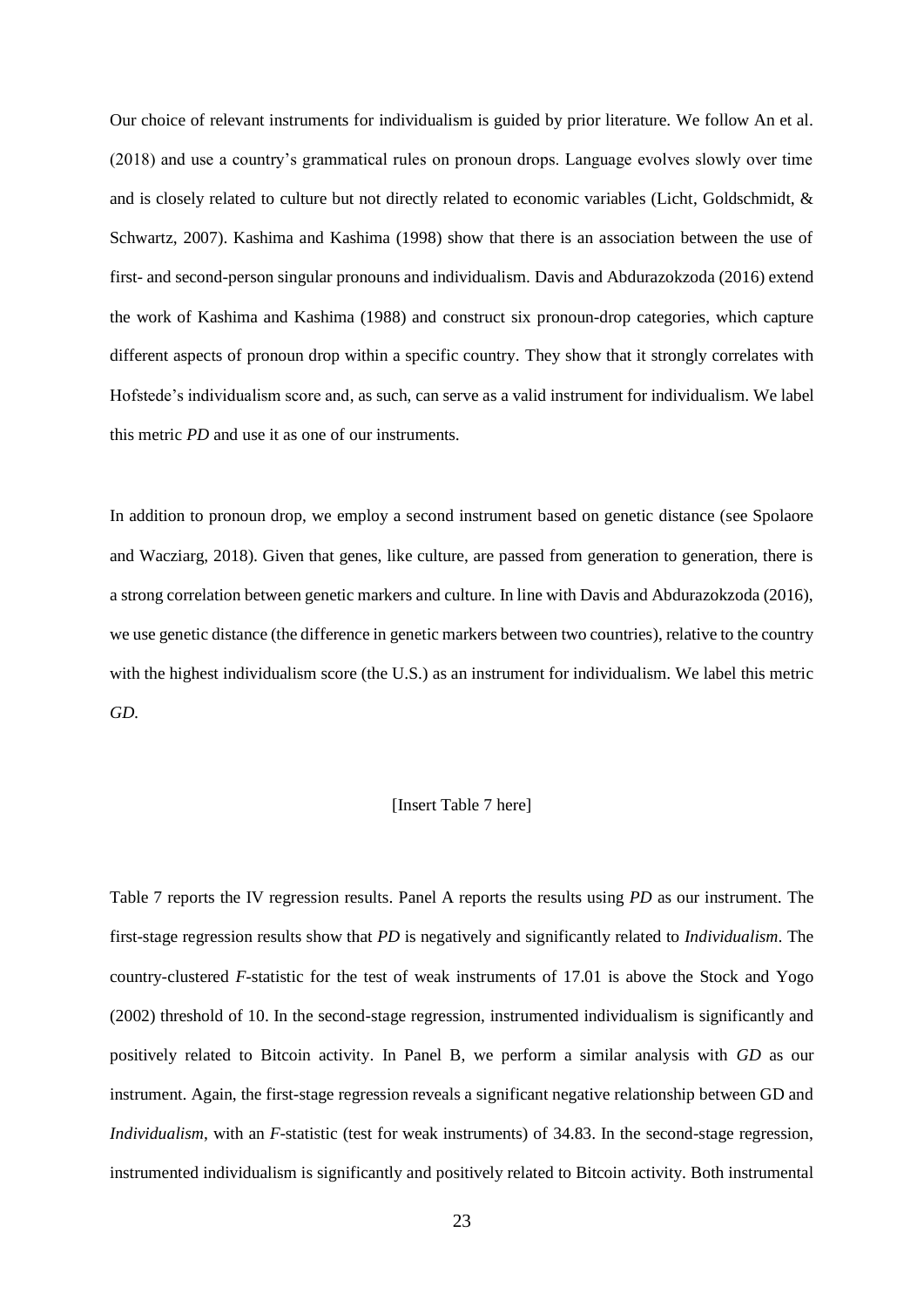approaches confirm our previous finding that national Bitcoin activity is influenced by individualism across countries. These results alleviate any endogeneity concerns and support a causal interpretation of our results.

#### **5. Conclusion**

In this study, we focus on a relatively new financial asset that exposes investors to a great amount of risk, namely Bitcoin. In line with previous literature that documents cultural determinants of financial decision making, we link the cultural dimension of individualism, which has been shown to capture risktaking behavior and a proclivity for overconfidence, to Bitcoin activity. Using a unique measure for Bitcoin activity based on actual Bitcoin trades and location, we empirically document that individualism is a robust determinant of the use of Bitcoin.

Our results highlight the importance of culture in financial decision making and specifically that culture plays a role in investment decisions in high-risk assets, in our case, Bitcoin. Our results can provide indications of whether specific financial products will be successful in a particular country. This information can be useful for financial institutions and markets when considering the design of financial products.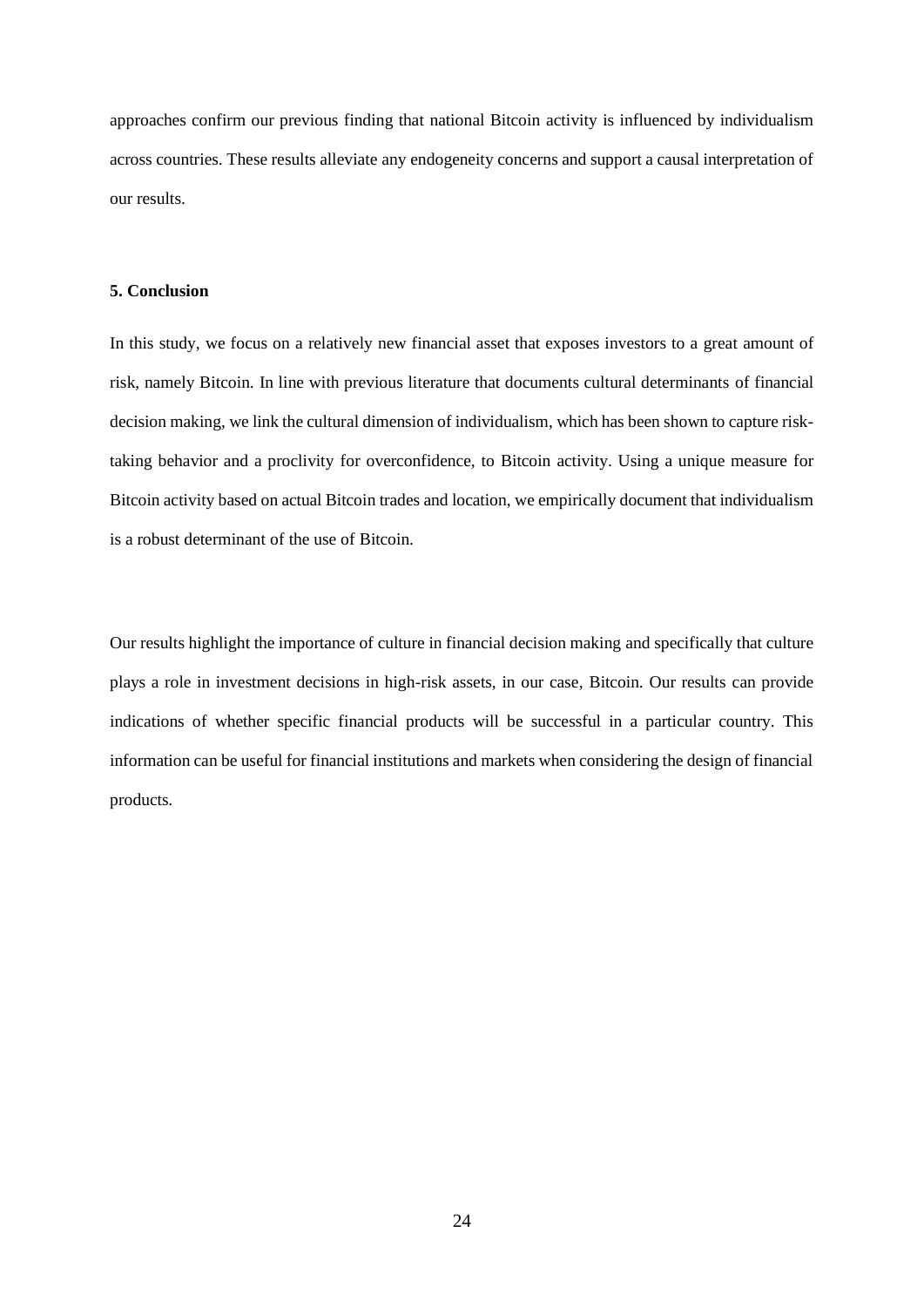#### **References**

Acharya, V. V., Amihud, Y., & Litov, L., 2011. Creditor rights and corporate risk-taking. *Journal of Financial Economics*, 102(1): 150-166.

Ahern, K. R., Daminelli, D., & Fracassi, C., 2015. Lost in translation? The effect of cultural values on mergers around the world. *Journal of Financial Economics*, 117(1): 165-189.

An, Z., Chen, Z., Li, D., & Xing, L., 2018. Individualism and stock price crash risk. *Journal of International Business Studies*, 49(9): 1208-1236.

Ashraf, B. N., Zheng, C., & Arshad, S., 2016. Effects of national culture on bank risk-taking behavior. *Research in International Business and Finance*, 37: 309-326.

Autio, E., Pathak, S., & Wennberg, K., 2013. Consequences of cultural practices for entrepreneurial behaviors. *Journal of International Business Studies*, 44(4): 334-362.

Baek, C., & Elbeck, M., 2015. Bitcoins as an investment or speculative vehicle? A first look. *Applied Economics Letters*, 22(1): 30-34.

Balcilar, M., Bouri, E., Gupta, R., & Roubaud, D., 2017. Can volume predict Bitcoin returns and volatility? A quantiles-based approach. *Economic Modelling*, 64: 74-81.

Baur, D. G., Hong, K., & Lee, A. D., 2018. Bitcoin: Medium of exchange or speculative assets? *Journal of International Financial Markets, Institutions, and Money*, 54: 177-189.

Beckmann, D., Menkhoff, L., & Suto, M., 2008. Does culture influence asset managers' views and behavior? *Journal of Economic Behavior & Organization*, 67(3–4): 624-643.

Beugelsdijk, S., Maseland, R., & Van Hoorn, A., 2015. Are Scores on Hofstede's Dimensions of National Culture Stable over Time? A Cohort Analysis. *Global Strategy Journal*, 5(3): 223-240.

Biais, B., Bisiere, C., Bouvard, M., Casamatta, C., & Menkveld, A. J., 2020. Equilibrium Bitcoin pricing. Available at SSRN 3261063.

Boubakri, N., Guedhami, O., Kwok, C. C., & Saffar, W., 2016. National culture and privatization: The relationship between collectivism and residual state ownership. *Journal of International Business Studies*, 47(2): 170-190.

Boubakri, N., Mirzaei, A., & Samet, A., 2017. National culture and bank performance: Evidence from the recent financial crisis. *Journal of Financial Stability*, 29: 36-56.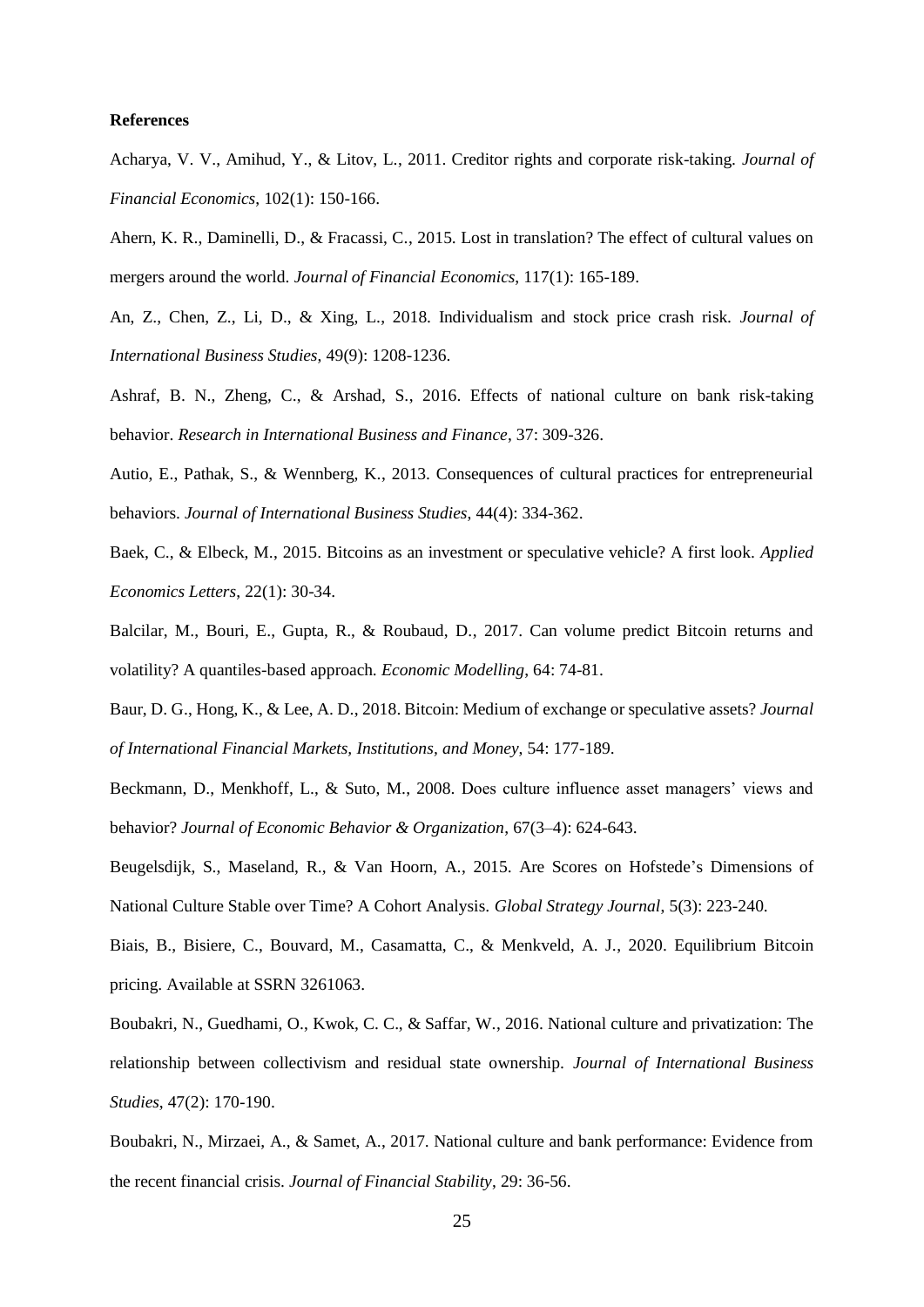Breuer, W., Riesener, M., & Salzmann, A. J., 2014. Risk aversion vs. individualism: what drives risk taking in household finance? *European Journal of Finance*, 20(5): 446-462.

Camerer, C., & Lovallo, D., 1999. Overconfidence and excess entry: An experimental approach. *American Economic Review*, 89(1): 306-318.

Cheah, E. T., & Fry, J., 2015. Speculative bubbles in Bitcoin markets? An empirical investigation into the fundamental value of Bitcoin. *Economics Letters*, 130: 32-36.

Cheon, Y.-H., & Lee, K.-H., 2018. Maxing out globally: Individualism, investor attention, and the cross section of expected stock returns. *Management Science*, 64: 5461-5959.

Cheung, A., Roca, E., & Su, J. J., 2015. Crypto-currency bubbles: an application of the Phillips–Shi– Yu (2013) methodology on Mt. Gox Bitcoin prices. *Applied Economics*, 47(23): 2348-2358.

Chui, A. C., & Kwok, C. C., 2008. National culture and life insurance consumption. *Journal of International Business Studies*, 39(1): 88-101.

Chui, A. C., Titman, S., & Wei, K. J., 2010. Individualism and momentum around the world. *Journal of Finance*, 65(1): 361-392.

Ciaian, P., Rajcaniova, M., & Kancs, D. A., 2016. The economics of Bitcoin price formation. *Applied Economics*, 48(19): 1799-1815.

Dang, T. L., Faff, R., Luong, H., & Nguyen, L., 2019. Individualistic cultures and crash risk. *European Financial Management*, *25*(3): 622-654.

Daniel, K., Hirshleifer, D., & Subrahmanyam, A., 1998. Investor psychology and security market under and overreactions. *Journal of Finance*, *53*(6): 1839-1885.

Davis, L. S., & Abdurazokzoda, F., 2016. Language, culture and institutions: Evidence from a new linguistic dataset. *Journal of Comparative Economics*, 44(3): 541-561.

Dou, P., Truong, C., & Veeraraghavan, M., 2016. Individualism, uncertainty avoidance, and earnings momentum in international markets. *Contemporary Accounting Research*, *33*(2): 851-881.

Djankov, S., McLiesh, C., & Shleifer, A., 2007. Private credit in 129 countries. *Journal of Financial Economics*, 84(2): 299-329.

Dyhrberg, A. H., Foley, S., & Svec, J., 2018. How investible is Bitcoin? Analyzing the liquidity and transaction costs of Bitcoin markets. *Economics Letters*, 171: 140-143.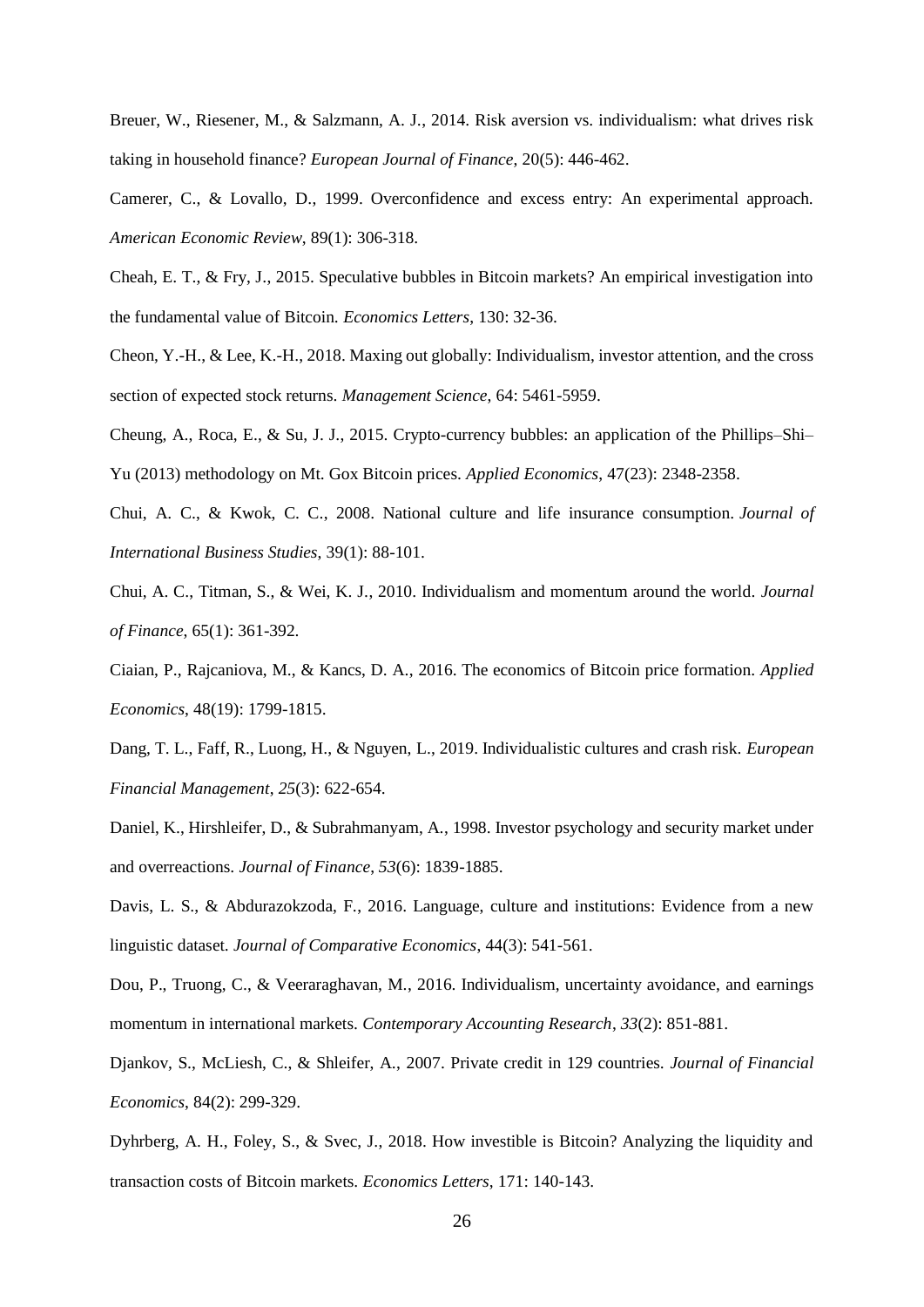Easley, D., O'Hara, M., & Basu, S., 2019. From mining to markets: The evolution of Bitcoin transaction fees. *Journal of Financial Economics*, 134(1): 91-109.

Enoksen, F. A., Landsnes, C. J., Lučivjanská, K., & Molnár, P., 2020. Understanding risk of bubbles in cryptocurrencies. *Journal of Economic Behavior & Organization*, 176: 129-144.

Fernandez, A., Klein, M. W., Rebucci, A., Schindler, M., & Uribe, M., 2016. Capital control measures: A new dataset. *IMF Economic Review*, 64(3): 548-574.

Foley, S., Hinzen, F. J., John, K., and Saleh, F., 2020. Why you don't buy coffee with Bitcoin: The micropayments myth. *Working paper*.

Foley, S., Karlsen, J. R., & Putniņš, T. J., 2019. Sex, drugs, and Bitcoin: How much illegal activity is financed through cryptocurrencies? *Review of Financial Studies*, 32(5): 1798-1853.

Gandal, N., Hamrick, J. T., Moore, T., & Oberman, T., 2018. Price manipulation in the Bitcoin ecosystem. *Journal of Monetary Economics*, 95: 86-96.

Griffin, D., Guedhami, O., Kwok, C. C., Li, K., & Shao, L., 2017. National culture: The missing countrylevel determinant of corporate governance. *Journal of International Business Studies*, 48(6): 740-762.

Griffin, J. M., & Shams, A., 2020. Is Bitcoin Really Untethered? *Journal of Finance*, 75(4): 1913-1964.

Grinblatt, M., & Keloharju, M., 2001. How distance, language, and culture influence stockholdings and trades. *Journal of Finance*, *56*(3): 1053-1073.

Guiso, L., Sapienza, P., & Zingales, L., 2006. Does culture affect economic outcomes? *Journal of Economic Perspectives*, 20(2): 23-48.

Guiso, L., Sapienza, P., & Zingales, L., 2008. Trusting the stock market. *Journal of Finance*, 63(6): 2557-2600.

Guiso, L., Sapienza, P., & Zingales, L., 2009. Cultural biases in economic exchange? *Quarterly Journal of Economics*, 124(3): 1095-1131.

Guiso, L., Sapienza, P., & Zingales, L., 2015. Corporate culture, societal culture, and institutions. *American Economic Review*, 105(5): 336-39.

Heine, S. J., Lehman, D. R., Markus, H. R., & Kitayama, S., 1999. Is there a universal need for positive self-regard? *Psychological Review*, 106(4): 766.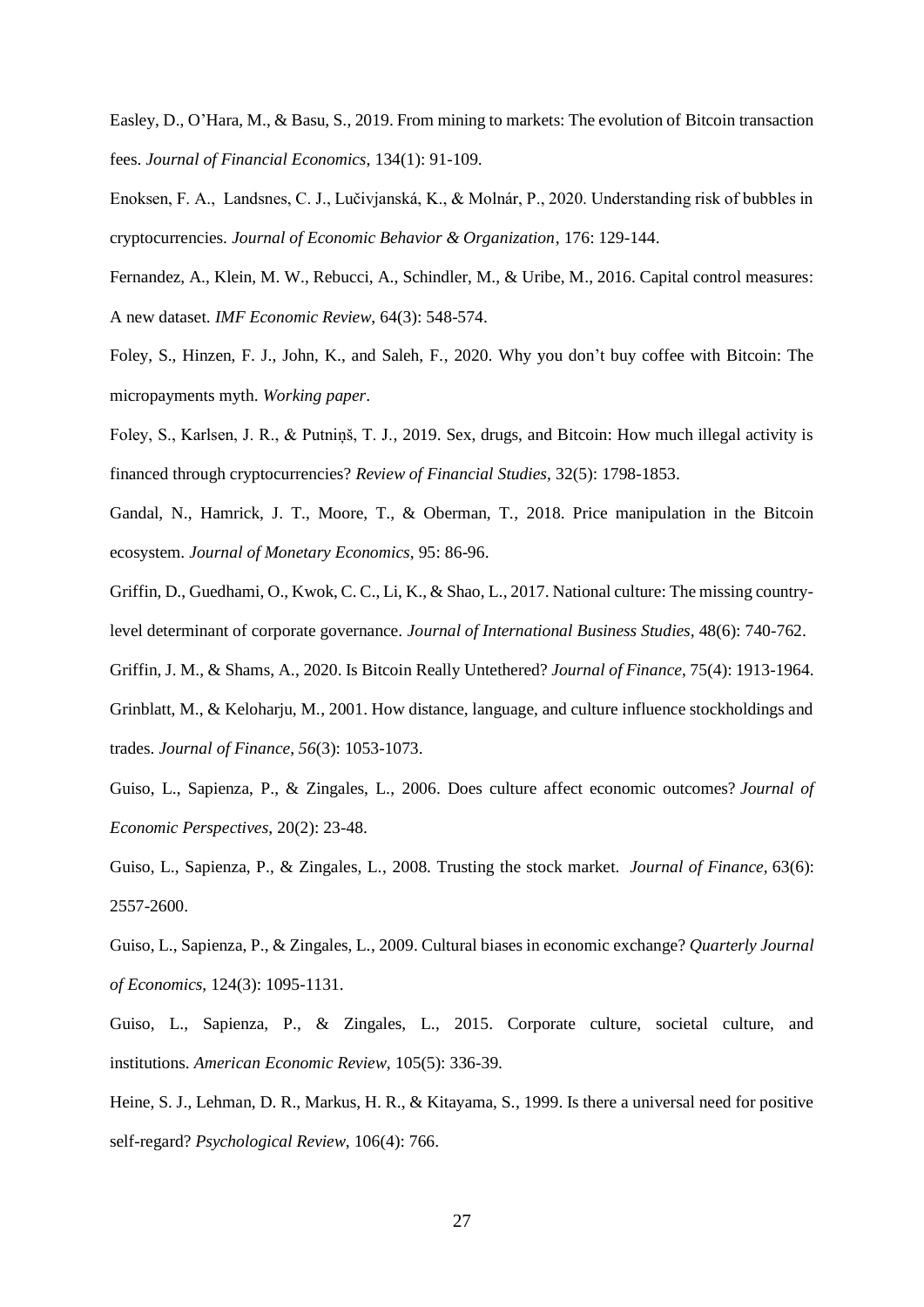Hofstede, G., 1980, 2001. *Culture's consequences: Comparing values, behaviors, institutions and organizations across nations*. Sage publications.

Hong, H., & Stein, J. C., 1999. A unified theory of underreaction, momentum trading, and overreaction in asset markets. *Journal of Finance*, 54(6): 2143-2184.

House, R. J., Hanges, P. J., Javidan, M., Dorfman, P. W., & Gupta, V. (Eds.). 2004. *Culture, leadership, and organizations: The GLOBE study of 62 societies.* Sage publications.

Houston, J. F., Lin, C., Lin, P., & Ma, Y., 2010. Creditor rights, information sharing, and bank risk taking. *Journal of Financial Economics*, 96(3): 485-512.

Karolyi, G. A., 2016. The gravity of culture for finance. *Journal of Corporate Finance*, 41: 610-625.

Kanagaretnam, K., Lim, C. Y., & Lobo, G. J., 2014. Influence of national culture on accounting conservatism and risk-taking in the banking industry. *The Accounting Review*, 89(3): 1115-1149.

Kashima, E. S., & Kashima, Y., 1998. Culture and language: The case of cultural dimensions and personal pronoun use. *Journal of Cross-Cultural Psychology*, 29(3): 461-486.

Kreiser, P. M., Marino, L. D., Dickson, P., & Weaver, K. M., 2010. Cultural influences on entrepreneurial orientation: The impact of national culture on risk taking and proactiveness in SMEs. *Entrepreneurship Theory and Practice*, 34(5): 959-984.

Koshy, P., Koshy, D., & McDaniel, P., 2014. An analysis of anonymity in Bitcoin using P2P network traffic. *Financial Cryptography and Data Security, LNCS 8437*: 469-485

Kwok, C. C., & Tadesse, S., 2006. National culture and financial systems. *Journal of International Business Studies*, 37(2): 227-247.

La Porta, R., Lopez-de-Silanes, F., Shleifer, A., & Vishny, R. W., 1998. Law and finance. *Journal of Political Economy*, 106(6): 1113-1155.

Li, K., Griffin, D., Yue, H., & Zhao, L., 2013. How does culture influence corporate risk-taking? *Journal of Corporate Finance*, 23: 1-22.

Licht, A. N., Goldschmidt, C., & Schwartz, S. H., 2007. Culture rules: The foundations of the rule of law and other norms of governance. *Journal of Comparative Economics*, 35(4): 659-688.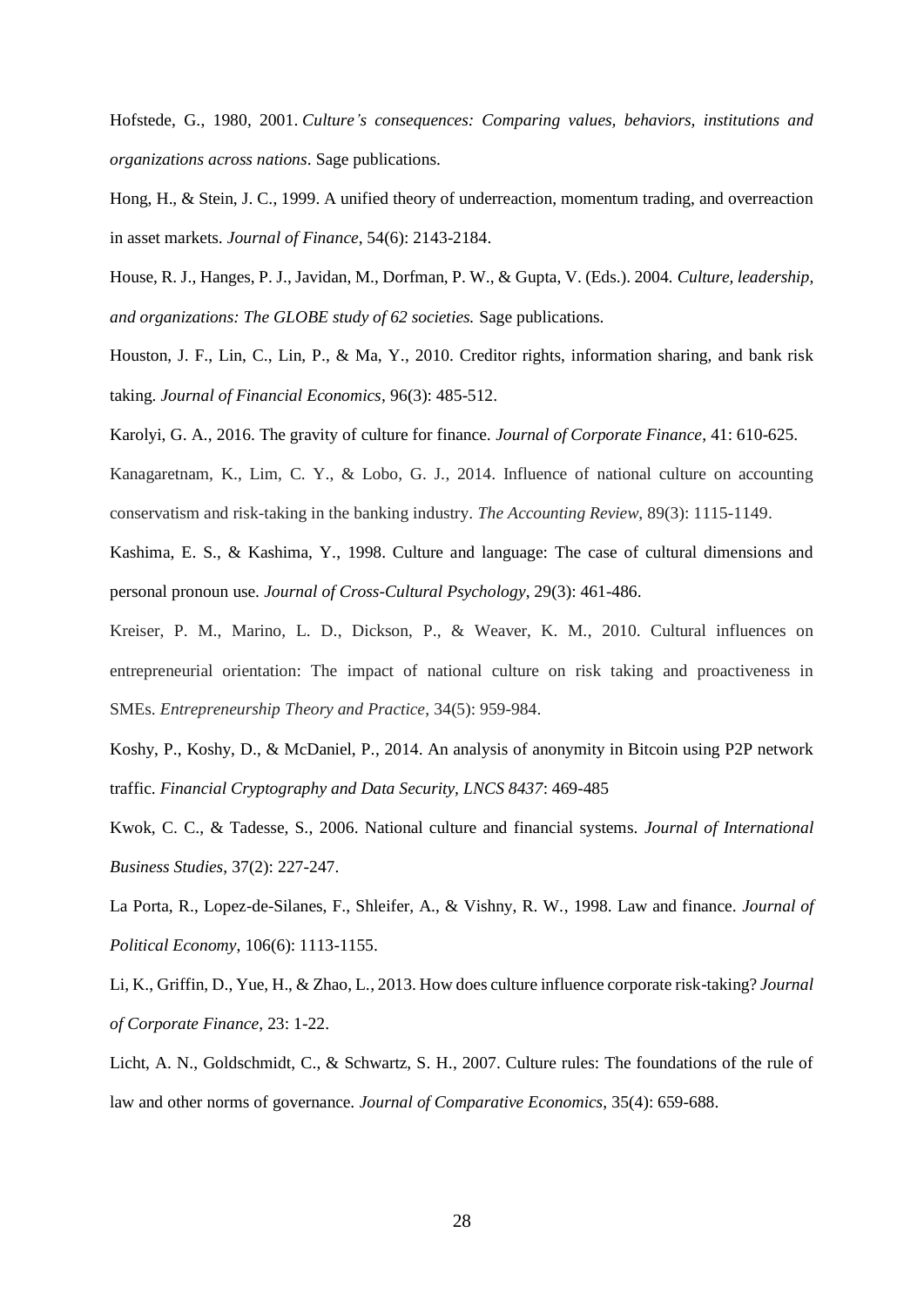Lim, K. H., Leung, K., Sia, C. L., & Lee, M. K., 2004. Is eCommerce boundary-less? Effects of individualism–collectivism and uncertainty avoidance on Internet shopping*. Journal of International Business Studies*, 35(6): 545-559.

Lu, W., Niu, G. Zhou, Y., 2021. Individualism and financial inclusion, *Journal of Economic Behavior & Organization*, 183: 268-288.

Makarov, I., & Schoar, A., 2020. Trading and arbitrage in cryptocurrency markets. *Journal of Financial Economics*, 135(2): 293-319.

Markus, H. R., & Kitayama, S., 1991. Culture and the self: Implications for cognition, emotion, and motivation. *Psychological Review*, 98(2): 224.

Meiklejohn, S., Pomarole, M., Jordan, G., Levchenko, K., McCoy, D., Voelker, G. M., & Savage, S., 2013. A Fistful of Bitcoins: Characterizing Payments among Men with No Names. *Proceedings of the 2013 Conference on Internet Measurement Conference*: 127–140.

Mihet, R., 2013. Effects of culture on firm risk-taking: a cross-country and cross-industry analysis. *Journal of Cultural Economics*, 37(1): 109-151.

Mourouzidou-Damtsa, S., Milidonis, A., & Stathopoulos, K., 2019. National culture and bank risktaking. *Journal of Financial Stability*, 40: 132-143.

Odean, T., 1998. Are investors reluctant to realize their losses? *Journal of Finance*, 53(5): 1775-1798.

Rieger, M. O., Wang, M., & Hens, T., 2015. Risk preferences around the world. *Management Science*, 61(3): 637-648.

Pan, C., & Statman, M., 2010. Beyond risk tolerance: Regret, overconfidence and other investor propensities. *SCU Leavey School of Business, Research Paper*, (10-05).

Parino, F., Beiró, M. G., & Gauvin, L., 2018. Analysis of the Bitcoin blockchain: socio-economic factors behind the adoption. *EPJ Data Science*, 7(38): 1-23.

Schwartz, S. H., 1994. Beyond individualism/collectivism: New cultural dimensions of values.

Shao, L., Kwok, C. C., & Zhang, R., 2013. National culture and corporate investment. *Journal of International Business Studies*, 44(7): 745-763.

Sokolov, K, 2018. Ransomware Activity and Blockchain Congestion. *Journal of Financial Economics*, forthcoming.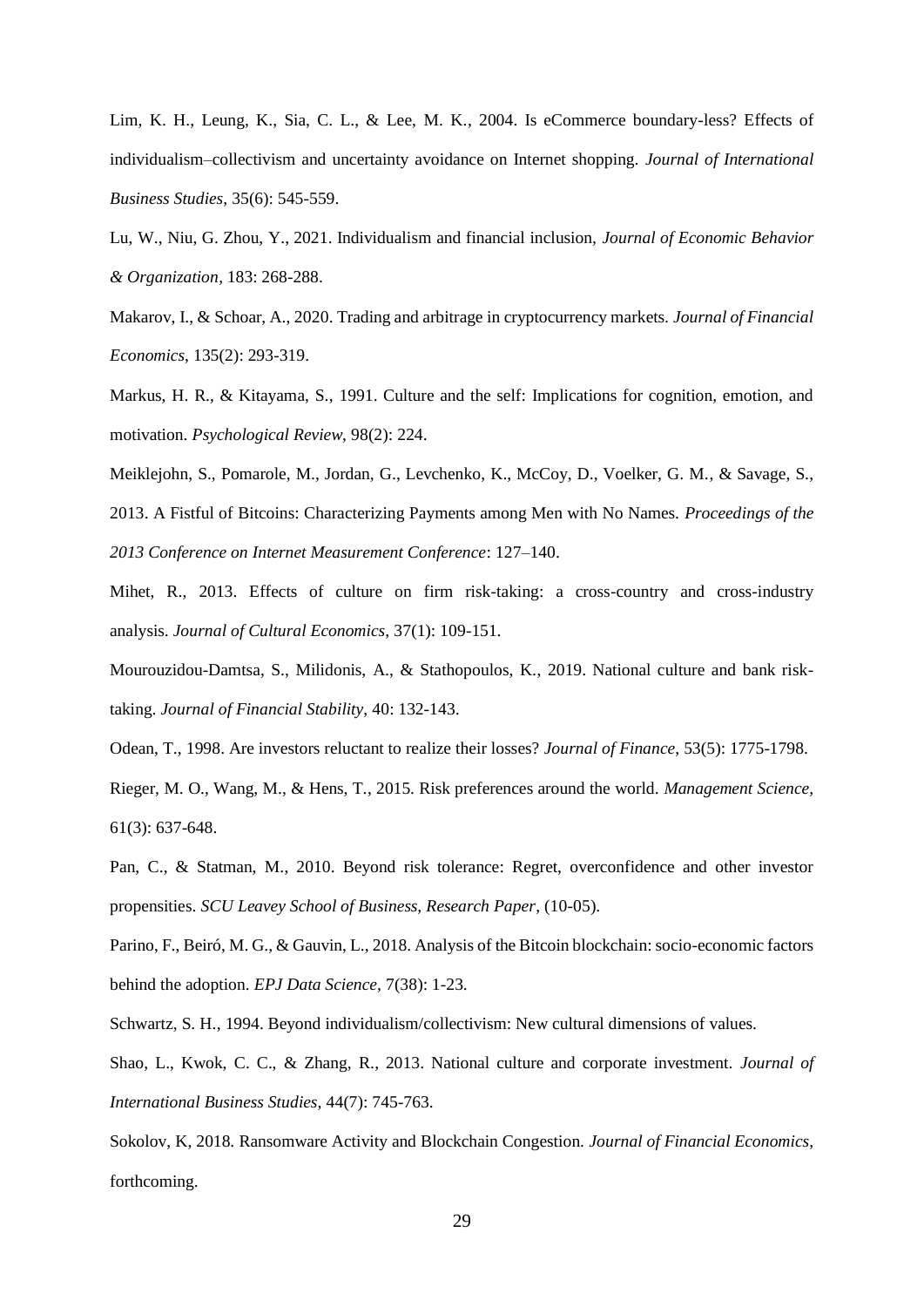Spolaore, E., & Wacziarg, R., 2018. Ancestry and development: New evidence. *Journal of Applied Econometrics*, 33(5): 748-762.

Stock, J. H., & Yogo, M., 2002. Testing for weak instruments in linear IV regression. *National Bureau of Economic Research*.

Van den Steen, E., 2004. Rational overoptimism (and other biases). *American Economic Review*, 94(4): 1141-1151.

White, H., 1980. A heteroskedasticity-consistent covariance matrix estimator and a direct test for heteroskedasticity. *Econometrica: Journal of the Econometric Society*: 817-838.

Yermack, D., 2015. Is Bitcoin a real currency? An economic appraisal. In *Handbook of digital currency*:

31-43. Academic Press.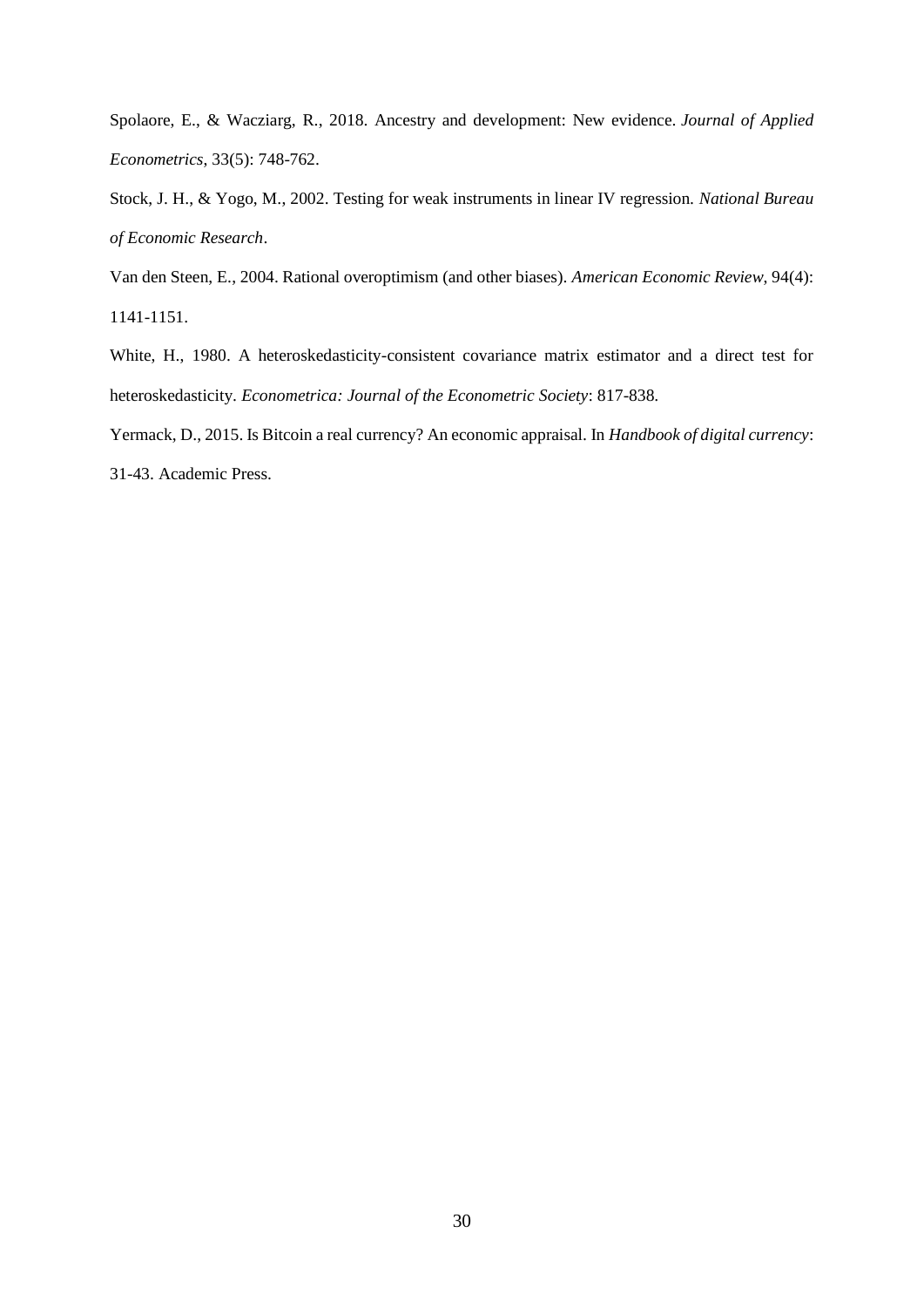# **Figure 1. USD price of Bitcoin over time**

This figure shows the price of Bitcoin over the sample period. (source: blockchain.info)

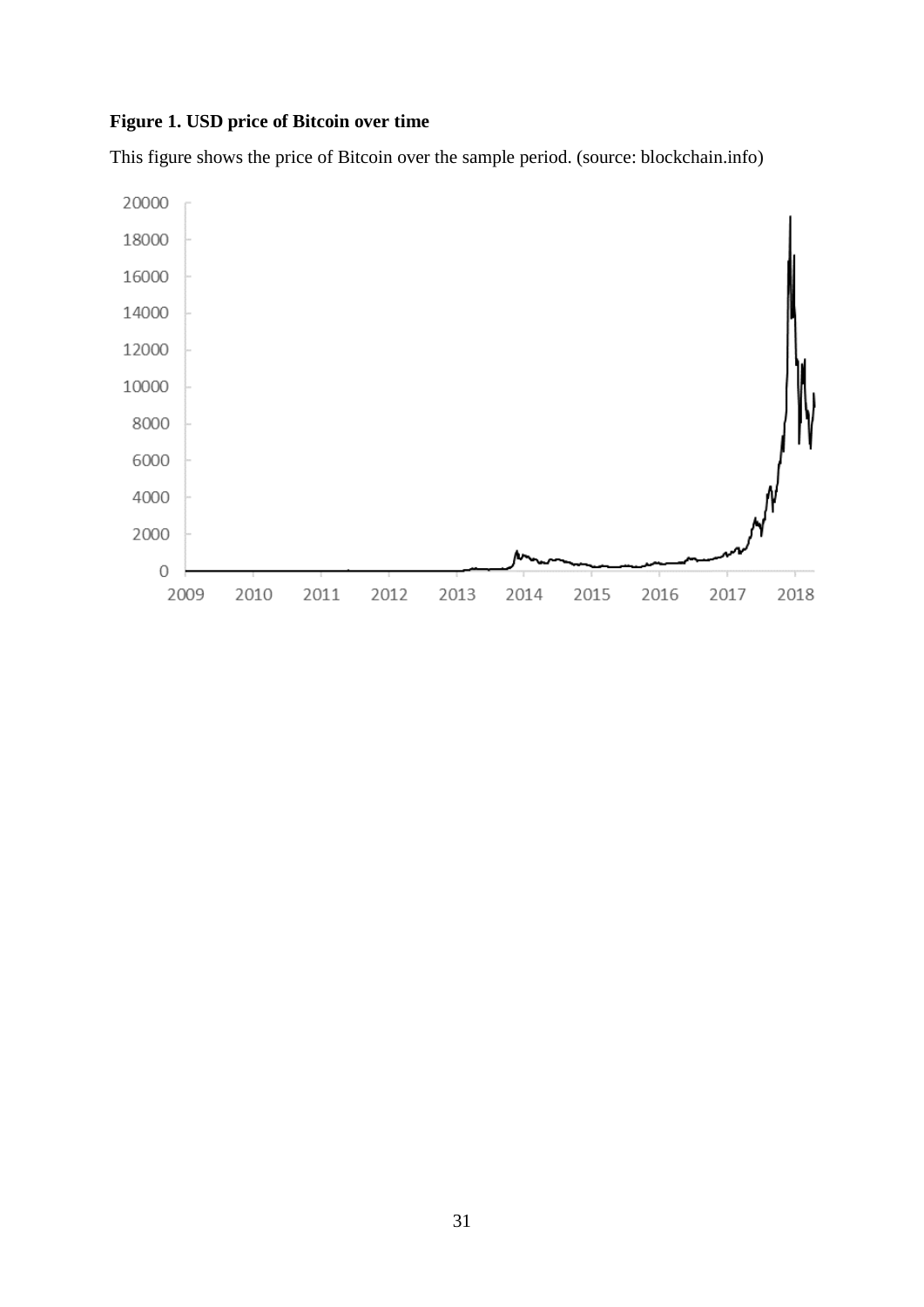# **Figure 2. Daily Bitcoin Volume over time**

This figure shows the value of monthly Bitcoins traded (in millions). (source: our data)

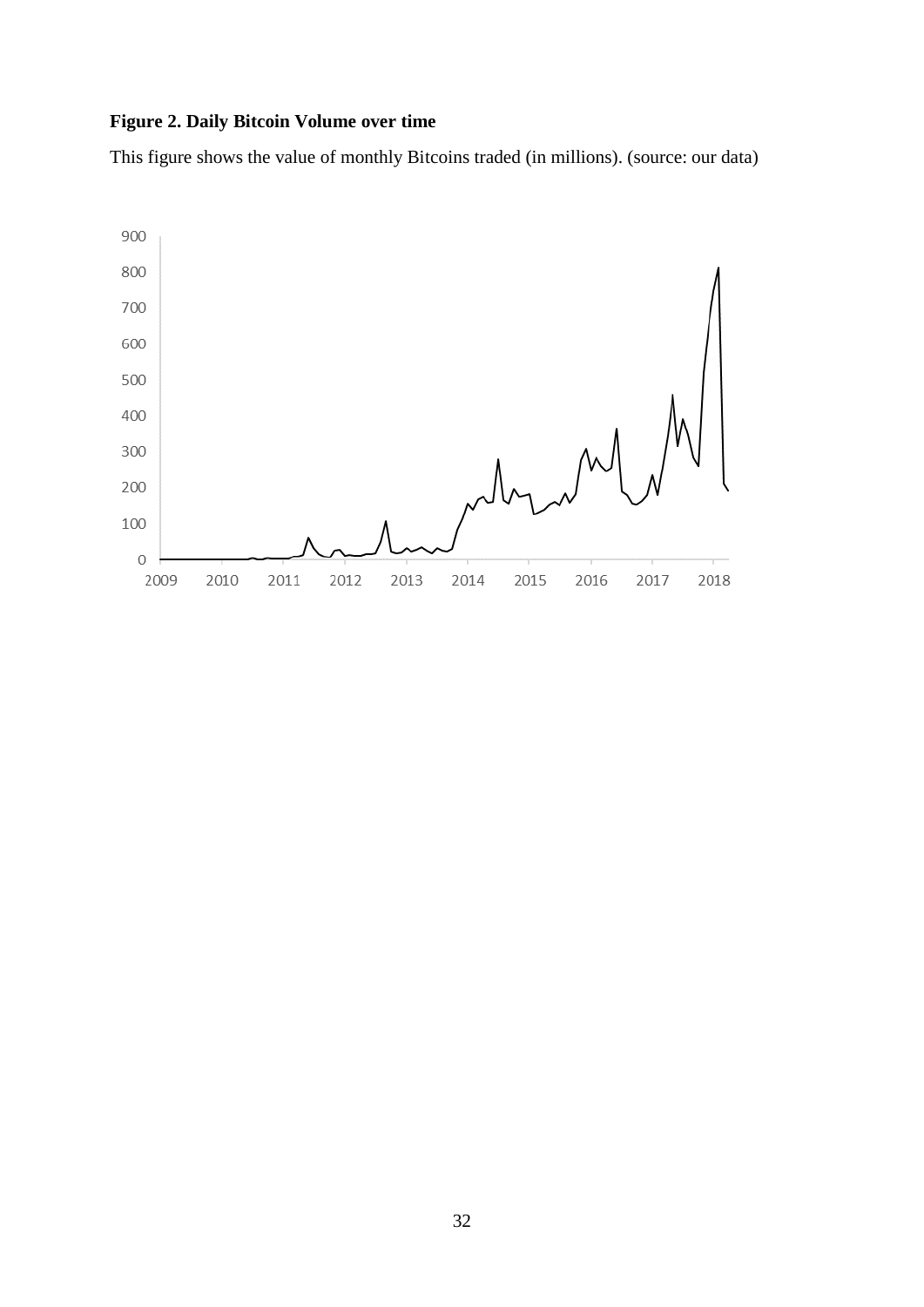|                |            | Number of Trades (/100) |            |            | Bitcoin Volume (/1,000) |            |        | Average per capita (x1,000) |               |
|----------------|------------|-------------------------|------------|------------|-------------------------|------------|--------|-----------------------------|---------------|
| Country        | From       | To                      | Average    | From       | To                      | Average    | Trades | Volume                      | Individualism |
| Angola         | 0.05       | 0.05                    | 0.05       | 0.04       | 0.18                    | 0.11       | 0.00   | 0.00                        | 18            |
| Argentina      | 52.25      | 58.74                   | 55.49      | 101.47     | 178.86                  | 140.16     | 0.13   | 3.29                        | 46            |
| Australia      | 599.79     | 486.65                  | 543.22     | 1,679.06   | 1,444.81                | 1,561.93   | 2.30   | 67.00                       | 90            |
| Austria        | 693.91     | 595.60                  | 644.76     | 1,014.98   | 1,106.03                | 1,060.51   | 7.40   | 121.97                      | 55            |
| Bangladesh     | 1.02       | 1.59                    | 1.31       | 0.57       | 6.46                    | 3.52       | 0.00   | 0.02                        | 20            |
| <b>Belarus</b> | 61.48      | 55.99                   | 58.73      | 78.22      | 129.71                  | 103.97     | 0.62   | 10.97                       | 39            |
| Belgium        | 428.25     | 357.56                  | 392.91     | 839.91     | 944.89                  | 892.40     | 3.48   | 79.15                       | 75            |
| <b>Brazil</b>  | 240.32     | 214.33                  | 227.32     | 463.14     | 548.46                  | 505.80     | 0.11   | 2.47                        | 38            |
| Bulgaria       | 1,015.61   | 811.32                  | 913.47     | 2,539.48   | 2,181.93                | 2,360.71   | 12.77  | 328.08                      | 30            |
| Canada         | 5,052.50   | 3,913.65                | 4,483.08   | 7,306.85   | 11,185.59               | 9,246.22   | 12.51  | 258.86                      | 80            |
| Chile          | 122.17     | 66.07                   | 94.12      | 145.78     | 141.67                  | 143.73     | 0.52   | 7.98                        | 23            |
| China          | 5,501.57   | 2,208.78                | 3,855.17   | 5,214.43   | 6,393.07                | 5,803.75   | 0.28   | 4.23                        | 20            |
| Colombia       | 49.64      | 40.10                   | 44.87      | 43.98      | 127.55                  | 85.77      | 0.09   | 1.79                        | 13            |
| Costa Rica     | 52.63      | 41.57                   | 47.10      | 33.36      | 70.79                   | 52.08      | 0.96   | 10.68                       | 15            |
| Croatia        | 60.11      | 42.82                   | 51.47      | 64.32      | 60.09                   | 62.21      | 1.23   | 14.82                       | 33            |
| Czech Republic | 1,744.96   | 1,496.51                | 1,620.73   | 2,158.18   | 2,793.49                | 2,475.83   | 15.34  | 234.30                      | 58            |
| Denmark        | 1,103.15   | 758.21                  | 930.68     | 1,552.12   | 1,304.12                | 1,428.12   | 16.25  | 249.45                      | 74            |
| Ecuador        | 2.50       | 3.59                    | 3.04       | 2.78       | 5.76                    | 4.27       | 0.02   | 0.27                        | $8\,$         |
| Egypt          | 2.44       | 2.07                    | 2.25       | 9.38       | 7.36                    | 8.37       | 0.00   | 0.09                        | 25            |
| El Salvador    | 0.45       | 0.15                    | 0.30       | 0.32       | 0.40                    | 0.36       | 0.00   | 0.06                        | 19            |
| Finland        | 779.68     | 520.73                  | 650.20     | 1,451.82   | 1,373.87                | 1,412.85   | 11.87  | 258.19                      | 63            |
| France         | 17,287.83  | 12,246.27               | 14,767.05  | 28,102.58  | 23,888.16               | 25,995.37  | 22.13  | 389.84                      | 71            |
| Germany        | 149,852.20 | 189,162.40              | 169,507.30 | 365,116.00 | 525,401.50              | 445,258.80 | 205.71 | 5,395.11                    | 67            |
| Greece         | 90.35      | 74.78                   | 82.56      | 156.78     | 172.21                  | 164.50     | 0.76   | 15.07                       | 35            |
| Guatemala      | 4.70       | 4.69                    | 4.69       | 1.29       | 4.82                    | 3.05       | 0.03   | 0.18                        | $\sqrt{6}$    |
| Hong Kong      | 364.99     | 177.59                  | 271.29     | 1,048.15   | 408.44                  | 728.29     | 3.70   | 99.38                       | 25            |
| Hungary        | 617.72     | 487.10                  | 552.41     | 630.97     | 926.22                  | 778.59     | 5.63   | 79.22                       | 80            |
| India          | 74.25      | 80.62                   | 77.44      | 112.92     | 657.67                  | 385.29     | 0.01   | 0.29                        | 48            |
| Indonesia      | 6.15       | 4.24                    | 5.19       | 13.25      | 17.41                   | 15.33      | 0.00   | 0.06                        | 14            |
| Iran           | 6.31       | 4.22                    | 5.27       | 7.72       | 11.10                   | 9.41       | 0.01   | 0.12                        | 41            |
| Ireland        | 1,959.33   | 1,216.10                | 1,587.72   | 2,848.86   | 2,219.39                | 2,534.13   | 33.36  | 532.47                      | 70            |
| Israel         | 77.87      | 54.97                   | 66.42      | 148.48     | 183.07                  | 165.77     | 0.80   | 20.19                       | 54            |
| Italy          | 1,547.18   | 922.42                  | 1,234.80   | 2,117.43   | 1,730.76                | 1,924.09   | 2.04   | 31.79                       | 76            |

**Table 1. Summary Statistics on Bitcoin Activity and Culture Scores**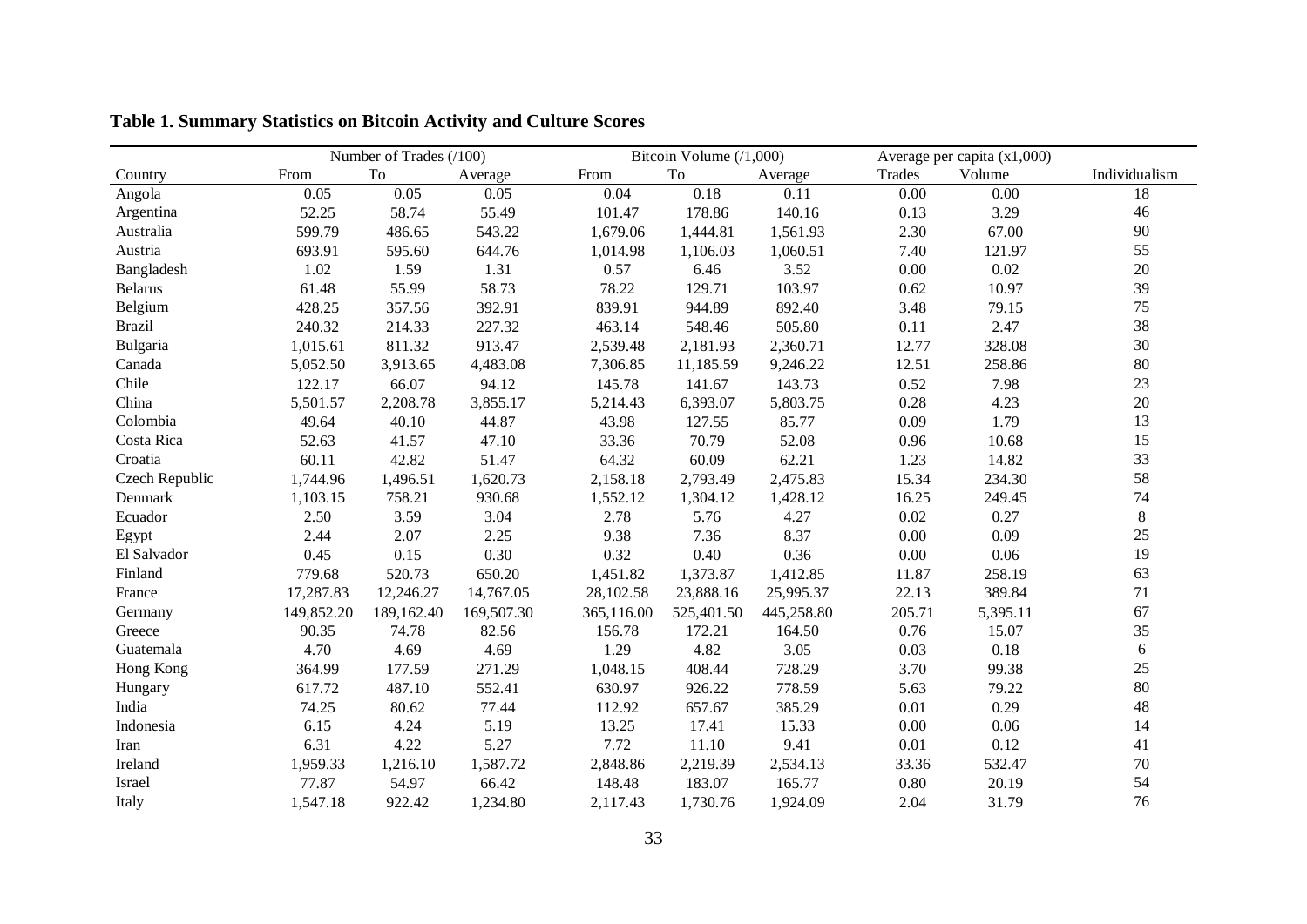| Jamaica      | 1.70      | 0.69      | 1.19      | 1.70      | 1.53      | 1.61      | 0.04     | 0.56     | 39     |
|--------------|-----------|-----------|-----------|-----------|-----------|-----------|----------|----------|--------|
| Japan        | 1,246.41  | 385.68    | 816.05    | 935.00    | 1,048.45  | 991.73    | 0.64     | 7.80     | 46     |
| Jordan       | 22.37     | 18.24     | 20.31     | 22.68     | 56.50     | 39.59     | 0.21     | 4.18     | 30     |
| Kenya        | 0.25      | 0.35      | 0.30      | 0.38      | 1.50      | 0.94      | 0.00     | 0.02     | $25\,$ |
| Kuwait       | 1.61      | 1.11      | 1.36      | 2.61      | 5.69      | 4.15      | 0.04     | 1.16     | 38     |
| Latvia       | 501.79    | 391.85    | 446.82    | 924.20    | 1,452.64  | 1,188.42  | 22.84    | 610.03   | 70     |
| Lebanon      | 0.19      | 0.10      | 0.14      | 0.51      | 0.42      | 0.46      | 0.00     | 0.08     | 40     |
| Lithuania    | 1,347.09  | 853.19    | 1,100.14  | 2,065.88  | 1,375.44  | 1,720.66  | 38.51    | 601.98   | 60     |
| Malaysia     | 41.71     | 47.44     | 44.58     | 64.56     | 121.65    | 93.10     | 0.15     | 3.06     | 26     |
| Mexico       | 84.58     | 46.85     | 65.72     | 104.22    | 90.58     | 97.40     | 0.05     | 0.80     | 30     |
| Morocco      | 1.00      | 1.09      | 1.04      | 2.25      | 8.64      | 5.45      | 0.00     | 0.16     | 46     |
| Mozambique   | 0.09      | 0.05      | 0.07      | 0.04      | 0.05      | 0.05      | 0.00     | 0.00     | 15     |
| Nepal        | 0.36      | 0.22      | 0.29      | 0.66      | 0.97      | 0.81      | 0.00     | 0.03     | 30     |
| Netherlands  | 25,203.89 | 17,311.74 | 21,257.82 | 37,719.93 | 32,851.86 | 35,285.89 | 124.78   | 2,069.99 | 80     |
| New Zealand  | 53.13     | 37.59     | 45.36     | 90.78     | 137.33    | 114.05    | 0.99     | 24.96    | 79     |
| Nigeria      | 0.94      | 0.76      | 0.85      | 0.48      | 0.77      | 0.63      | 0.00     | 0.00     | 30     |
| Norway       | 820.15    | 427.56    | 623.86    | 1,218.16  | 988.44    | 1,103.30  | 12.01    | 213.69   | 69     |
| Oman         | 0.35      | 0.12      | 0.24      | 0.31      | 0.47      | 0.39      | 0.01     | 0.09     | 38     |
| Pakistan     | 1.36      | 1.38      | 1.37      | 1.94      | 4.03      | 2.98      | 0.00     | 0.02     | 14     |
| Panama       | 40.77     | 22.94     | 31.85     | 45.57     | 47.62     | 46.60     | 0.79     | 11.64    | 11     |
| Peru         | 3.65      | 2.55      | 3.10      | 4.99      | 5.52      | 5.26      | 0.01     | 0.17     | 16     |
| Philippines  | 19.31     | 16.04     | 17.67     | 20.19     | 39.95     | 30.07     | 0.02     | 0.30     | 32     |
| Poland       | 1,362.09  | 795.57    | 1,078.83  | 1,885.00  | 1,559.56  | 1,722.28  | 2.84     | 45.32    | 60     |
| Portugal     | 170.71    | 100.24    | 135.47    | 226.41    | 204.66    | 215.53    | 1.31     | 20.76    | 27     |
| Puerto Rico  | 2.03      | 1.89      | 1.96      | 3.95      | 6.33      | 5.14      | 0.06     | 1.47     | 27     |
| Romania      | 822.91    | 427.84    | 625.38    | 838.16    | 726.29    | 782.22    | 3.17     | 39.58    | 30     |
| Russia       | 3,023.25  | 1,883.27  | 2,453.26  | 5,265.80  | 4,698.19  | 4,982.00  | 1.70     | 34.61    | 39     |
| Saudi Arabia | 14.12     | 11.05     | 12.59     | 10.66     | 31.70     | 21.18     | 0.04     | 0.66     | 25     |
| Serbia       | 26.69     | 17.49     | 22.09     | 36.49     | 65.32     | 50.91     | 0.31     | 7.14     | 25     |
| Singapore    | 231.04    | 162.05    | 196.54    | 353.15    | 364.95    | 359.05    | 3.54     | 64.60    | 20     |
| Slovakia     | 327.24    | 159.06    | 243.15    | 659.66    | 322.57    | 491.11    | 4.48     | 90.46    | 52     |
| Slovenia     | 327.14    | 170.89    | 249.01    | 483.27    | 369.77    | 426.52    | 12.06    | 206.78   | 27     |
| South Africa | 328.35    | 163.88    | 246.12    | 712.26    | 267.54    | 489.90    | 0.44     | 8.66     | 65     |
| South Korea  | 355.77    | 260.72    | 308.24    | 611.48    | 540.08    | 575.78    | 0.60     | 11.24    | 18     |
| Spain        | 961.47    | 673.98    | 817.73    | 1,655.97  | 1,296.65  | 1,476.31  | 1.76     | 31.71    | 51     |
| Sri Lanka    | 0.19      | 0.10      | 0.15      | 0.16      | 0.17      | 0.17      | $0.00\,$ | 0.01     | 35     |
| Sweden       | 2,932.29  | 1,722.62  | 2,327.45  | 4,462.30  | 3,467.65  | 3,964.98  | 23.53    | 402.55   | 71     |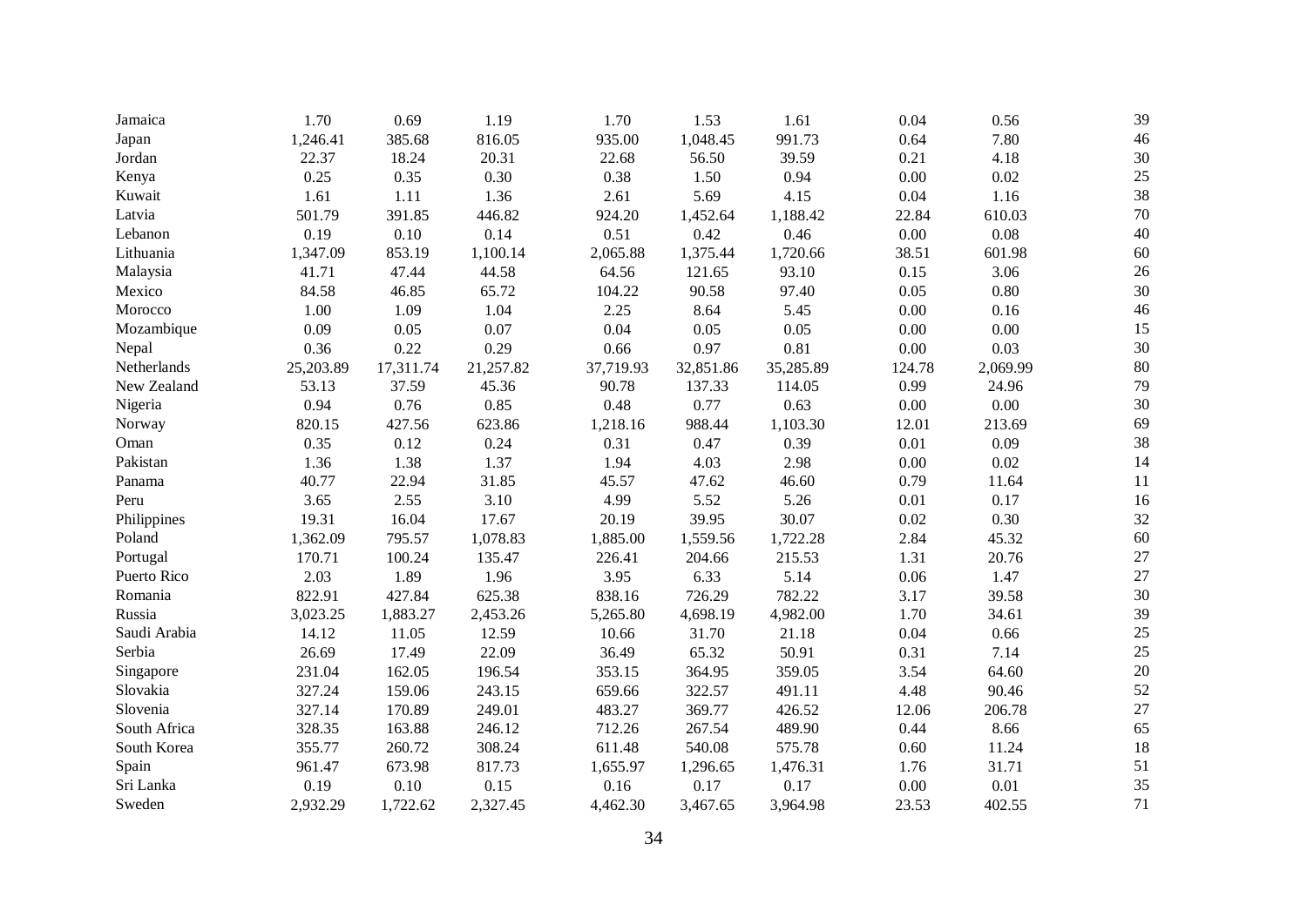| Switzerland                 | 4.694.41   | 3.778.82     | 4.236.61   | 6.315.11   | 7.965.79   | 7.140.45   | 50.87 | 859.23   | 68 |
|-----------------------------|------------|--------------|------------|------------|------------|------------|-------|----------|----|
| Thailand                    | 37.55      | 32.29        | 34.92      | 57.98      | 81.27      | 69.62      | 0.05  | 1.02     | 20 |
| Turkey                      | 206.98     | 115.13       | 161.05     | 208.17     | 288.45     | 248.31     | 0.20  | 3.11     | 37 |
| Ukraine                     | 1.357.94   | 790.61       | 1.074.28   | 2,795.43   | 1,771.27   | 2,283.35   | 2.38  | 50.61    | 25 |
| <b>United Arab Emirates</b> | 12.11      | 12.16        | 12.13      | 13.74      | 48.28      | 31.01      | 0.13  | 3.35     | 38 |
| United Kingdom              | 11.384.97  | 7,139.56     | 9,262.26   | 15.358.35  | 14.466.97  | 14.912.66  | 14.14 | 227.95   | 89 |
| <b>United States</b>        | 165,526.30 | 184, 174, 20 | 174.850.20 | 730,920.50 | 578,084.70 | 654,502.60 | 54.41 | 2.035.15 | 91 |
| Uruguay                     | 2.45       | 3.44         | 2.94       | 7.80       | 10.60      | 9.20       | 0.09  | 2.71     | 36 |
| Venezuela                   | 18.90      | 14.37        | 16.63      | 66.55      | 56.12      | 61.33      | 0.06  | 2.07     | 12 |
| Vietnam                     | 7.84       | 6.69         | 7.26       | 8.32       | 16.54      | 12.43      | 0.01  | 0.13     | 20 |

Note: This table reports summary statistics for all countries in our sample that have both Bitcoin data as well as a Hofstede individualism score. We report the average number of trades (/100) towards and from a specific country as well as their average, and the average volume (/1,000) traded towards and from a specific country as well as their average over the sample period from 2009 to 2018. We further compute the average Bitcoin volume and number of trades on a per capita basis. All measures are computed on an annual basis. We finally report Hofstede's (1980, 2001) individualism score.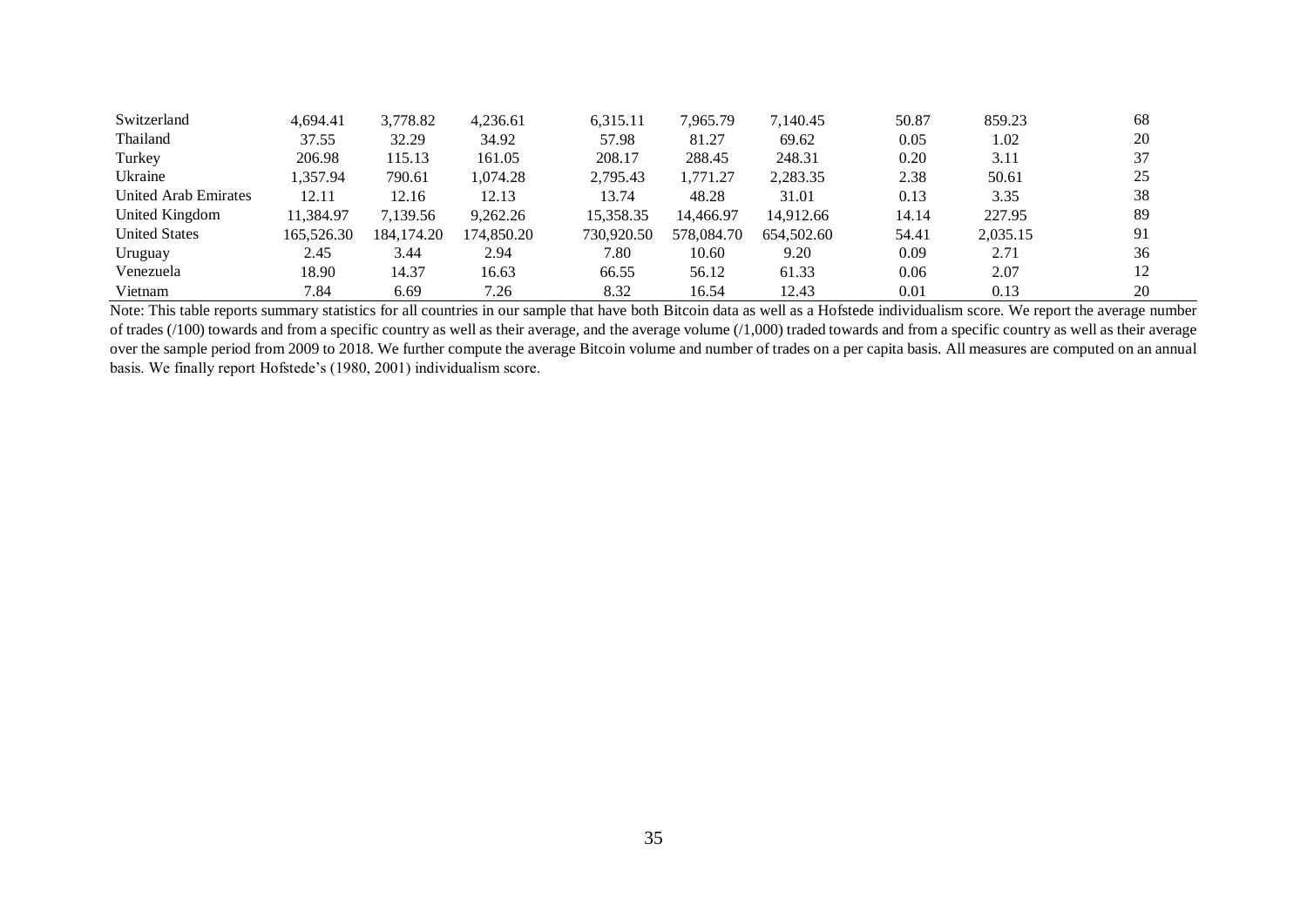# **Table 2. Correlation Coefficients**

|                     | Trades from | Trades to | Av. Trades | Volume from | Volume to | Av. Volume | Trades per cap. | Vol. per cap. | Individualism |
|---------------------|-------------|-----------|------------|-------------|-----------|------------|-----------------|---------------|---------------|
| Trades from         | 1.000       |           |            |             |           |            |                 |               |               |
| Trade to            | 0.991       | .000.     |            |             |           |            |                 |               |               |
| Av. Trades          | 0.997       | 0.998     | 1.000      |             |           |            |                 |               |               |
| Volume from         | 0.895       | 0.867     | 0.882      | 000.1       |           |            |                 |               |               |
| Volume to           | 0.931       | 0.931     | 0.933      | 0.948       | .000      |            |                 |               |               |
| Av. Volume          | 0.925       | 0.910     | 0.919      | 0.988       | 0.986     | 1.000      |                 |               |               |
| Bitcoin Trades cap. | 0.725       | 0.724     | 0.726      | 0.515       | 0.633     | 0.580      | 1.000           |               |               |
| Bitcoin Vol. Cap.   | 0.794       | 0.799     | 0.799      | 0.707       | 0.823     | 0.774      | 0.897           | 1.000         |               |
| Individualism       | 0.214       | 0.193     | 0.203      | 0.195       | 0.193     | 0.197      | 0.238           | 0.220         | 1.000         |

Note: This table reports the correlation coefficients between the different Bitcoin metrics as well as Hofstede's (1980, 2001) individualism score. All Bitcoin activity metrics are annualized averages over the sample period 2009-2018.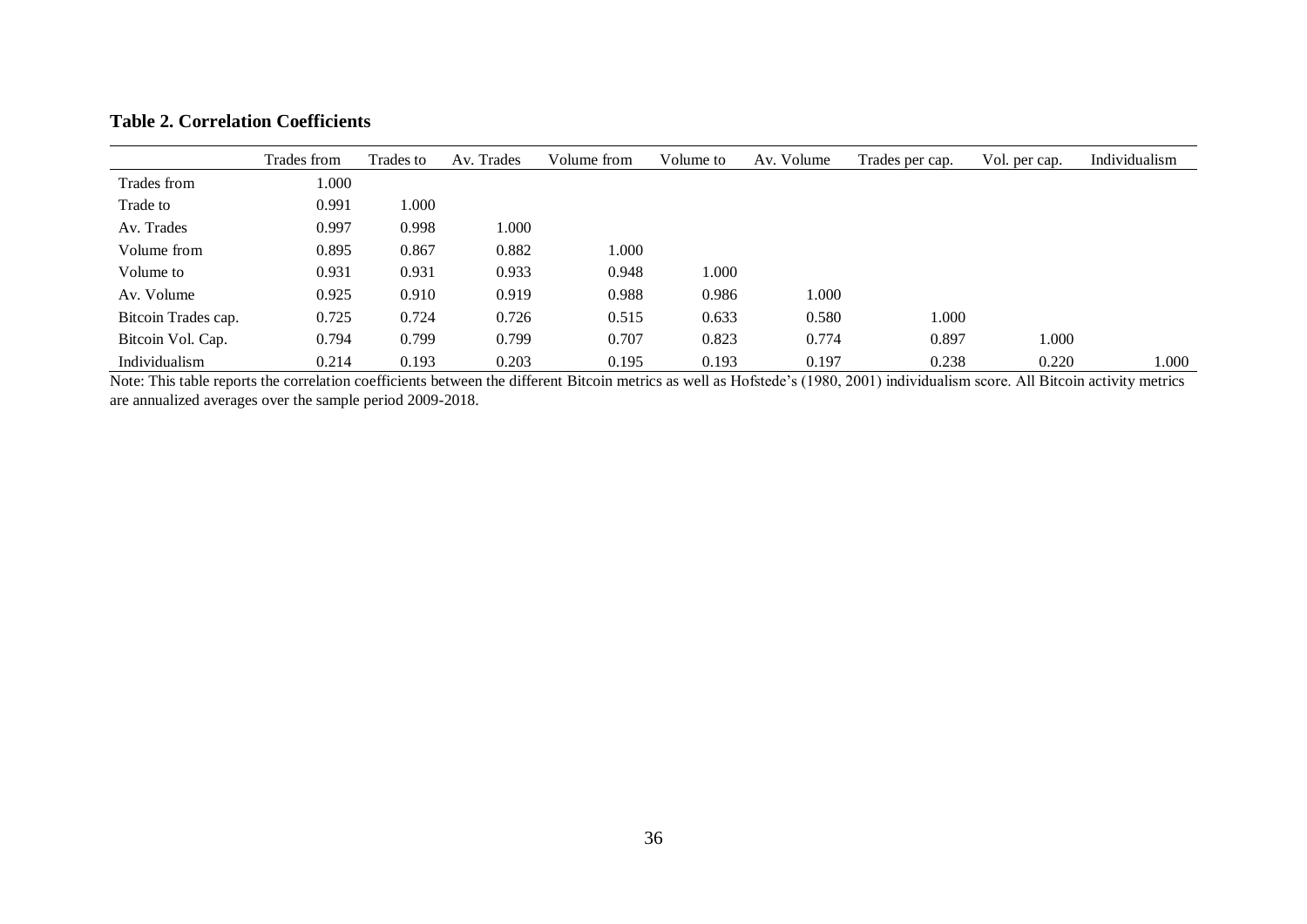|                           | <b>Bitcoin</b> | Bitcoin     | Bitcoin     | <b>Bitcoin</b> | <b>Bitcoin</b> | <b>Bitcoin</b> |
|---------------------------|----------------|-------------|-------------|----------------|----------------|----------------|
|                           | Trades Cap.    | Trades Cap. | Trades Cap. | Vol. Cap.      | Vol. Cap.      | Vol. Cap.      |
| Individualism             | $0.022***$     | $0.014***$  | $0.026***$  | $0.021***$     | $0.011***$     | $0.025***$     |
|                           | (3.30)         | (3.05)      | (2.94)      | (3.59)         | (3.13)         | (3.25)         |
| <b>GDP</b> Growth         | $0.071***$     | 0.005       | $0.054*$    | $0.051***$     | 0.001          | $0.037*$       |
|                           | (3.34)         | (0.30)      | (1.78)      | (3.27)         | (0.05)         | (1.71)         |
| <b>Emerging Market</b>    | $-1.03***$     | $-0.379$    | $-1.14***$  | $-0.849***$    | $-0.216$       | $-0.939***$    |
|                           | $(-3.33)$      | $(-1.52)$   | $(-2.87)$   | $(-3.33)$      | $(-1.00)$      | $(-2.78)$      |
| <b>Internet Coverage</b>  | 0.003          | $-0.0002$   | $0.010*$    | $-0.002$       | $-0.001$       | 0.002          |
|                           | (0.75)         | $(-0.06)$   | (1.70)      | $(-0.48)$      | $(-0.31)$      | (0.39)         |
| <b>Legality Dummy</b>     | $0.705***$     | $0.299**$   | $0.799***$  | $0.375**$      | $0.208*$       | $0.414*$       |
|                           | (2.98)         | (2.24)      | (2.72)      | (2.19)         | (1.94)         | (1.93)         |
| <b>Creditor Rights</b>    | $-0.043$       | $-0.0441$   | $-0.037$    | $-0.028$       | $-0.036$       | $-0.026$       |
| Index                     | $(-0.47)$      | $(-0.83)$   | $(-0.28)$   | $(-0.38)$      | $(-0.82)$      | $(-0.24)$      |
| English                   | $-0.764***$    | $-0.529***$ | $-0.585$    | $-0.640***$    | $-0.540***$    | $-0.554$       |
|                           | $(-3.10)$      | $(-2.78)$   | $(-1.58)$   | $(-2.66)$      | $(-2.71)$      | $(-1.64)$      |
| French                    | $-0.615**$     | $-0.590***$ | $-0.451$    | $-0.505*$      | $-0.587**$     | $-0.435$       |
|                           | $(-2.16)$      | $(-2.74)$   | $(-1.21)$   | $(-1.80)$      | $(-2.63)$      | $(-1.21)$      |
| German                    | 0.265          | $-0.076$    | 0.632       | 0.146          | $-0.164$       | 0.406          |
|                           | (0.79)         | $(-0.28)$   | (1.43)      | (0.46)         | $(-0.65)$      | (0.95)         |
| Capital Flow              |                | $-0.474**$  |             |                | $-0.338*$      |                |
| <b>Restrictions Index</b> |                | $(-2.19)$   |             |                | $(-1.89)$      |                |
| Anti-Money                |                |             | $-0.296**$  |                |                | $-0.188$       |
| Laundering Index          |                |             | $(-2.15)$   |                |                | $(-1.63)$      |
|                           |                |             |             |                |                |                |
| Year FE                   | Yes            | Yes         | Yes         | Yes            | Yes            | Yes            |
| Country-Clustered SE      | Yes            | Yes         | Yes         | Yes            | Yes            | Yes            |
| N                         | 770            | 354         | 520         | 770            | 354            | 520            |
| $R-sq$                    | 0.639          | 0.595       | 0.715       | 0.566          | 0.526          | 0.642          |

**Table 3. Main Results: Bitcoin activity and individualism**

Note: This table reports regression results for the regression of Bitcoin activity (measured by either Bitcoin volume per capita or trades per capita) on Hofstede (1980, 2001) individualism, as well as a set of control variables (GDP growth over the specific year, internet coverage over the year, a legality dummy indicating whether Bitcoin trading is allowed, a creditor rights index indicating the level of creditor protection, a dummy variable indicating whether a country is classified as an emerging market; and three dummies indicating the legal origin of a country (English, French, German)). All variables are explained in Appendix A. In addition to these controls, we also include year fixed effects. Robust standard errors are clustered by country and *t*-statistics are reported in parentheses, and significance at the 10%, 5%, and 1% levels are indicated by \*, \*\*, and \*\*\*, respectively.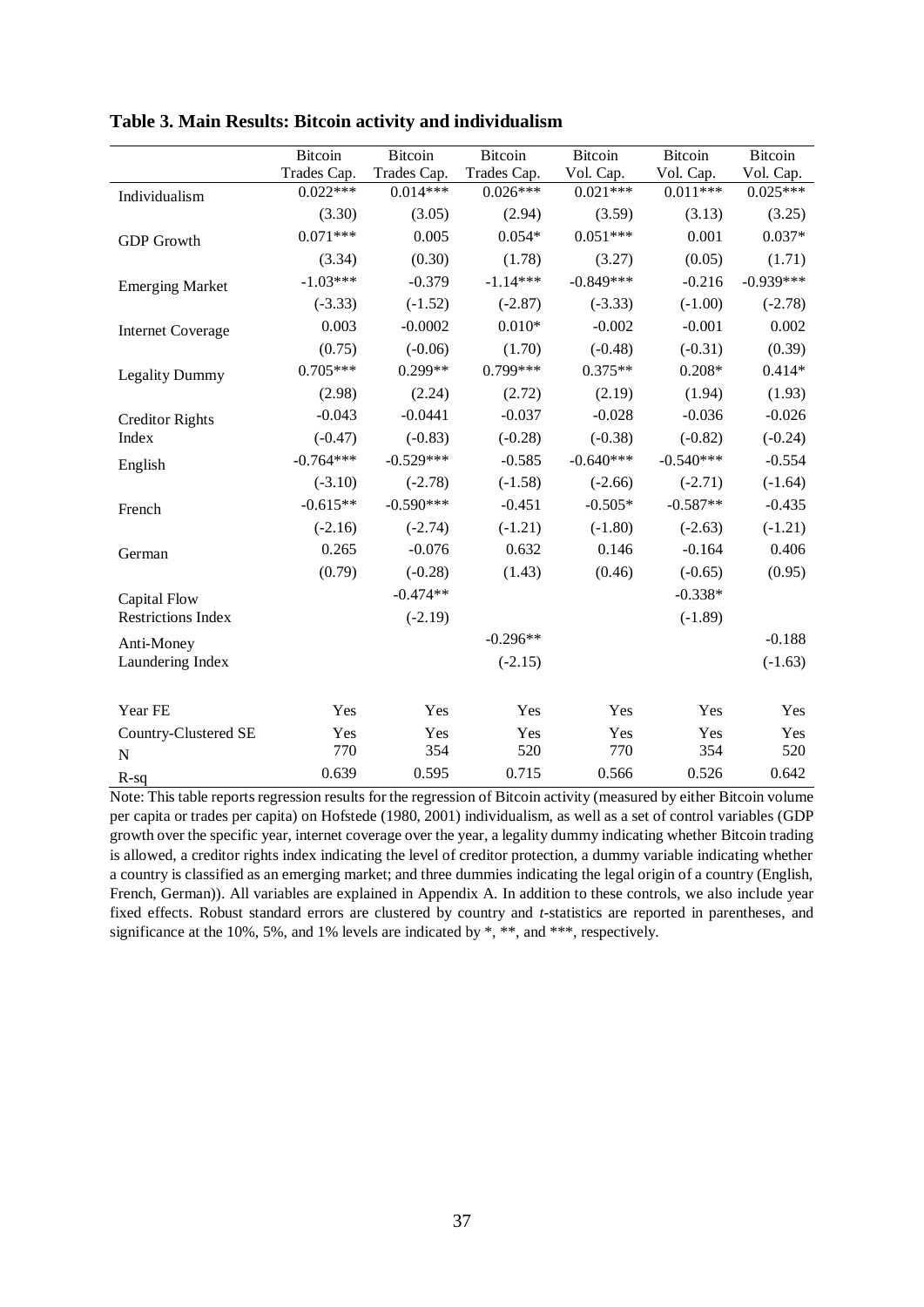|                           |                | <b>Excluding Zeros</b> |               |                | <b>Tobit Model</b> |                |
|---------------------------|----------------|------------------------|---------------|----------------|--------------------|----------------|
|                           |                |                        | Bitcoin       | <b>Bitcoin</b> | <b>Bitcoin</b>     |                |
|                           | <b>Bitcoin</b> | <b>Bitcoin</b>         | <b>Trades</b> | <b>Trades</b>  | <b>Trades</b>      | <b>Bitcoin</b> |
|                           | Trades Cap.    | Trades Cap.            | Cap.          | Cap.           | Cap.               | Trades Cap.    |
| Individualism             | $0.024***$     | $0.016**$              | $0.026***$    | $0.024***$     | $0.016***$         | $0.025***$     |
|                           | (3.16)         | (2.56)                 | (2.96)        | (3.28)         | (2.81)             | (2.95)         |
| <b>GDP</b> Growth         | $0.069***$     | $-0.012$               | $0.054*$      | $0.072***$     | $-0.004$           | $0.057*$       |
|                           | (2.67)         | $(-0.40)$              | (1.74)        | (2.95)         | $(-0.15)$          | (1.88)         |
| <b>Emerging Market</b>    | $-1.03***$     | $-0.326$               | $-1.12***$    | $-1.01***$     | $-0.333$           | $-1.11***$     |
|                           | $(-2.91)$      | $(-0.93)$              | $(-2.83)$     | $(-2.90)$      | $(-0.97)$          | $(-2.83)$      |
| <b>Internet Coverage</b>  | $0.011**$      | $0.010*$               | 0.010         | $0.013**$      | $0.011**$          | $0.012**$      |
|                           | (2.12)         | (1.93)                 | (1.64)        | (2.55)         | (2.15)             | (2.02)         |
| <b>Legality Dummy</b>     | $0.920***$     | $0.598***$             | $0.809***$    | $0.963***$     | $0.650***$         | $0.832***$     |
|                           | (3.28)         | (2.87)                 | (2.69)        | (3.43)         | (3.08)             | (2.82)         |
| <b>Creditor Rights</b>    | $-0.070$       | $-0.085$               | $-0.030$      | $-0.097$       | $-0.113$           | $-0.044$       |
| Index                     | $(-0.60)$      | $(-0.96)$              | $(-0.22)$     | $(-0.82)$      | $(-1.29)$          | $(-0.33)$      |
| English                   | $-0.68**$      | $-0.452*$              | $-0.590$      | $-0.620**$     | $-0.391*$          | $-0.544$       |
|                           | $(-2.43)$      | $(-1.87)$              | $(-1.56)$     | $(-2.29)$      | $(-1.74)$          | $(-1.49)$      |
| French                    | $-0.610*$      | $-0.616**$             | $-0.464$      | $-0.577*$      | $-0.573**$         | $-0.430$       |
|                           | $(-1.90)$      | $(-2.24)$              | $(-1.23)$     | $(-1.85)$      | $(-2.26)$          | $(-1.17)$      |
| German                    | 0.385          | 0.045                  | 0.620         | 0.473          | 0.191              | 0.654          |
|                           | (1.01)         | (0.13)                 | (1.39)        | (1.27)         | (0.61)             | (1.49)         |
| Capital Flow              |                | $-0.358$               |               |                | $-0.299$           |                |
| <b>Restrictions Index</b> |                | $(-0.90)$              |               |                | $(-0.77)$          |                |
| Anti-Money                |                |                        | $-0.288**$    |                |                    | $-0.303**$     |
| Laundering Index          |                |                        | $(-2.05)$     |                |                    | $(-2.23)$      |
|                           |                |                        |               |                |                    |                |
| Year FE                   | Yes            | Yes                    | Yes           | Yes            | Yes                | Yes            |
| Country-Clustered SE      | Yes            | Yes                    | Yes           | Yes            | Yes                | Yes            |
| $\mathbf N$               | 630            | 246                    | 508           | 770            | 354                | 520            |
| $R-sq$                    | 0.679          | 0.658                  | 0.710         |                |                    |                |

**Table 4. Alternative Model Specifications**

Note: This table reports regression results for the regression of Bitcoin activity (measured by either Bitcoin volume per capita or trades per capita) on Hofstede (1980, 2001) individualism, as well as a set of control variables (GDP growth over the specific year, internet coverage over the year, a legality dummy indicating whether Bitcoin trading is allowed, a creditor rights index indicating the level of creditor protection, a dummy variable indicating whether a country is classified as an emerging market; and three dummies indicating the legal origin of a country (English, French, German)). All variables are explained in Appendix A. In addition to these controls, we also include year fixed effects. Robust standard errors are clustered by country and *t*-statistics are reported in parentheses, and significance at the 10%, 5%, and 1% levels are indicated by \*, \*\*, and \*\*\*, respectively.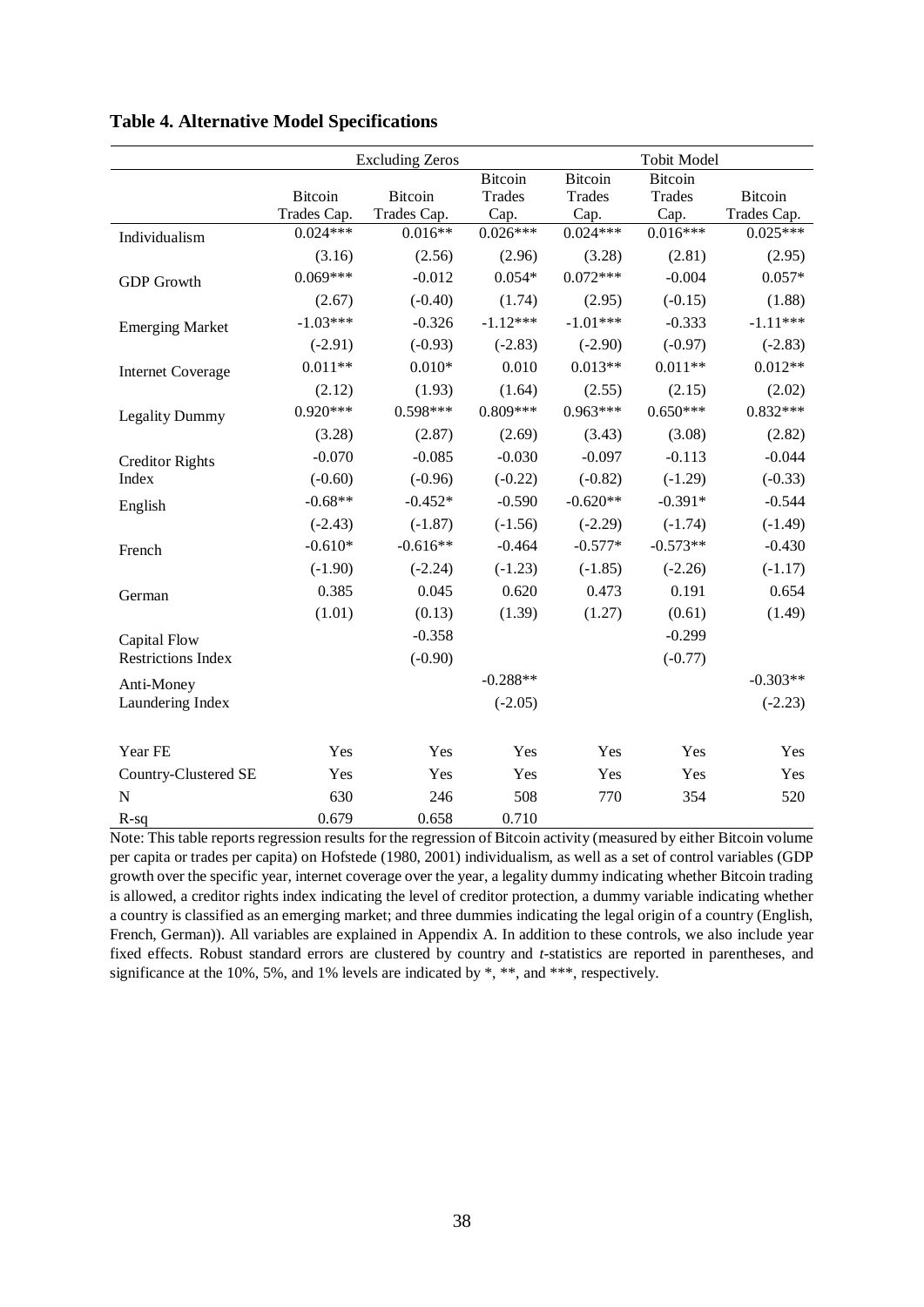|                          | <b>Bitcoin</b>      | <b>Bitcoin</b> | <b>Bitcoin</b> | <b>Bitcoin</b> | Bitcoin       | Bitcoin       | <b>Bitcoin</b> |
|--------------------------|---------------------|----------------|----------------|----------------|---------------|---------------|----------------|
|                          | Trades              | <b>Trades</b>  | <b>Trades</b>  | Trades         | <b>Trades</b> | <b>Trades</b> | <b>Trades</b>  |
| In-group                 | Cap.<br>$-0.963***$ | Cap.           | Cap.           | Cap.           | Cap.          | Cap.          | Cap.           |
| Collectivism             | $(-3.31)$           |                |                |                |               |               |                |
| Institutional            |                     | $-0.883**$     |                |                |               |               |                |
| Collectivism             |                     | $(-2.11)$      |                |                |               |               |                |
| Embeddednes<br>S         |                     |                | $-1.32**$      |                |               |               |                |
|                          |                     |                | $(-2.41)$      |                |               |               |                |
| Affective                |                     |                |                | $1.01***$      |               |               |                |
| Autonomy                 |                     |                |                | (3.05)         |               |               |                |
| Intellectual             |                     |                |                |                | 1.18**        |               |                |
| Autonomy                 |                     |                |                |                | (2.28)        |               |                |
| WVS5<br>Individualism    |                     |                |                |                |               | $-2.28$       |                |
|                          |                     |                |                |                |               | $(-1.34)$     |                |
| WVS6                     |                     |                |                |                |               |               | $-3.61**$      |
| Individualism            |                     |                |                |                |               |               | $(-2.37)$      |
| <b>GDP</b> Growth        | $0.075***$          | $0.086***$     | $0.051**$      | $0.056**$      | $0.053**$     | 0.0126        | 0.019          |
|                          | (3.26)              | (3.35)         | (2.01)         | (2.36)         | (2.11)        | (0.35)        | (0.67)         |
| Emerging                 | $-0.74*$            | $-1.25***$     | $-0.709*$      | $-0.850**$     | $-0.897**$    | $-1.20**$     | $-1.56*$       |
| Market                   | $(-1.96)$           | $(-3.21)$      | $(-1.80)$      | $(-2.37)$      | $(-2.61)$     | $(-2.25)$     | $(-2.02)$      |
| Internet                 | 0.009               | $0.019**$      | 0.007          | 0.008          | 0.007         | 0.010         | 0.005          |
| Coverage                 | (1.39)              | (2.64)         | (1.08)         | (1.04)         | (1.07)        | (1.08)        | (0.50)         |
| Legality                 | $0.673***$          | $0.755***$     | $0.786**$      | $0.781***$     | $0.870***$    | $0.928***$    | $0.705**$      |
| Dummy                    | (3.52)              | (3.39)         | (2.64)         | (2.84)         | (3.21)        | (3.40)        | (2.47)         |
| Creditor                 | $-0.224**$          | $-0.113$       | $-0.109$       | $-0.080$       | $-0.121$      | $-0.166$      | $-0.101$       |
| <b>Rights Index</b>      | $(-2.12)$           | $(-0.87)$      | $(-0.81)$      | $(-0.61)$      | $(-0.90)$     | $(-0.94)$     | $(-0.57)$      |
| English                  | 0.215               | $-1.00**$      | $-0.330$       | $-0.510$       | $-0.161$      | $-0.461$      | $-0.702$       |
|                          | (0.56)              | $(-2.48)$      | $(-1.00)$      | $(-1.51)$      | $(-0.45)$     | $(-0.96)$     | $(-1.07)$      |
| French                   | 0.091               | $-1.55**$      | $-0.784**$     | $-0.647*$      | $-0.692**$    | $-0.639$      | $-0.954$       |
|                          | (0.19)              | $(-2.33)$      | $(-2.44)$      | $(-1.95)$      | $(-2.08)$     | $(-1.33)$     | $(-1.68)$      |
| German                   | 0.751               | $-0.497$       | 0.262          | 0.276          | 0.327         | 0.210         | $-0.429$       |
|                          | (1.59)              | $(-0.93)$      | (0.70)         | (0.70)         | (0.84)        | (0.35)        | $(-0.59)$      |
|                          |                     |                |                |                |               |               |                |
| Year FE                  | Yes                 | Yes            | Yes            | Yes            | Yes           | Yes           | Yes            |
| Country-<br>Clustered SE | Yes                 | Yes            | Yes            | Yes            | Yes           | Yes           | Yes            |
| <b>Nobs</b>              | 484                 | 484            | 572            | 572            | 572           | 417           | 375            |
| $R-sq$                   | 0.676               | 0.652          | 0.657          | 0.662          | 0.657         | 0.615         | 0.565          |

**Table 5. Alternative Culture Frameworks**

Note: This table reports regression results to assess the robustness of our results to alternative culture frameworks. We consider two alternative culture scores from the GLOBE project (House et al. (2004): In-Group Collectivism and Institutional Collectivism (both based on practices scores); three alternative culture scores from Schwartz (1994): Embeddedness; Affective Autonomy and Intellectual Autonomy; and two alternative scores from the World Value Surveys waves 5 and 6 based on their"Incom" question. Further definitions of these alternative culture scores are given in Appendix A. Regressions include the same controls and year fixed effects as in Table 3, and reported *t*-statistics (in parentheses) are based on robust standard errors clustered by country. Significance at the 10%, 5%, and 1% levels are indicated by \*, \*\*, and \*\*\*, respectively.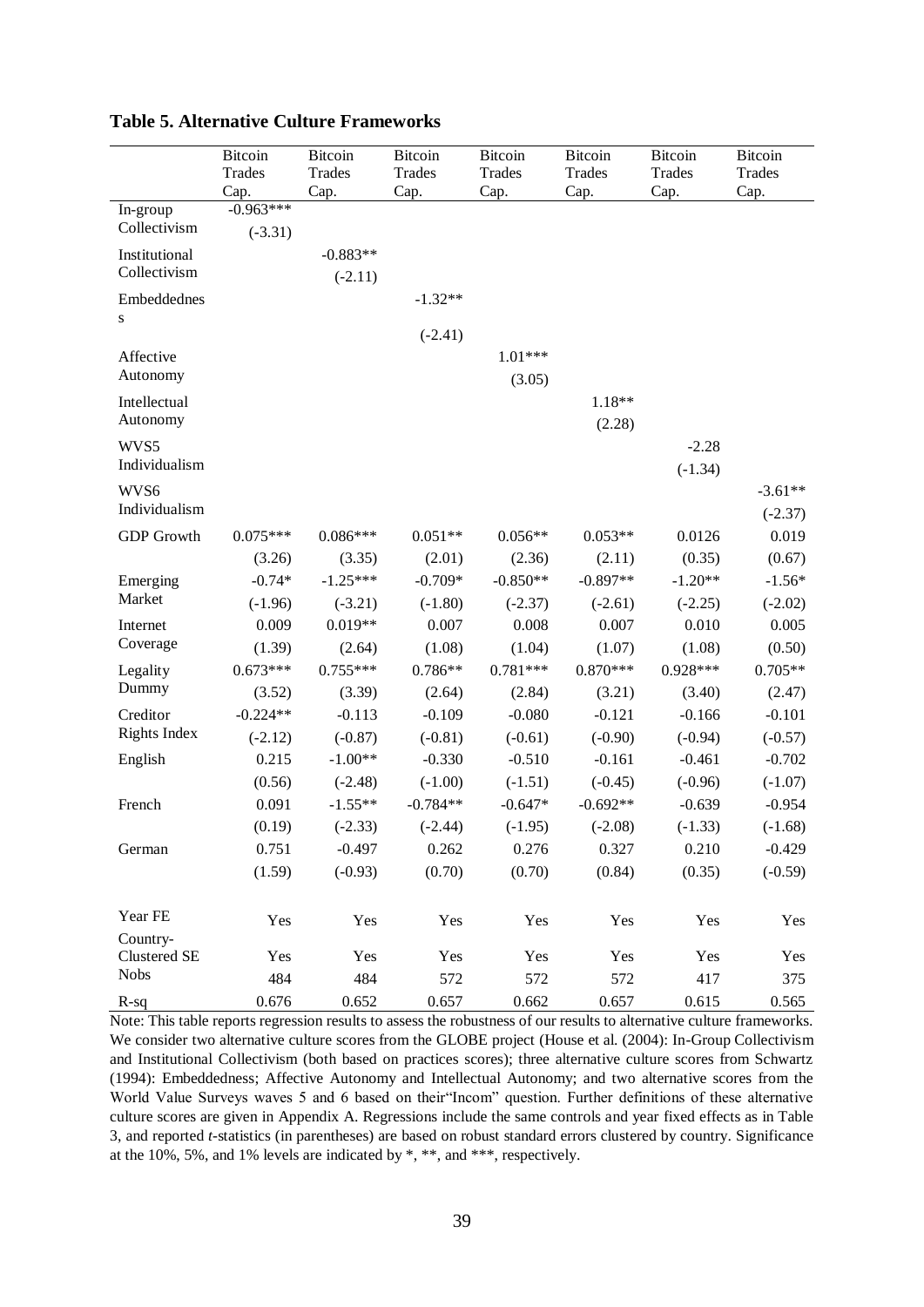|  |  | <b>Table 6. Excluding Major Countries</b> |  |  |
|--|--|-------------------------------------------|--|--|
|--|--|-------------------------------------------|--|--|

|                   |                          |                          |             |                |                |             |                          | Ex All     |
|-------------------|--------------------------|--------------------------|-------------|----------------|----------------|-------------|--------------------------|------------|
|                   |                          |                          | Ex          |                |                | Ex          | Ex                       | Major      |
|                   | Ex                       | Ex                       | Netherland  | Ex             | Ex             | Switzerlan  | Lithuani                 | Countrie   |
|                   | U.S.                     | Germany                  | S           | France         | U.K.           | d           | a                        | S          |
| Individualism     | $0.020***$               | $0.021***$               | $0.019***$  | $0.022***$     | $0.022***$     | $0.022***$  | $0.011**$                | $0.020**$  |
|                   | (3.01)                   | (3.28)                   | (3.05)      | (3.10)         | (3.30)         | (3.19)      | (1.99)                   | (3.01)     |
| <b>GDP</b> Growth | $0.072***$               | $0.071***$               | $0.068***$  | $0.071***$     | $0.071***$     | $0.067***$  | $0.062**$                | $0.072**$  |
|                   | (3.32)                   | (3.34)                   | (3.20)      | (3.29)         | (3.34)         | (3.11)      | (2.79)                   | (3.32)     |
| Emerging          | $-1.02***$               | $\overline{\phantom{a}}$ | $-0.998***$ | $-1.03***$     | $-1.00***$     | $-0.962***$ | $\overline{\phantom{a}}$ | $-1.02***$ |
| Market            | $(-3.27)$                | $(-3.17)$                | $(-3.26)$   | $(-3.33)$      | $(-3.18)$      | $(-3.15)$   | $(-2.36)$                | $(-3.27)$  |
| Internet          | 0.004                    | 0.005                    | 0.003       | 0.004          | 0.004          | 0.004       | 0.007                    | 0.004      |
| Coverage          | (0.91)                   | (1.08)                   | (0.67)      | (0.76)         | (0.84)         | (0.91)      | (1.66)                   | (0.91)     |
| Legality          | $0.684***$               | $0.747***$               | $0.750***$  | $0.703***$     | $0.712***$     | $0.699***$  | $0.804**$                | $0.684**$  |
| Dummy             | (2.95)                   | (3.16)                   | (3.19)      | (2.96)         | (3.00)         | (2.97)      | (3.58)                   | (2.95)     |
| Creditor          | $-0.014$                 | $-0.064$                 | $-0.083$    | $-0.049$       | $-0.033$       | $-0.049$    | $-0.058$                 | $-0.014$   |
| Rights Index      | $(-0.15)$                | $(-0.68)$                | $(-0.93)$   | $(-0.51)$      | $(-0.35)$      | $(-0.52)$   | $(-0.63)$                | $(-0.15)$  |
| English           | $\overline{\phantom{a}}$ | $\blacksquare$           | $-0.807***$ | $\blacksquare$ | $\blacksquare$ | $-0.784***$ |                          |            |
|                   | $(-3.67)$                | $(-3.15)$                | $(-3.37)$   | $(-3.00)$      | $(-3.06)$      | $(-3.15)$   | $(-4.40)$                | $(-3.67)$  |
| French            | $-0.676**$               | $-0.665**$               | $-0.804***$ | $-0.628**$     | $-0.628**$     | $-0.701**$  | $\blacksquare$           | $-0.676**$ |
|                   | $(-2.32)$                | $(-2.32)$                | $(-3.29)$   | $(-2.10)$      | $(-2.17)$      | $(-2.42)$   | $(-5.58)$                | $(-2.32)$  |
| German            | 0.211                    | 0.096                    | 0.203       | 0.260          | 0.206          | 0.232       | $-0.318$                 | 0.211      |
|                   | (0.62)                   | (0.31)                   | (0.61)      | (0.77)         | (0.57)         | (0.69)      | $(-1.01)$                | (0.62)     |
| Year FE           | Yes                      | Yes                      | Yes         | Yes            | Yes            | Yes         | Yes                      | Yes        |
|                   |                          |                          |             |                |                |             |                          |            |
| Country-Clustered |                          |                          |             |                |                |             |                          |            |
| <b>SE</b>         | Yes                      | Yes                      | Yes         | Yes            | Yes            | Yes         | Yes                      | Yes        |
| <b>Nobs</b>       | 761                      | 760                      | 760         | 760            | 760            | 761         | 760                      | 702        |
| $R-sq$            | 0.636                    | 0.638                    | 0.640       | 0.636          | 0.635          | 0.632       | 0.637                    | 0.627      |

Note: This table reports regression results to assess the robustness of our results to major players in the sample. We run separate regressions, excluding the specific country from the sample. Regressions include the same controls and year fixed effects as in Table 3 and reported *t*-statistics (in parentheses) are based on robust standard errors clustered by country. Significance at the 10%, 5%, and 1% levels are indicated by \*, \*\*, and \*\*\*, respectively.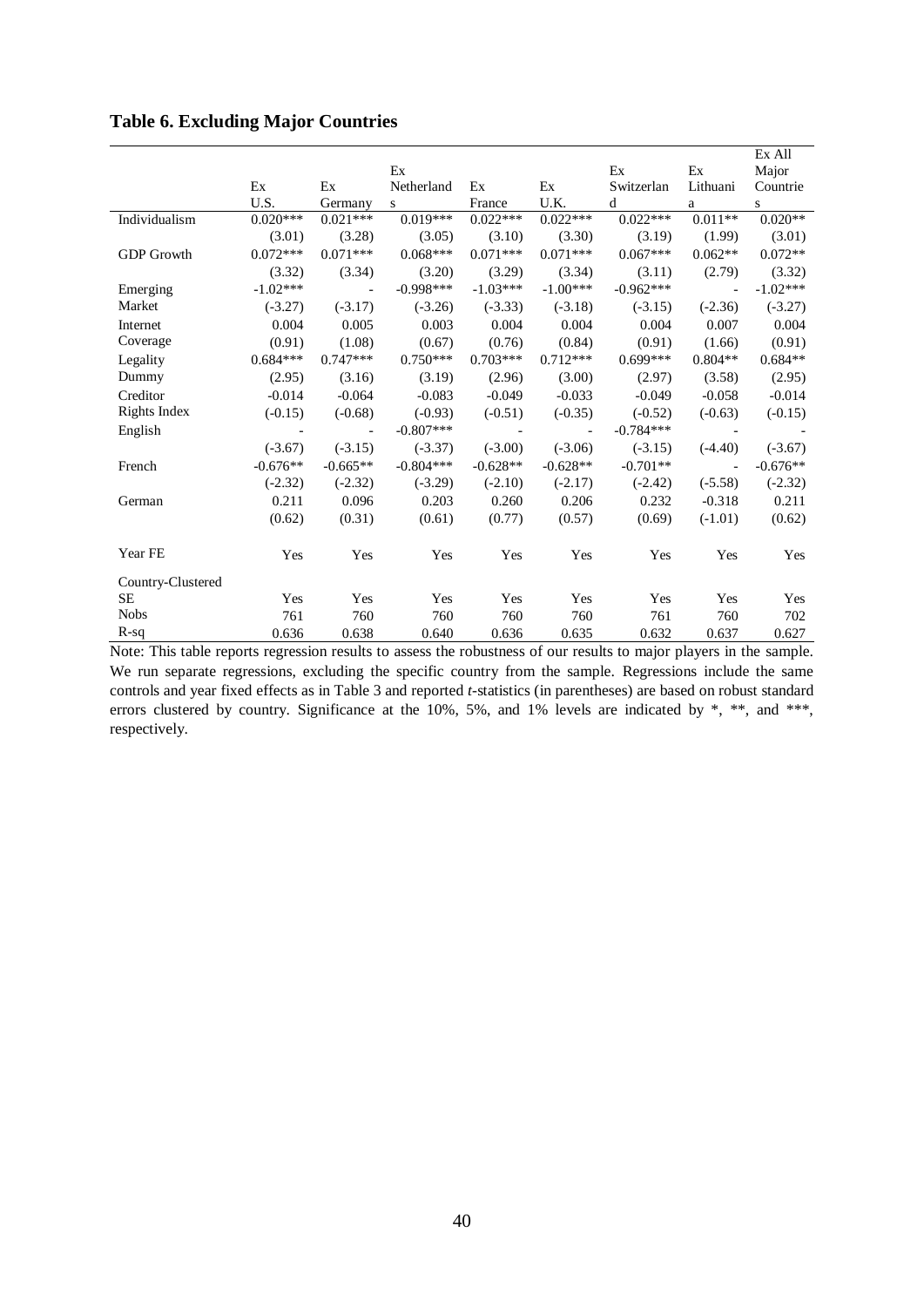|                              |                              | Instrumented by Pronoun Drop | Instrumented by Genetic Distance |                       |  |
|------------------------------|------------------------------|------------------------------|----------------------------------|-----------------------|--|
|                              | First-Stage                  | Second-Stage                 | First-Stage                      | Second-Stage          |  |
|                              |                              |                              |                                  | <b>Bitcoin Trades</b> |  |
| <b>PD</b>                    | Individualism<br>$-15.63***$ | Bitcoin Trades Cap.          | Individualism                    | Cap.                  |  |
|                              | $(-3.26)$                    |                              |                                  |                       |  |
| GD                           |                              |                              | $-695.89***$                     |                       |  |
|                              |                              |                              | $(-3.80)$                        |                       |  |
| Individualism                |                              | $0.055***$                   |                                  | $0.056***$            |  |
|                              |                              |                              |                                  |                       |  |
|                              |                              | (2.75)<br>$0.073***$         |                                  | (3.33)<br>$0.073***$  |  |
| <b>GDP</b> Growth            | $-0.026$                     |                              | 0.046                            |                       |  |
|                              | $(-0.08)$                    | (2.93)                       | (0.15)                           | (3.04)                |  |
| <b>Emerging Market</b>       | $-8.76$                      | $-0.717$                     | $-13.81**$                       | $-0.614$              |  |
|                              | $(-1.42)$                    | $(-1.61)$                    | $(-2.51)$                        | $(-1.28)$             |  |
| <b>Internet Coverage</b>     | $0.364***$                   | $-0.008$                     | 0.156                            | $-0.007$              |  |
|                              | (2.99)                       | $(-0.80)$                    | (1.58)                           | $(-0.91)$             |  |
| <b>Legality Dummy</b>        | 4.36                         | 0.322                        | 4.34                             | $0.434***$            |  |
|                              | (0.96)                       | (0.93)                       | (1.00)                           | (1.33)                |  |
| <b>Creditor Rights Index</b> | $-1.43$                      | 0.014                        | $-0.505$                         | 0.008                 |  |
|                              | $(-0.87)$                    | (0.12)                       | $(-0.37)$                        | (0.08)                |  |
| English                      | $6.00***$                    | $-0.864**$                   | 1.87                             | $-0.799**$            |  |
|                              | (1.07)                       | $(-2.32)$                    | (0.38)                           | $(-2.28)$             |  |
| French                       | $-0.218$                     | $-0.322$                     | $-9.60**$                        | $-0.246$              |  |
|                              | $(-0.05)$                    | $(-0.92)$                    | $(-2.09)$                        | $(-0.76)$             |  |
| German                       | 1.36                         | 0.489                        | $-5.97***$                       | 0.498                 |  |
|                              | (0.28)                       | (1.52)                       | $(-1.34)$                        | (1.48)                |  |
|                              |                              |                              |                                  |                       |  |
| Year FE                      | Yes                          | Yes                          | Yes                              | Yes                   |  |
| Country-Clustered SE         | Yes                          | Yes                          | Yes                              | Yes                   |  |
| $R-sq$                       | 0.587                        | 0.591                        | 0.634                            | 0.578                 |  |
| F-Stat (weak instrument)     | 17.01                        |                              | 34.83                            |                       |  |
| <b>Nobs</b>                  | 704                          | 704                          | 704                              | 704                   |  |

# **Table 7. IV Regressions**

Note: Panel A reports the first- and second-stage results for IV regressions of Bitcoin activity on Hofstede's (1980, 2001) individualism when instrumented by pronoun drop (*PD*) as computed by Davis and Abdurazokzoda (2016). Panel B reports the first- and second-stage results for IV regressions of Bitcoin activity on Hofstede's (1980, 2001) individualism when instrumented by Genetic distance (GD), computed as the genetic distance score of the particular country relative to the US (Spolaore and Wacziarg, 2018). We run regressions for both Bitcoin volume per capita as well as Bitcoin trades per capita. All regression include year fixed effects and *t*-statistics (based on robust standard errors clustered by country) are reported in parentheses. The (robust) *F*-statistic for the test of weak instrument tests is also reported. Significance at the 10%, 5%, and 1% levels is indicated by \*, \*\*, and \*\*\*, respectively.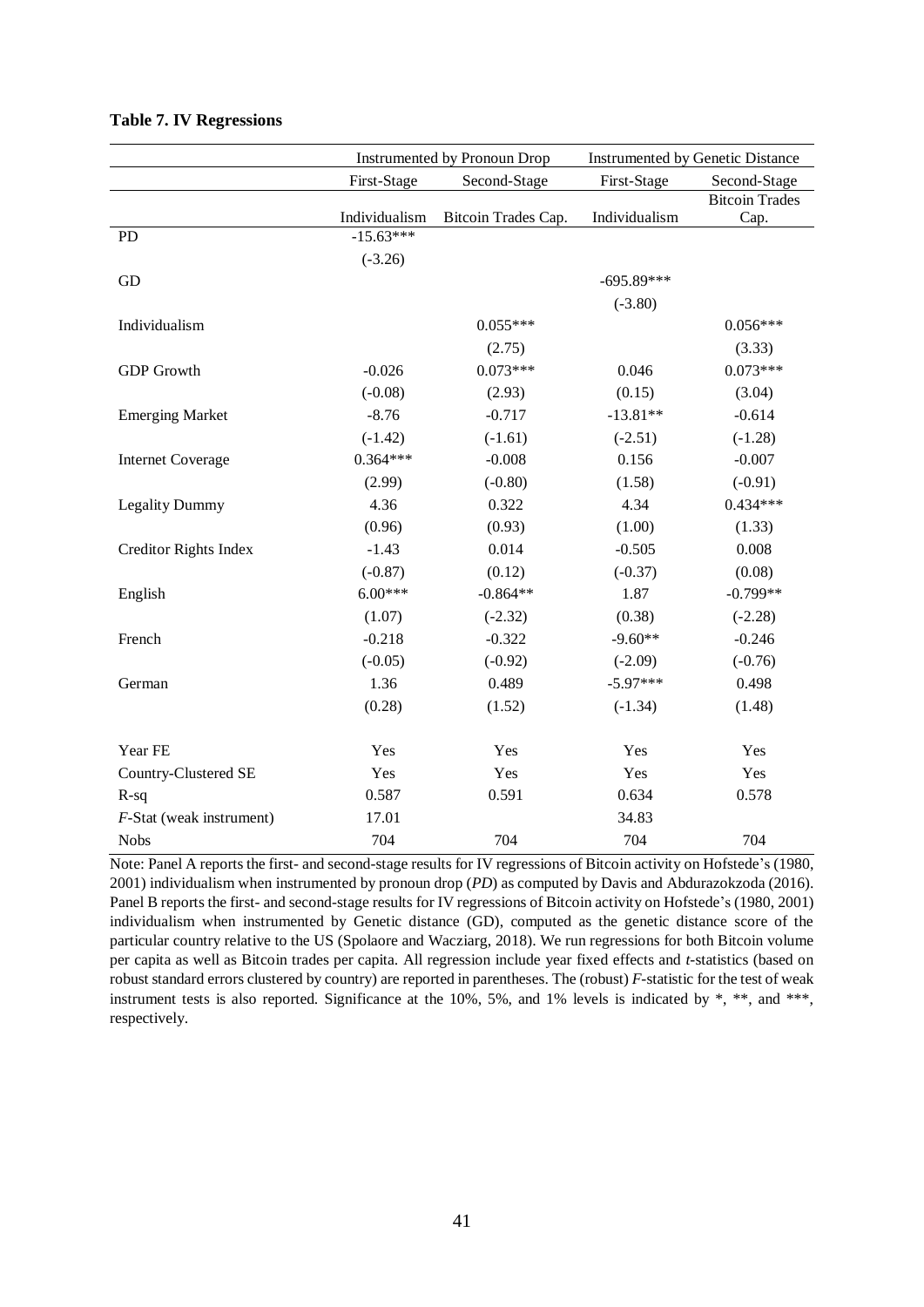| Variable                                  | Definition                                                                                                                                                                                                                                                                                                                                                                | Source                                                                                                |
|-------------------------------------------|---------------------------------------------------------------------------------------------------------------------------------------------------------------------------------------------------------------------------------------------------------------------------------------------------------------------------------------------------------------------------|-------------------------------------------------------------------------------------------------------|
| Panel A: Bitcoin Activity                 |                                                                                                                                                                                                                                                                                                                                                                           |                                                                                                       |
| Bitcoin Trades Cap.                       | Annual average of Bitcoins traded from and<br>towards a specific country per capita                                                                                                                                                                                                                                                                                       | Blockchain.info                                                                                       |
| Bitcoin Vol. Cap.                         | Annual average of Bitcoin volume trade traded<br>from and towards a specific country per capita                                                                                                                                                                                                                                                                           |                                                                                                       |
| Panel B: Culture Scores for Individualism |                                                                                                                                                                                                                                                                                                                                                                           |                                                                                                       |
| Individualism                             | Hofstede's culture score that measures the degree                                                                                                                                                                                                                                                                                                                         | Hofstede (1980, 2001)                                                                                 |
|                                           | to which people in a society are integrated into<br>groups.                                                                                                                                                                                                                                                                                                               |                                                                                                       |
| In-Group Collectivism                     | The degree to which individuals express pride,<br>loyalty, and cohesiveness in their organizations or<br>families (practices score).                                                                                                                                                                                                                                      | GLOBE project - House et<br>al. (2004)                                                                |
| <b>Institutional Collectivism</b>         | The degree to which organizational and societal<br>institutional practices encourage and reward the                                                                                                                                                                                                                                                                       | GLOBE project - House et<br>al. (2004)                                                                |
| Embeddedness                              | collective distribution of resources and collective<br>action (practices score).<br>The degree to which people view themselves as                                                                                                                                                                                                                                         | Schwartz (1994)                                                                                       |
|                                           | entities embedded in the collectivity. Embedded<br>cultures emphasize maintaining the status quo and<br>restraining actions that might disrupt in-group<br>solidarity or the traditional order.                                                                                                                                                                           |                                                                                                       |
| <b>Affective Autonomy</b>                 | The degree to which people are free to<br>independently pursue their affective desires.                                                                                                                                                                                                                                                                                   | Schwartz (1994)                                                                                       |
| <b>Intellectual Autonomy</b>              | The degree to which individuals pursue their own<br>ideas and intellectual directions independently.                                                                                                                                                                                                                                                                      | Schwartz (1994)                                                                                       |
| VWS5 Individualism                        | WVS respondents' tendency to agree with the<br>following statement "we need larger income<br>differences as incentives for individual efforts."<br>The measure has been rescaled to fall between 0                                                                                                                                                                        | World<br>Values<br>Survey<br>(Wave $5 - V116$ )                                                       |
| VWS6 Individualism                        | and 1 as per Ahern et al. (2015).<br>As above.                                                                                                                                                                                                                                                                                                                            | World<br>Values<br>Survey<br>(Wave $6 - V96$ )                                                        |
| Panel C: Control Variables                |                                                                                                                                                                                                                                                                                                                                                                           |                                                                                                       |
| <b>GDP</b> Growth                         | <b>GDP</b> Growth                                                                                                                                                                                                                                                                                                                                                         | International<br>Monetary                                                                             |
|                                           |                                                                                                                                                                                                                                                                                                                                                                           | Fund                                                                                                  |
| <b>Emerging Market</b>                    | A dummy variable equal to one if a country is<br>labeled an "Emerging Market" according to the                                                                                                                                                                                                                                                                            | International<br>Monetary<br>Fund                                                                     |
| <b>Internet Coverage</b>                  | IMF and zero otherwise<br>The percentage of the population that is covered by<br>at least an LTE/WiMAX mobile network.                                                                                                                                                                                                                                                    | International<br>Telecommunications                                                                   |
|                                           |                                                                                                                                                                                                                                                                                                                                                                           | Union<br><b>ICT</b><br>indicators<br>(https://www.itu.int/en/IT<br>U-<br>D/Statistics/Pages/stat/defa |
| <b>Legality Dummy</b>                     | Dummy that is equal to one if Bitcoin is                                                                                                                                                                                                                                                                                                                                  | ult.aspx)<br>https://coin.dance/poli                                                                  |
|                                           | unrestricted and legal and zero otherwise                                                                                                                                                                                                                                                                                                                                 |                                                                                                       |
| Creditor Rights Index                     | An index aggregating creditor rights. A score of<br>one is assigned when each of the following rights<br>of secured lenders is defined in laws and<br>regulations: First, there are restrictions, such as<br>creditor consent or minimum dividends, for a<br>debtor to file for reorganization. Second, secured<br>creditors are able to seize their collateral after the | Djankov et al. (2007)                                                                                 |
|                                           | reorganization petition is approved, i.e., there is no                                                                                                                                                                                                                                                                                                                    |                                                                                                       |

# **Appendix A. Variable Definition**